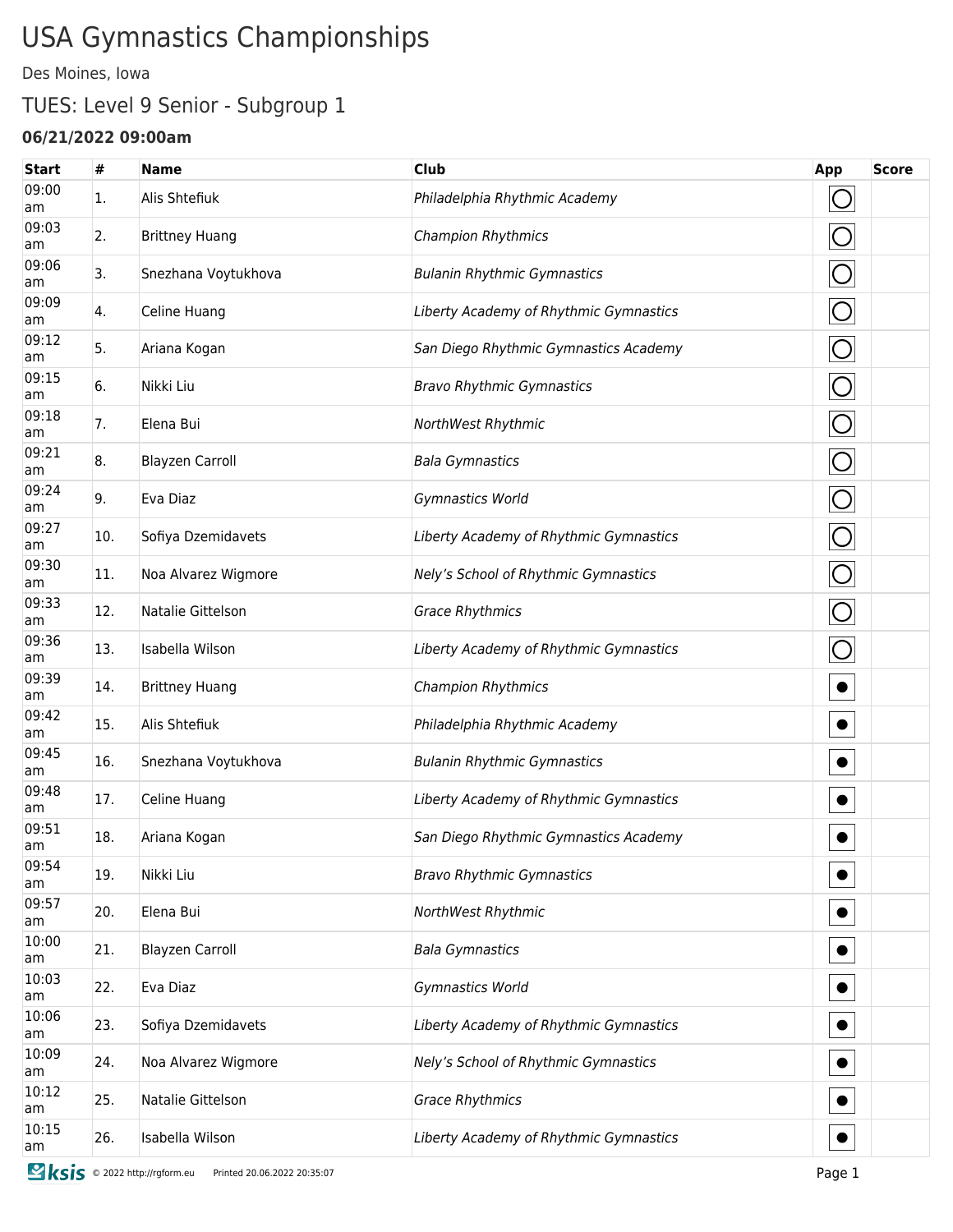## TUES: Level 9 Senior - Subgroup 2

### **06/21/2022 10:35am**

| <b>Start</b> | #   | <b>Name</b>         | <b>Club</b>                            | App        | <b>Score</b> |
|--------------|-----|---------------------|----------------------------------------|------------|--------------|
| 10:35<br>am  | 1.  | Maria Hogle         | Oakland Rhythmic Gymnastics            | $\bigcirc$ |              |
| 10:38<br>am  | 2.  | Alina Prikhodchenko | Rhythmic Art                           | $\bigcirc$ |              |
| 10:41<br>am  | 3.  | Yuliya Tsoy         | <b>IK School of Gymnastics</b>         | $\bigcirc$ |              |
| 10:44<br>am  | 4.  | Danica Novotny      | <b>Bravo Rhythmic Gymnastics</b>       | $\bigcirc$ |              |
| 10:47<br>am  | 5.  | Reese Renton        | Oakland Rhythmic Gymnastics            | $\bigcirc$ |              |
| 10:50<br>am  | 6.  | Alexandra Bryukhova | North Shore Rhythmic Gymnastics Center | $\bigcirc$ |              |
| 10:53<br>am  | 7.  | Alexis Georgiev     | Jubilee Gymnastics                     | $\bigcirc$ |              |
| 10:56<br>am  | 8.  | Leah Gressel        | Rhythmic Stars Gymnastics Academy      | $\bigcirc$ |              |
| 10:59<br>am  | 9.  | Camila Loikova      | Liberty Academy of Rhythmic Gymnastics | $\bigcirc$ |              |
| 11:02<br>am  | 10. | Kasey Chang         | Rhythmic Olympica                      | $\bigcirc$ |              |
| 11:05<br>am  | 11. | Samantha Langley    | Twin Cities Rhythmic                   | $\bigcirc$ |              |
| 11:08<br>am  | 12. | <b>Faith Gurney</b> | Nova Gymnastics Academy                | $\bigcirc$ |              |
| 11:11<br>am  | 13. | Anna Chamkin        | North Shore Rhythmic Gymnastics Center | $\bigcirc$ |              |
| 11:14<br>am  | 14. | Alina Prikhodchenko | <b>Rhythmic Art</b>                    | $\bullet$  |              |
| 11:17<br>am  | 15. | Maria Hogle         | Oakland Rhythmic Gymnastics            | $\bullet$  |              |
| 11:20<br>am  | 16. | Yuliya Tsoy         | <b>IK School of Gymnastics</b>         | $\bullet$  |              |
| 11:23<br>am  | 17. | Danica Novotny      | <b>Bravo Rhythmic Gymnastics</b>       | $\bullet$  |              |
| 11:26<br>am  | 18. | Reese Renton        | Oakland Rhythmic Gymnastics            | $\bullet$  |              |
| 11:29<br>am  | 19. | Alexandra Bryukhova | North Shore Rhythmic Gymnastics Center | $\bullet$  |              |
| 11:32<br>am  | 20. | Alexis Georgiev     | Jubilee Gymnastics                     |            |              |
| 11:35<br>am  | 21. | Leah Gressel        | Rhythmic Stars Gymnastics Academy      |            |              |
| 11:38<br>am  | 22. | Camila Loikova      | Liberty Academy of Rhythmic Gymnastics |            |              |
| 11:41<br>am  | 23. | Kasey Chang         | Rhythmic Olympica                      |            |              |
| 11:44<br>am  | 24. | Samantha Langley    | Twin Cities Rhythmic                   |            |              |
| 11:47<br>am  | 25. | Faith Gurney        | Nova Gymnastics Academy                |            |              |
| 11:50<br>am  | 26. | Anna Chamkin        | North Shore Rhythmic Gymnastics Center |            |              |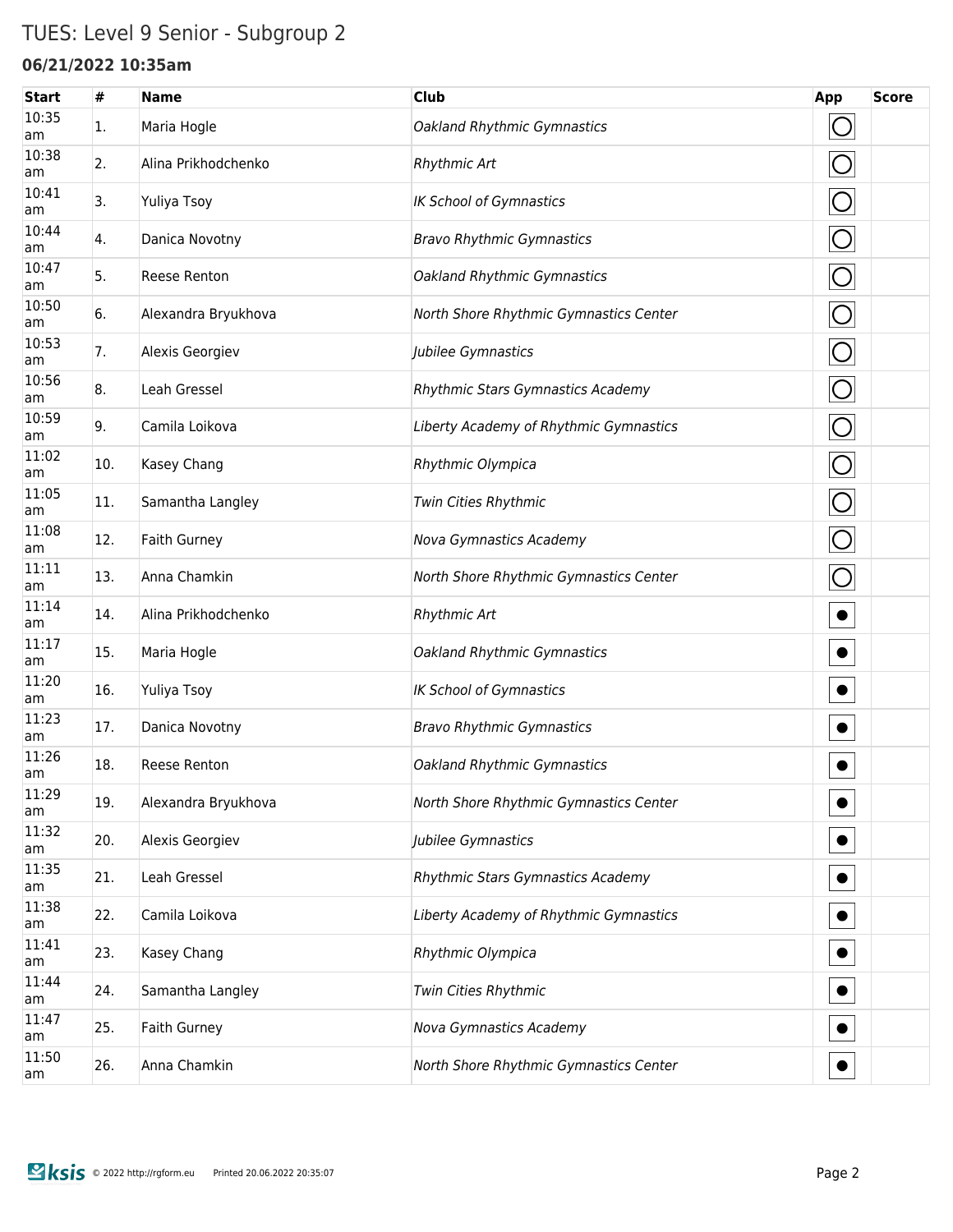## TUES: Level 9 Junior (2007-2008) - Subgroup 1

### **06/21/2022 01:30pm**

| <b>Start</b> | #   | <b>Name</b>                                                         | <b>Club</b>                       | App        | <b>Score</b> |
|--------------|-----|---------------------------------------------------------------------|-----------------------------------|------------|--------------|
| 01:30<br>pm  | 1.  | Isabella Murray                                                     | Jubilee Gymnastics                |            |              |
| 01:32<br>pm  | 2.  | Janie Ye                                                            | Twin Cities Rhythmic              | O          |              |
| 01:35<br>pm  | 3.  | Arina Samarskaia                                                    | Anna Bessonova's School           | O          |              |
| 01:37<br>pm  | 4.  | Sarah Watts                                                         | <b>Integrity Athletics</b>        | $\bigcirc$ |              |
| 01:40<br>pm  | 5.  | Yelyzaveta Trutayeva                                                | <b>MG Rhythmic Academy</b>        | $\bigcirc$ |              |
| 01:42<br>pm  | 6.  | Kaylee Forest                                                       | <b>Empire Rhythmic Gymnastics</b> | $\bigcirc$ |              |
| 01:45<br>pm  | 7.  | Julia Lahdensuo                                                     | Nova Gymnastics Academy           | $\bigcirc$ |              |
| 01:47<br>pm  | 8.  | Kate Tang                                                           | North-East Rhythmics              | $\bigcirc$ |              |
| 01:50<br>pm  | 9.  | Christina Zhou                                                      | <b>Elegance Gymnastics School</b> | $\bigcirc$ |              |
| 01:52<br>pm  | 10. | Emma Suarez                                                         | Rhythmic Art                      | $\bigcirc$ |              |
| 01:55<br>pm  | 11. | Sophie Clifton                                                      | California Rhythms                | $\bigcirc$ |              |
| 01:57<br>pm  | 12. | Carol Kim                                                           | EuroGymnastics                    | $\bigcirc$ |              |
| 02:00<br>pm  | 13. | Anna Tang                                                           | North-East Rhythmics              | $\bigcirc$ |              |
| 02:02<br>pm  | 14. | Keira Mungcal                                                       | California Rhythms                | $\bigcirc$ |              |
| 02:05<br>pm  | 15. | Rebekha Vinokurov                                                   | Zara Rhythmic Gymnastics Academy  | $\bigcirc$ |              |
| 02:07<br>pm  | 16. | Sophie Kornev                                                       | Philadelphia Rhythmic Academy     | $\bigcirc$ |              |
| 02:10<br>pm  | 17. | Clair Baek                                                          | Gymnastics World                  | O          |              |
| 02:12<br>pm  | 18. | <b>Emily Pereverzev</b>                                             | <b>Champion Rhythmics</b>         | $\bigcirc$ |              |
| 02:15<br>pm  | 19. | Janie Ye                                                            | Twin Cities Rhythmic              |            |              |
| 02:17<br>pm  | 20. | Isabella Murray                                                     | Jubilee Gymnastics                |            |              |
| 02:20<br>pm  | 21. | Arina Samarskaia                                                    | Anna Bessonova's School           |            |              |
| 02:22<br>pm  | 22. | Sarah Watts                                                         | <b>Integrity Athletics</b>        |            |              |
| 02:25<br>pm  | 23. | Yelyzaveta Trutayeva                                                | <b>MG Rhythmic Academy</b>        |            |              |
| 02:27<br>pm  | 24. | Kaylee Forest                                                       | <b>Empire Rhythmic Gymnastics</b> |            |              |
| 02:30<br>pm  | 25. | Julia Lahdensuo                                                     | Nova Gymnastics Academy           |            |              |
| 02:32<br>pm  | 26. | Kate Tang                                                           | North-East Rhythmics              |            |              |
| 02:35<br>pm  | 27. | Christina Zhou                                                      | Elegance Gymnastics School        |            |              |
| 02:37<br>pm  | 28. | Emma Suarez                                                         | Rhythmic Art                      |            |              |
|              |     | <b>Sksis</b> © 2022 http://rgform.eu<br>Printed 20.06.2022 20:35:07 |                                   | Page 3     |              |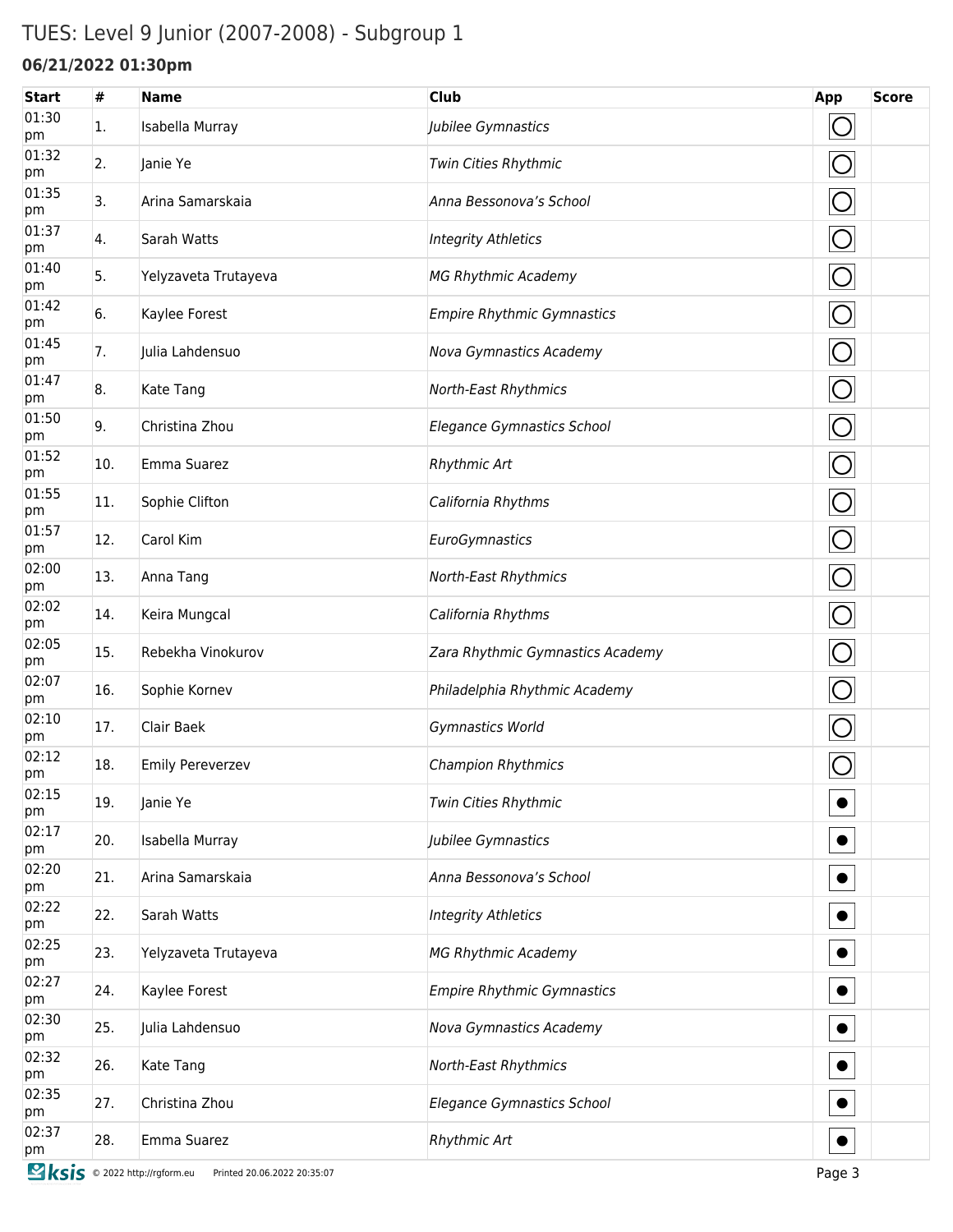| <b>Start</b> | #   | <b>Name</b>             | <b>Club</b>                      | App       | <b>Score</b> |
|--------------|-----|-------------------------|----------------------------------|-----------|--------------|
| 02:40<br>pm  | 29. | Sophie Clifton          | California Rhythms               |           |              |
| 02:42<br>pm  | 30. | Carol Kim               | EuroGymnastics                   | $\bullet$ |              |
| 02:45<br>pm  | 31. | Anna Tang               | North-East Rhythmics             |           |              |
| 02:47<br>pm  | 32. | Keira Mungcal           | California Rhythms               |           |              |
| 02:50<br>pm  | 33. | Rebekha Vinokurov       | Zara Rhythmic Gymnastics Academy | $\bullet$ |              |
| 02:52<br>pm  | 34. | Sophie Kornev           | Philadelphia Rhythmic Academy    |           |              |
| 02:55<br>pm  | 35. | Clair Baek              | Gymnastics World                 |           |              |
| 02:57<br>pm  | 36. | <b>Emily Pereverzev</b> | <b>Champion Rhythmics</b>        |           |              |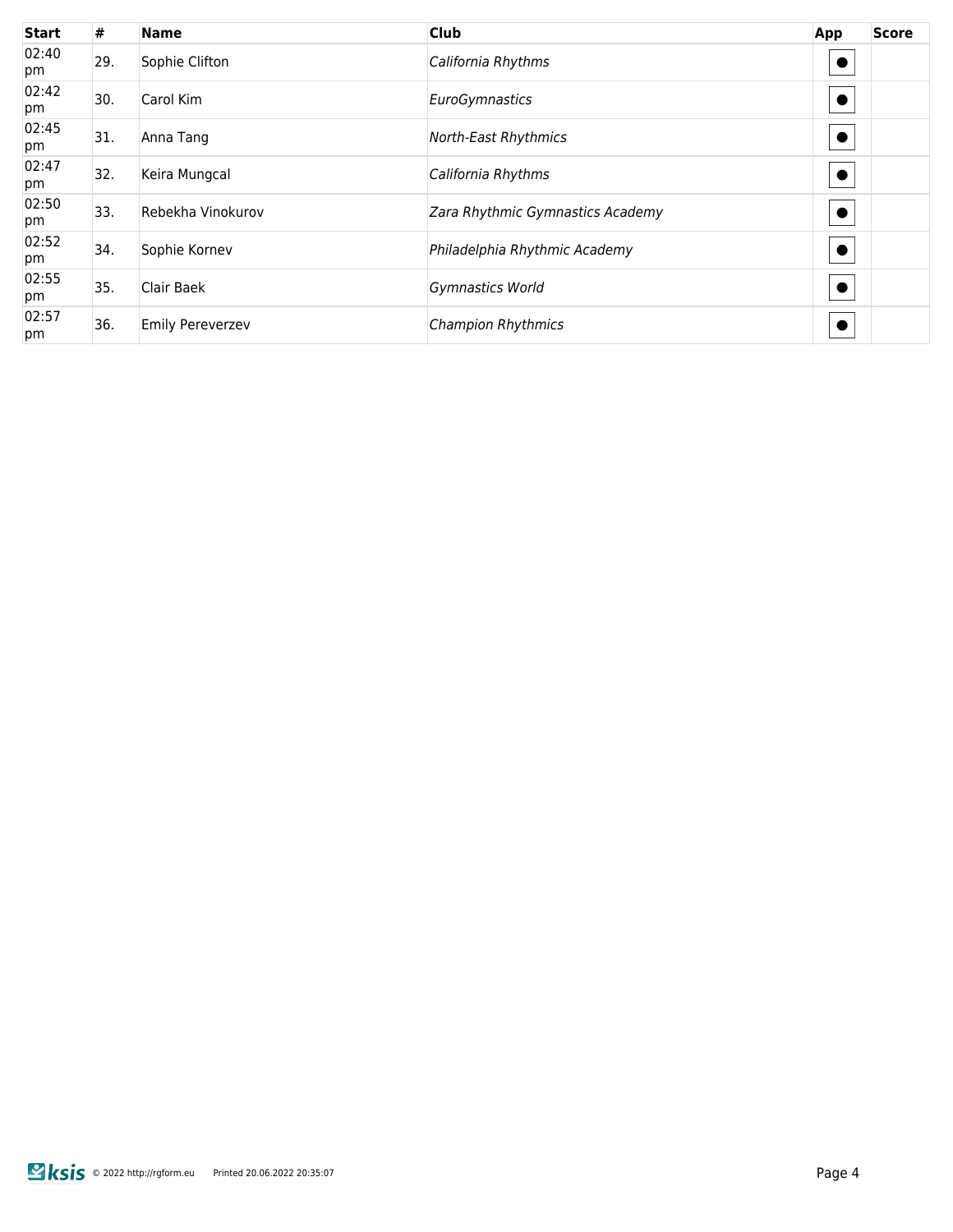## TUES: Level 9 Junior (2007-2008) - Subgroup 2

### **06/21/2022 03:05pm**

| <b>Start</b> | #   | <b>Name</b>                                            | <b>Club</b>                            | App        | <b>Score</b> |
|--------------|-----|--------------------------------------------------------|----------------------------------------|------------|--------------|
| 03:05<br>pm  | 1.  | Darya Volkov                                           | Elegance Gymnastics School             | $\bigcirc$ |              |
| 03:07<br>pm  | 2.  | Annabella Hantov                                       | North Shore Rhythmic Gymnastics Center | $\bigcirc$ |              |
| 03:10<br>pm  | 3.  | Mischa Kautzman                                        | California Rhythms                     | $\bigcirc$ |              |
| 03:12<br>pm  | 4.  | Ava Foster                                             | <b>SK Rhythmic Academy</b>             | $\bigcirc$ |              |
| 03:15<br>pm  | 5.  | Anastasia Slipets                                      | Liberty Academy of Rhythmic Gymnastics | $\bigcirc$ |              |
| 03:17<br>pm  | 6.  | Chloe Wohon-baker                                      | Rhythmic Olympica                      | $\bigcirc$ |              |
| 03:20<br>pm  | 7.  | Alaini Spata                                           | North Shore Rhythmic Gymnastics Center | $\bigcirc$ |              |
| 03:22<br>pm  | 8.  | Eva Ritsner                                            | California Rhythms                     | $\bigcirc$ |              |
| 03:25<br>pm  | 9.  | Ivanka Tarasyuk                                        | Liberty Academy of Rhythmic Gymnastics | $\bigcirc$ |              |
| 03:27<br>pm  | 10. | Olivia Nesterenko                                      | Irene School of Rhythmic Gymnastics    | $\bigcirc$ |              |
| 03:30<br>pm  | 11. | Sarah Novofastovsky                                    | Liberty Academy of Rhythmic Gymnastics | $\bigcirc$ |              |
| 03:32<br>pm  | 12. | Emma Bukatar                                           | <b>Empire Rhythmic Gymnastics</b>      | $\bigcirc$ |              |
| 03:35<br>pm  | 13. | Kristina Lee                                           | North Shore Rhythmic Gymnastics Center | $\bigcirc$ |              |
| 03:37<br>pm  | 14. | Sophie Hao                                             | Royal Rhythmic Academy of Minnesota    | $\bigcirc$ |              |
| 03:40<br>pm  | 15. | Julia Kitter                                           | Isadora by Matchpoint                  | $\bigcirc$ |              |
| 03:42<br>pm  | 16. | Chloe Lee                                              | Nely's School of Rhythmic Gymnastics   | $\bigcirc$ |              |
| 03:45<br>pm  | 17. | Luna Pilgrim                                           | Irene School of Rhythmic Gymnastics    | $\bigcirc$ |              |
| 03:47<br>pm  | 18. | Annabella Hantov                                       | North Shore Rhythmic Gymnastics Center | $\bullet$  |              |
| 03:50<br>pm  | 19. | Darya Volkov                                           | Elegance Gymnastics School             |            |              |
| 03:52<br>pm  | 20. | Mischa Kautzman                                        | California Rhythms                     |            |              |
| 03:55<br>pm  | 21. | Ava Foster                                             | <b>SK Rhythmic Academy</b>             |            |              |
| 03:57<br>pm  | 22. | Anastasia Slipets                                      | Liberty Academy of Rhythmic Gymnastics |            |              |
| 04:00<br>pm  | 23. | Chloe Wohon-baker                                      | Rhythmic Olympica                      |            |              |
| 04:02<br>pm  | 24. | Alaini Spata                                           | North Shore Rhythmic Gymnastics Center |            |              |
| 04:05<br>pm  | 25. | Eva Ritsner                                            | California Rhythms                     |            |              |
| 04:07<br>pm  | 26. | Ivanka Tarasyuk                                        | Liberty Academy of Rhythmic Gymnastics |            |              |
| 04:10<br>pm  | 27. | Olivia Nesterenko                                      | Irene School of Rhythmic Gymnastics    | $\bullet$  |              |
| 04:12<br>pm  | 28. | Sarah Novofastovsky                                    | Liberty Academy of Rhythmic Gymnastics |            |              |
| <b>Sksis</b> |     | © 2022 http://rgform.eu<br>Printed 20.06.2022 20:35:07 |                                        | Page 5     |              |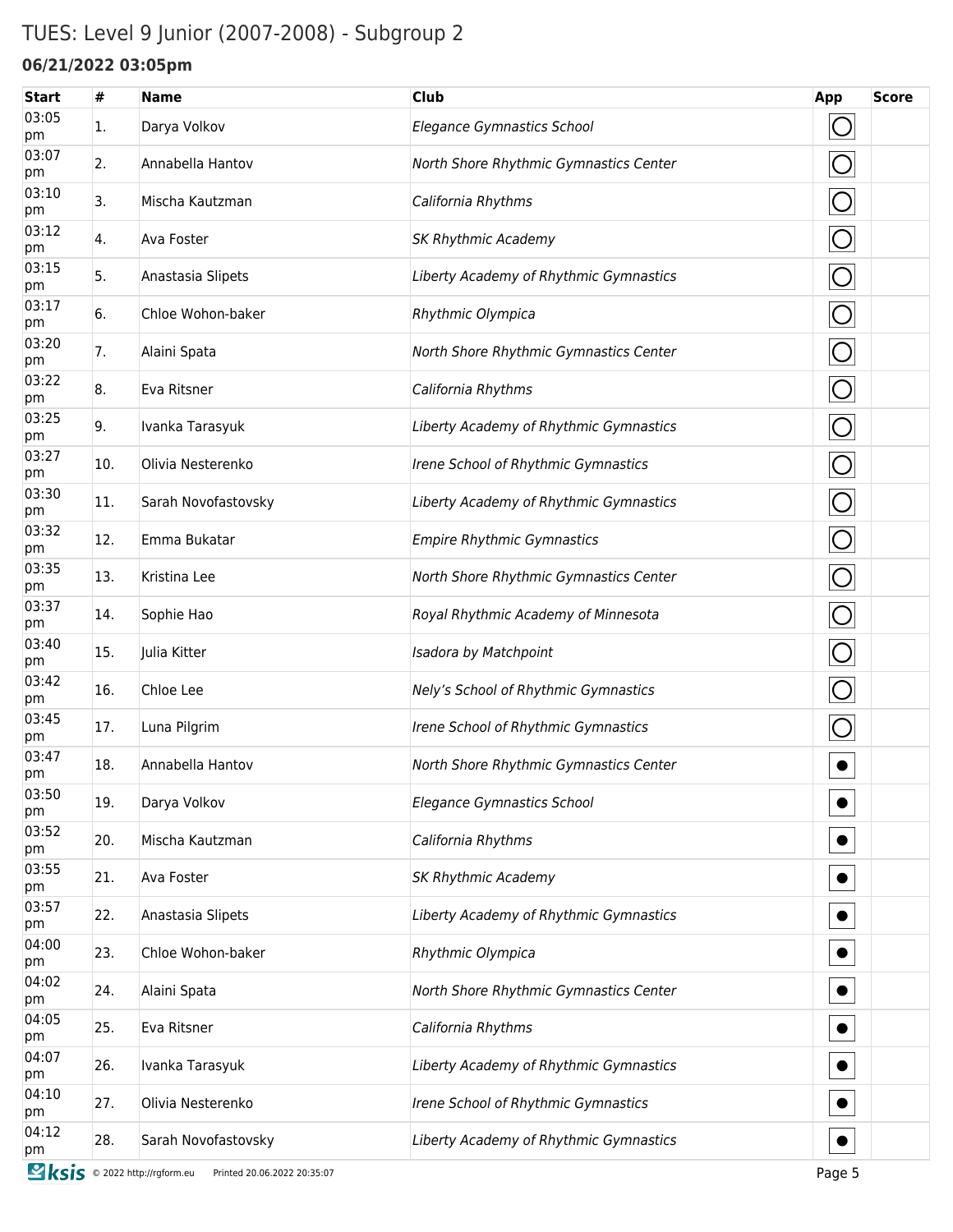| <b>Start</b> | #   | <b>Name</b>  | <b>Club</b>                            | App | <b>Score</b> |
|--------------|-----|--------------|----------------------------------------|-----|--------------|
| 04:15<br>pm  | 29. | Emma Bukatar | <b>Empire Rhythmic Gymnastics</b>      |     |              |
| 04:17<br>pm  | 30. | Kristina Lee | North Shore Rhythmic Gymnastics Center |     |              |
| 04:20<br>pm  | 31. | Sophie Hao   | Royal Rhythmic Academy of Minnesota    |     |              |
| 04:22<br>pm  | 32. | Julia Kitter | Isadora by Matchpoint                  |     |              |
| 04:25<br>pm  | 33. | Chloe Lee    | Nely's School of Rhythmic Gymnastics   |     |              |
| 04:27<br>pm  | 34. | Luna Pilgrim | Irene School of Rhythmic Gymnastics    |     |              |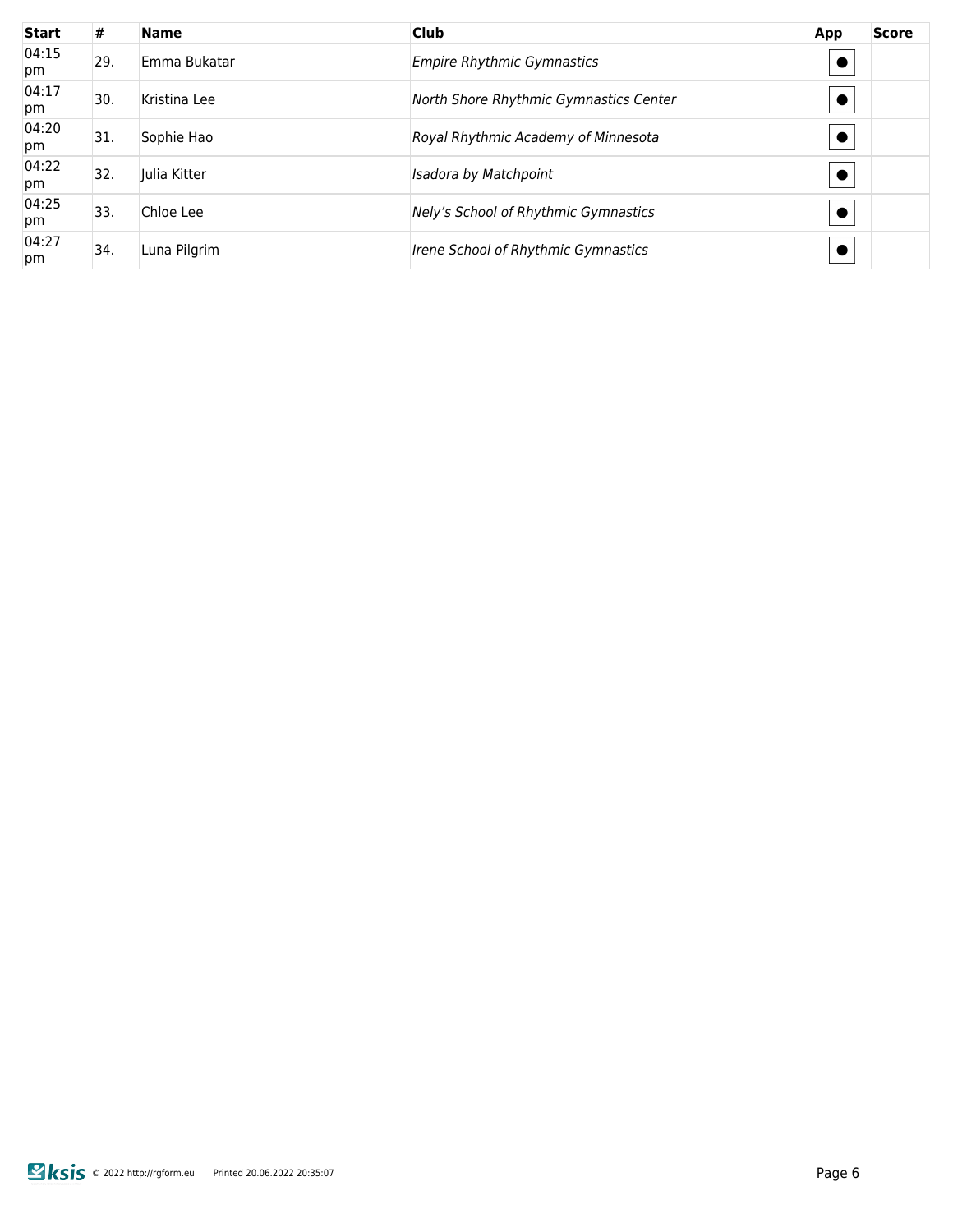## TUES: Level 9 Junior (2009/2010/2011) - Subgroup 1

### **06/21/2022 06:00pm**

| <b>Start</b> | #   | <b>Name</b>            | <b>Club</b>                            | App        | <b>Score</b> |
|--------------|-----|------------------------|----------------------------------------|------------|--------------|
| 06:00<br>pm  | 1.  | Elizabeth Semenova     | Prima Rhythmic Gymnastics              | $\bigcirc$ |              |
| 06:02<br>pm  | 2.  | Anita Harutyunyan      | Nevada Rhythmic Academy                | $\bigcirc$ |              |
| 06:05<br>pm  | 3.  | Anna Filipp            | Liberty Academy of Rhythmic Gymnastics | $\bigcirc$ |              |
| 06:07<br>pm  | 4.  | Michelle Pavlov        | Isadora by Matchpoint                  | $\bigcirc$ |              |
| 06:10<br>pm  | 5.  | Jayla Franklin         | California Rhythms                     | $\bigcirc$ |              |
| 06:12<br>pm  | 6.  | Olivia Sklyut          | Iliana Rhythmic Gymnastics             | $\bigcirc$ |              |
| 06:15<br>pm  | 7.  | Tatev Khachatryan      | Rhythmic Olympica                      | $\bigcirc$ |              |
| 06:17<br>pm  | 8.  | Sophia Ulrich          | Anna Bessonova's School                | $\bigcirc$ |              |
| 06:20<br>pm  | 9.  | <b>Bianca Bartlett</b> | Nevada Rhythmic Academy                | $\bigcirc$ |              |
| 06:22<br>pm  | 10. | Alexandra Hoyt         | NorthWest Rhythmic                     | O          |              |
| 06:25<br>pm  | 11. | Olivia Ulrich          | Anna Bessonova's School                | O          |              |
| 06:27<br>pm  | 12. | Anita Harutyunyan      | Nevada Rhythmic Academy                | $\bullet$  |              |
| 06:30<br>pm  | 13. | Elizabeth Semenova     | Prima Rhythmic Gymnastics              | $\bullet$  |              |
| 06:32<br>pm  | 14. | Anna Filipp            | Liberty Academy of Rhythmic Gymnastics | $\bullet$  |              |
| 06:35<br>pm  | 15. | Michelle Pavlov        | Isadora by Matchpoint                  | $\bullet$  |              |
| 06:37<br>pm  | 16. | Jayla Franklin         | California Rhythms                     | $\bullet$  |              |
| 06:40<br>pm  | 17. | Olivia Sklyut          | Iliana Rhythmic Gymnastics             | $\bullet$  |              |
| 06:42<br>pm  | 18. | Tatev Khachatryan      | Rhythmic Olympica                      | $\bullet$  |              |
| 06:45<br>pm  | 19. | Sophia Ulrich          | Anna Bessonova's School                | $\bullet$  |              |
| 06:47<br>pm  | 20. | <b>Bianca Bartlett</b> | Nevada Rhythmic Academy                | $\bullet$  |              |
| 06:50<br>pm  | 21. | Alexandra Hoyt         | NorthWest Rhythmic                     | $\bullet$  |              |
| 06:52<br>pm  | 22. | Olivia Ulrich          | Anna Bessonova's School                | $\bullet$  |              |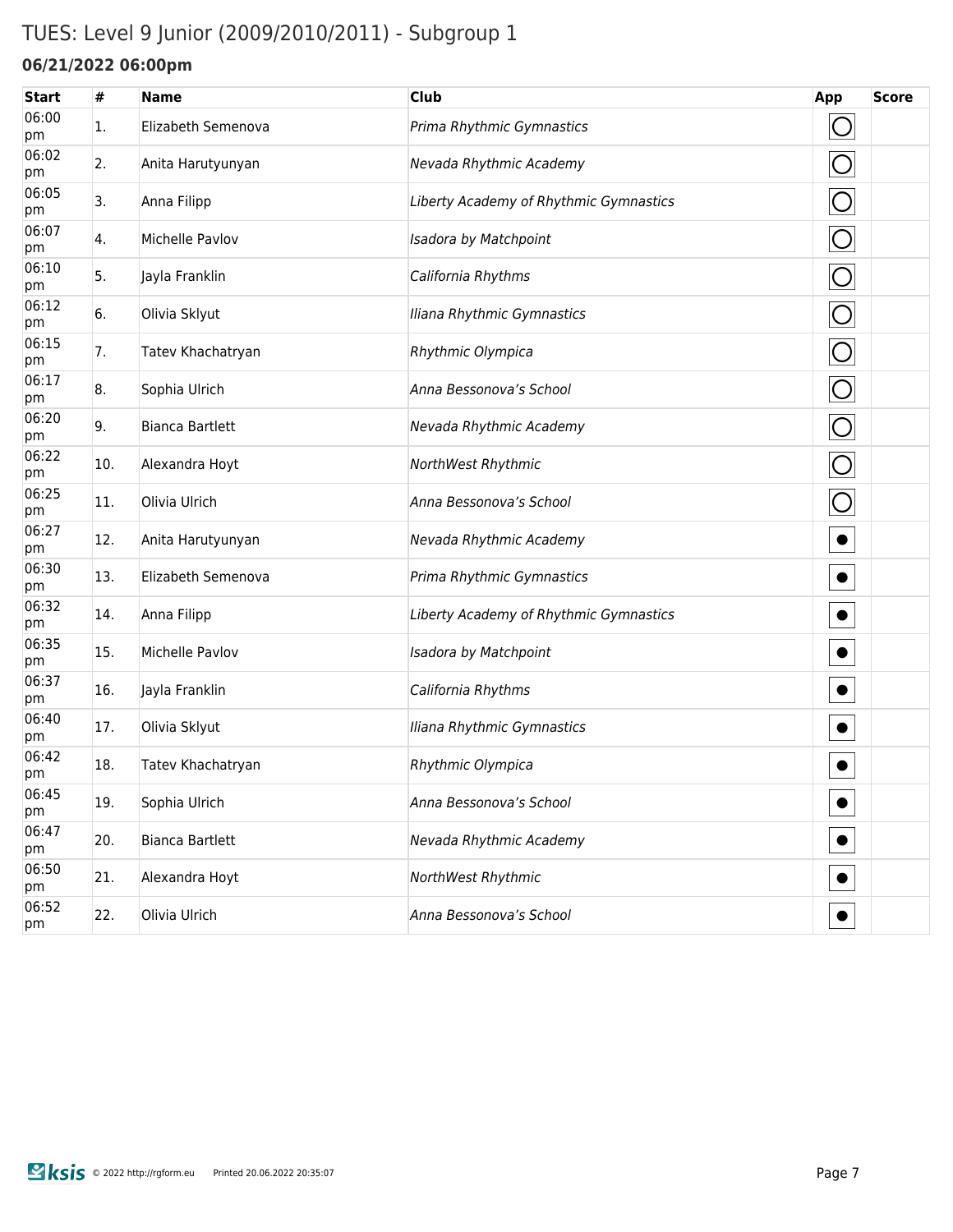## TUES: Level 9 Junior (2009/2010/2011) - Subgroup 2

#### **06/21/2022 07:15pm**

| <b>Start</b> | #   | <b>Name</b>         | <b>Club</b>                       | App        | <b>Score</b> |
|--------------|-----|---------------------|-----------------------------------|------------|--------------|
| 07:15<br>pm  | 1.  | Katie Hwang         | <b>Champion Rhythmics</b>         | $\bigcirc$ |              |
| 07:17<br>pm  | 2.  | Jimena Dominguez    | <b>Rhythmic Art</b>               | O          |              |
| 07:20<br>pm  | 3.  | Louisa Konnik       | <b>Empire Rhythmic Gymnastics</b> | O          |              |
| 07:22<br>pm  | 4.  | Emma Shi            | NorthWest Rhythmic                | $\bigcirc$ |              |
| 07:25<br>pm  | 5.  | Katherine Pavlovsky | Rhythmic Academy of Los Angeles   | O          |              |
| 07:27<br>pm  | 6.  | Evelyn Kovaliov     | Prima Rhythmic Gymnastics         | $\bigcirc$ |              |
| 07:30<br>pm  | 7.  | Daniela Shevchenko  | Iliana Rhythmic Gymnastics        | $\bigcirc$ |              |
| 07:32<br>pm  | 8.  | Milana Mirov        | Rhythmic Academy of Los Angeles   | O          |              |
| 07:35<br>pm  | 9.  | Daniella Gurevich   | Isadora by Matchpoint             |            |              |
| 07:37<br>pm  | 10. | Aurora Borovskiy    | Isadora by Matchpoint             | O          |              |
| 07:40<br>pm  | 11. | Jimena Dominguez    | <b>Rhythmic Art</b>               | $\bullet$  |              |
| 07:42<br>pm  | 12. | Katie Hwang         | Champion Rhythmics                |            |              |
| 07:45<br>pm  | 13. | Louisa Konnik       | <b>Empire Rhythmic Gymnastics</b> |            |              |
| 07:47<br>pm  | 14. | Emma Shi            | NorthWest Rhythmic                |            |              |
| 07:50<br>pm  | 15. | Katherine Pavlovsky | Rhythmic Academy of Los Angeles   | $\bullet$  |              |
| 07:52<br>pm  | 16. | Evelyn Kovaliov     | Prima Rhythmic Gymnastics         |            |              |
| 07:55<br>pm  | 17. | Daniela Shevchenko  | Iliana Rhythmic Gymnastics        | $\bullet$  |              |
| 07:57<br>pm  | 18. | Milana Mirov        | Rhythmic Academy of Los Angeles   |            |              |
| 08:00<br>pm  | 19. | Daniella Gurevich   | Isadora by Matchpoint             |            |              |
| 08:02<br>pm  | 20. | Aurora Borovskiy    | Isadora by Matchpoint             |            |              |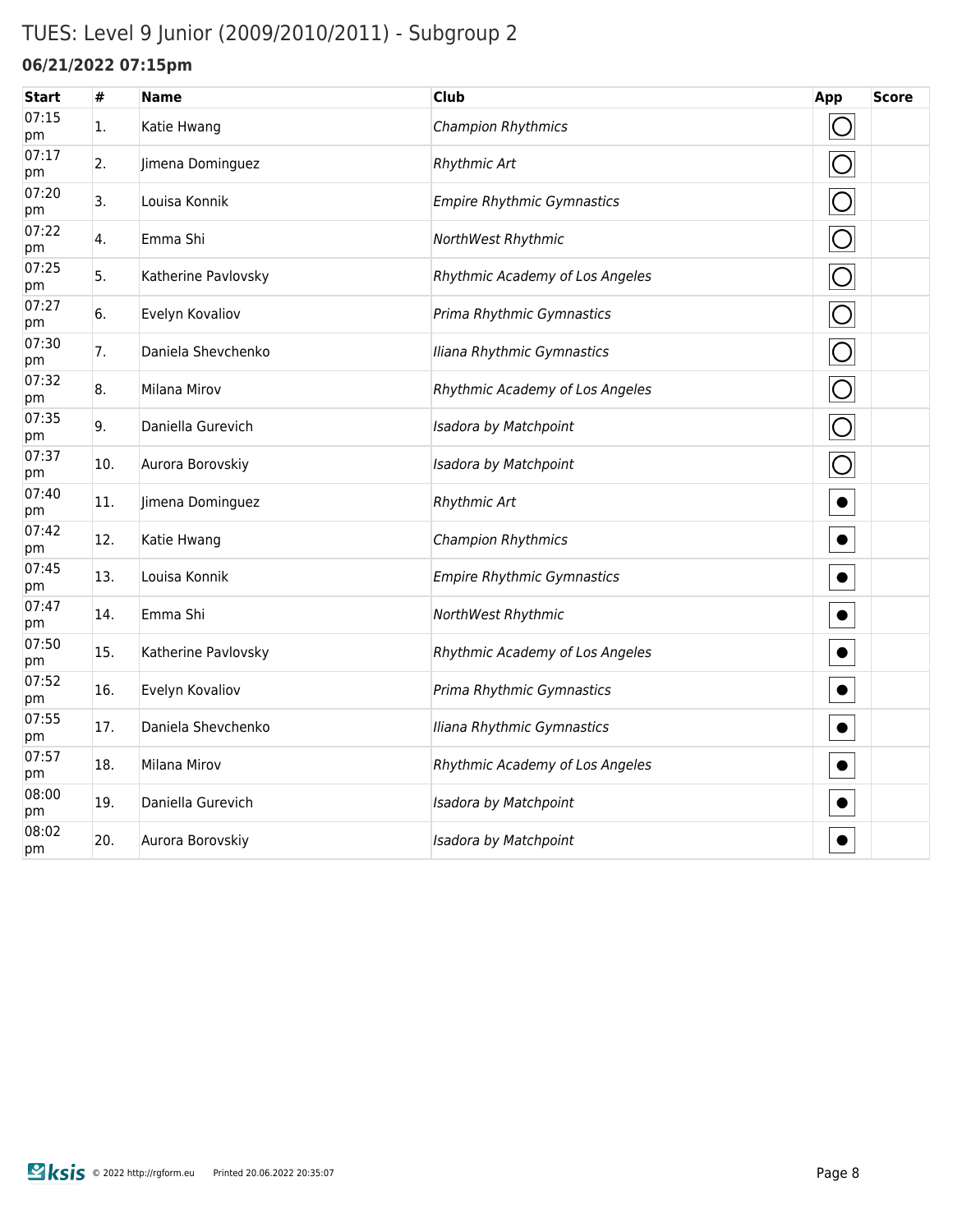## WED: Level 9 Senior - Subgroup 2

#### **06/22/2022 09:00am**

| <b>Start</b> | #   | <b>Name</b>         | <b>Club</b>                            | App                         | <b>Score</b> |
|--------------|-----|---------------------|----------------------------------------|-----------------------------|--------------|
| 09:00<br>am  | 1.  | Alexis Georgiev     | Jubilee Gymnastics                     | $\mathbf{I}$                |              |
| 09:03<br>am  | 2.  | Leah Gressel        | Rhythmic Stars Gymnastics Academy      | $\prod$                     |              |
| 09:06<br>am  | 3.  | Camila Loikova      | Liberty Academy of Rhythmic Gymnastics | $\mathbf{I}$                |              |
| 09:09<br>am  | 4.  | Kasey Chang         | Rhythmic Olympica                      | $\mathbf{\mathsf{N}}$       |              |
| 09:12<br>am  | 5.  | Samantha Langley    | Twin Cities Rhythmic                   | $\mathbf{\mathsf{N}}$       |              |
| 09:15<br>am  | 6.  | Faith Gurney        | <b>Nova Gymnastics Academy</b>         | $\mathbf{\mathsf{N}}$       |              |
| 09:18<br>am  | 7.  | Anna Chamkin        | North Shore Rhythmic Gymnastics Center | $\mathbf{I}$                |              |
| 09:21<br>am  | 8.  | Maria Hogle         | Oakland Rhythmic Gymnastics            | $\mathbf{I}$                |              |
| 09:24<br>am  | 9.  | Alina Prikhodchenko | <b>Rhythmic Art</b>                    | $\mathbf{I}$                |              |
| 09:27<br>am  | 10. | Yuliya Tsoy         | <b>IK School of Gymnastics</b>         | $\mathbf{I}$                |              |
| 09:30<br>am  | 11. | Danica Novotny      | <b>Bravo Rhythmic Gymnastics</b>       | $\mathbf{I}$                |              |
| 09:33<br>am  | 12. | <b>Reese Renton</b> | Oakland Rhythmic Gymnastics            | $\mathbf{I}$                |              |
| 09:36<br>am  | 13. | Alexandra Bryukhova | North Shore Rhythmic Gymnastics Center | $\mathbf{I}$                |              |
| 09:39<br>am  | 14. | Leah Gressel        | Rhythmic Stars Gymnastics Academy      | $\lvert \mathcal{D} \rvert$ |              |
| 09:42<br>am  | 15. | Alexis Georgiev     | Jubilee Gymnastics                     | $ \mathcal{D} $             |              |
| 09:45<br>am  | 16. | Camila Loikova      | Liberty Academy of Rhythmic Gymnastics | $\lvert \mathcal{D} \rvert$ |              |
| 09:48<br>am  | 17. | Kasey Chang         | Rhythmic Olympica                      | $ \mathcal{D} $             |              |
| 09:51<br>am  | 18. | Samantha Langley    | Twin Cities Rhythmic                   | $ \mathcal{D} $             |              |
| 09:54<br>am  | 19. | <b>Faith Gurney</b> | <b>Nova Gymnastics Academy</b>         | $\oslash$                   |              |
| 09:57<br>am  | 20. | Anna Chamkin        | North Shore Rhythmic Gymnastics Center | $\lvert \mathcal{D} \rvert$ |              |
| 10:00<br>am  | 21. | Maria Hogle         | Oakland Rhythmic Gymnastics            | $\lvert \mathcal{D} \rvert$ |              |
| 10:03<br>am  | 22. | Alina Prikhodchenko | Rhythmic Art                           | $ \mathcal{D} $             |              |
| 10:06<br>am  | 23. | Yuliya Tsoy         | <b>IK School of Gymnastics</b>         | $ \mathcal{D} $             |              |
| 10:09<br>am  | 24. | Danica Novotny      | <b>Bravo Rhythmic Gymnastics</b>       | $\lvert \mathcal{D} \rvert$ |              |
| 10:12<br>am  | 25. | Reese Renton        | Oakland Rhythmic Gymnastics            | $\lvert \mathcal{D} \rvert$ |              |
| 10:15<br>am  | 26. | Alexandra Bryukhova | North Shore Rhythmic Gymnastics Center | $\otimes$                   |              |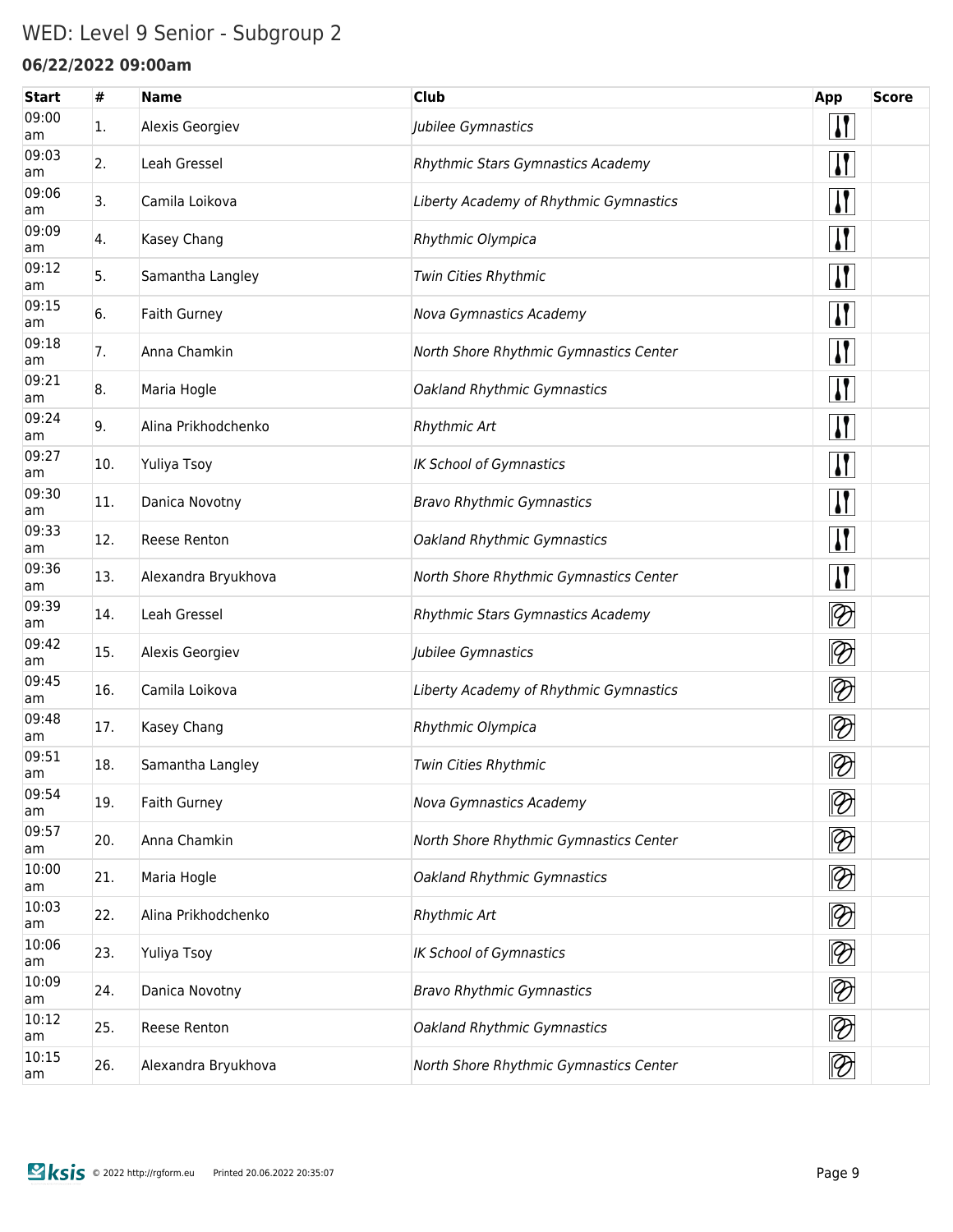## WED: Level 9 Senior - Subgroup 1

### **06/22/2022 10:40am**

| <b>Start</b> | #   | <b>Name</b>            | <b>Club</b>                            | App                         | <b>Score</b> |
|--------------|-----|------------------------|----------------------------------------|-----------------------------|--------------|
| 10:40<br>am  | 1.  | Elena Bui              | NorthWest Rhythmic                     | $\mathbf{\mathbf{I}}$       |              |
| 10:43<br>am  | 2.  | <b>Blayzen Carroll</b> | <b>Bala Gymnastics</b>                 | $\mathbf{I}$                |              |
| 10:46<br>am  | 3.  | Eva Diaz               | Gymnastics World                       | $\mathbf{I}$                |              |
| 10:49<br>am  | 4.  | Sofiya Dzemidavets     | Liberty Academy of Rhythmic Gymnastics | $\mathbf{I}$                |              |
| 10:52<br>am  | 5.  | Noa Alvarez Wigmore    | Nely's School of Rhythmic Gymnastics   | $\mathbf{I}$                |              |
| 10:55<br>am  | 6.  | Natalie Gittelson      | <b>Grace Rhythmics</b>                 | $\boldsymbol{\mathsf{I}}$   |              |
| 10:58<br>am  | 7.  | Isabella Wilson        | Liberty Academy of Rhythmic Gymnastics | <u>  </u>                   |              |
| 11:01<br>am  | 8.  | Alis Shtefiuk          | Philadelphia Rhythmic Academy          | $\mathbf{I}$                |              |
| 11:04<br>am  | 9.  | <b>Brittney Huang</b>  | <b>Champion Rhythmics</b>              | $\mathbf{I}$                |              |
| 11:07<br>am  | 10. | Snezhana Voytukhova    | <b>Bulanin Rhythmic Gymnastics</b>     | $\mathbf{I}$                |              |
| 11:10<br>am  | 11. | Celine Huang           | Liberty Academy of Rhythmic Gymnastics | $\mathbf{I}$                |              |
| 11:13<br>am  | 12. | Ariana Kogan           | San Diego Rhythmic Gymnastics Academy  | $\mathbf{I}$                |              |
| 11:16<br>am  | 13. | Nikki Liu              | <b>Bravo Rhythmic Gymnastics</b>       | $\boldsymbol{\mathsf{I}}$   |              |
| 11:19<br>am  | 14. | <b>Blayzen Carroll</b> | <b>Bala Gymnastics</b>                 | $ \mathcal{D} $             |              |
| 11:22<br>am  | 15. | Elena Bui              | NorthWest Rhythmic                     | $ \mathcal{D} $             |              |
| 11:25<br>am  | 16. | Eva Diaz               | Gymnastics World                       | $ \mathcal{D} $             |              |
| 11:28<br>am  | 17. | Sofiya Dzemidavets     | Liberty Academy of Rhythmic Gymnastics | $\otimes$                   |              |
| 11:31<br>am  | 18. | Noa Alvarez Wigmore    | Nely's School of Rhythmic Gymnastics   | $\lvert \mathcal{D} \rvert$ |              |
| 11:34<br>am  | 19. | Natalie Gittelson      | <b>Grace Rhythmics</b>                 | $\lvert \mathcal{D} \rvert$ |              |
| 11:37<br>am  | 20. | Isabella Wilson        | Liberty Academy of Rhythmic Gymnastics | $\lvert \mathcal{D} \rvert$ |              |
| 11:40<br>am  | 21. | Alis Shtefiuk          | Philadelphia Rhythmic Academy          | $ \mathcal{D} $             |              |
| 11:43<br>am  | 22. | <b>Brittney Huang</b>  | Champion Rhythmics                     | $\lvert \mathcal{D} \rvert$ |              |
| 11:46<br>am  | 23. | Snezhana Voytukhova    | <b>Bulanin Rhythmic Gymnastics</b>     | $\lvert \mathcal{D} \rvert$ |              |
| 11:49<br>am  | 24. | Celine Huang           | Liberty Academy of Rhythmic Gymnastics | $\lvert \mathcal{D} \rvert$ |              |
| 11:52<br>am  | 25. | Ariana Kogan           | San Diego Rhythmic Gymnastics Academy  | $ \mathcal{D} $             |              |
| 11:55<br>am  | 26. | Nikki Liu              | <b>Bravo Rhythmic Gymnastics</b>       | $\overline{\mathcal{D}}$    |              |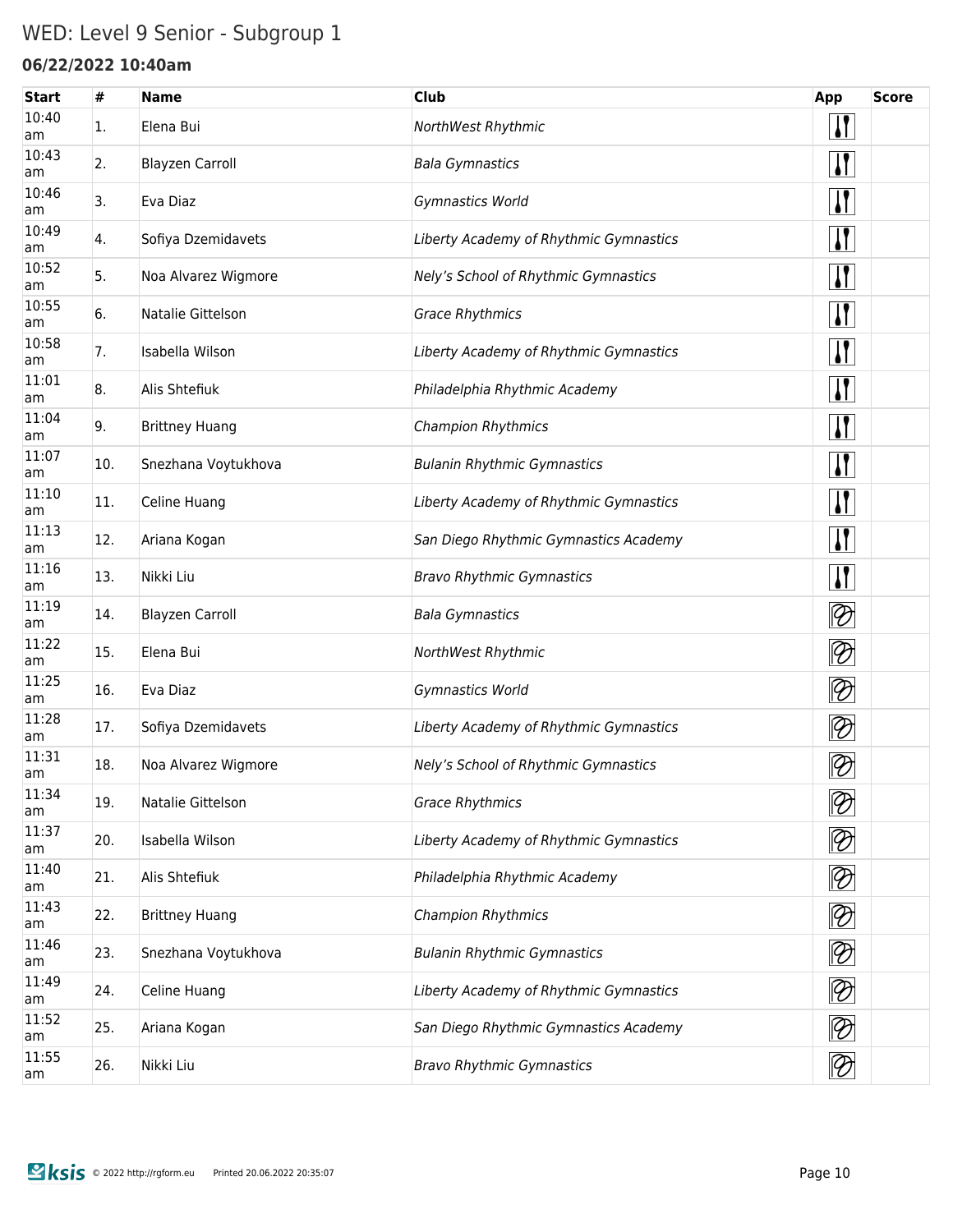## WED: Level 9 Junior (2007-2008) - Subgroup 2

### **06/22/2022 01:30pm**

| <b>Start</b> | #   | <b>Name</b>                                            | <b>Club</b>                            | App                         | <b>Score</b> |
|--------------|-----|--------------------------------------------------------|----------------------------------------|-----------------------------|--------------|
| 01:30<br>pm  | 1.  | Olivia Nesterenko                                      | Irene School of Rhythmic Gymnastics    | $\mathbf{H}$                |              |
| 01:32<br>pm  | 2.  | Ivanka Tarasyuk                                        | Liberty Academy of Rhythmic Gymnastics | $\mathbf{H}$                |              |
| 01:35<br>pm  | 3.  | Emma Bukatar                                           | <b>Empire Rhythmic Gymnastics</b>      | $\mathbf{I}$                |              |
| 01:37<br>pm  | 4.  | Sarah Novofastovsky                                    | Liberty Academy of Rhythmic Gymnastics | $\mathbf{H}$                |              |
| 01:40<br>pm  | 5.  | Kristina Lee                                           | North Shore Rhythmic Gymnastics Center | $\mathbf{H}$                |              |
| 01:42<br>pm  | 6.  | Sophie Hao                                             | Royal Rhythmic Academy of Minnesota    | $\mathbf{H}$                |              |
| 01:45<br>pm  | 7.  | Julia Kitter                                           | Isadora by Matchpoint                  | $\mathbf{H}$                |              |
| 01:47<br>pm  | 8.  | Chloe Lee                                              | Nely's School of Rhythmic Gymnastics   | $\mathbf{H}$                |              |
| 01:50<br>pm  | 9.  | Luna Pilgrim                                           | Irene School of Rhythmic Gymnastics    | $\mathbf{H}$                |              |
| 01:52<br>pm  | 10. | Darya Volkov                                           | Elegance Gymnastics School             | $\mathbf{H}$                |              |
| 01:55<br>pm  | 11. | Annabella Hantov                                       | North Shore Rhythmic Gymnastics Center | $\mathbf{H}$                |              |
| 01:57<br>pm  | 12. | Mischa Kautzman                                        | California Rhythms                     | $\mathbf{H}$                |              |
| 02:00<br>pm  | 13. | Ava Foster                                             | <b>SK Rhythmic Academy</b>             | $\mathbf{H}$                |              |
| 02:02<br>pm  | 14. | Anastasia Slipets                                      | Liberty Academy of Rhythmic Gymnastics | $\mathbf{H}$                |              |
| 02:05<br>pm  | 15. | Chloe Wohon-baker                                      | Rhythmic Olympica                      | $\mathbf{H}$                |              |
| 02:07<br>pm  | 16. | Alaini Spata                                           | North Shore Rhythmic Gymnastics Center | $\mathbf{H}$                |              |
| 02:10<br>pm  | 17. | Eva Ritsner                                            | California Rhythms                     | $\mathbf{H}$                |              |
| 02:12<br>pm  | 18. | Ivanka Tarasyuk                                        | Liberty Academy of Rhythmic Gymnastics | $\lvert \mathcal{D} \rvert$ |              |
| 02:15<br>pm  | 19. | Olivia Nesterenko                                      | Irene School of Rhythmic Gymnastics    | $\bigotimes$                |              |
| 02:17<br>pm  | 20. | Emma Bukatar                                           | <b>Empire Rhythmic Gymnastics</b>      | $ \mathcal{D} $             |              |
| 02:20<br>pm  | 21. | Sarah Novofastovsky                                    | Liberty Academy of Rhythmic Gymnastics | $\bigotimes$                |              |
| 02:22<br>pm  | 22. | Kristina Lee                                           | North Shore Rhythmic Gymnastics Center | $\bigotimes$                |              |
| 02:25<br>pm  | 23. | Sophie Hao                                             | Royal Rhythmic Academy of Minnesota    | $\bigotimes$                |              |
| 02:27<br>pm  | 24. | Julia Kitter                                           | Isadora by Matchpoint                  | $\bigotimes$                |              |
| 02:30<br>pm  | 25. | Chloe Lee                                              | Nely's School of Rhythmic Gymnastics   | $\lvert \mathcal{D} \rvert$ |              |
| 02:32<br>pm  | 26. | Luna Pilgrim                                           | Irene School of Rhythmic Gymnastics    | $\lvert \mathcal{D} \rvert$ |              |
| 02:35<br>pm  | 27. | Darya Volkov                                           | <b>Elegance Gymnastics School</b>      | $ \mathcal{D} $             |              |
| 02:37<br>pm  | 28. | Annabella Hantov                                       | North Shore Rhythmic Gymnastics Center | $\otimes$                   |              |
| <b>图ksis</b> |     | © 2022 http://rgform.eu<br>Printed 20.06.2022 20:35:07 |                                        | Page 11                     |              |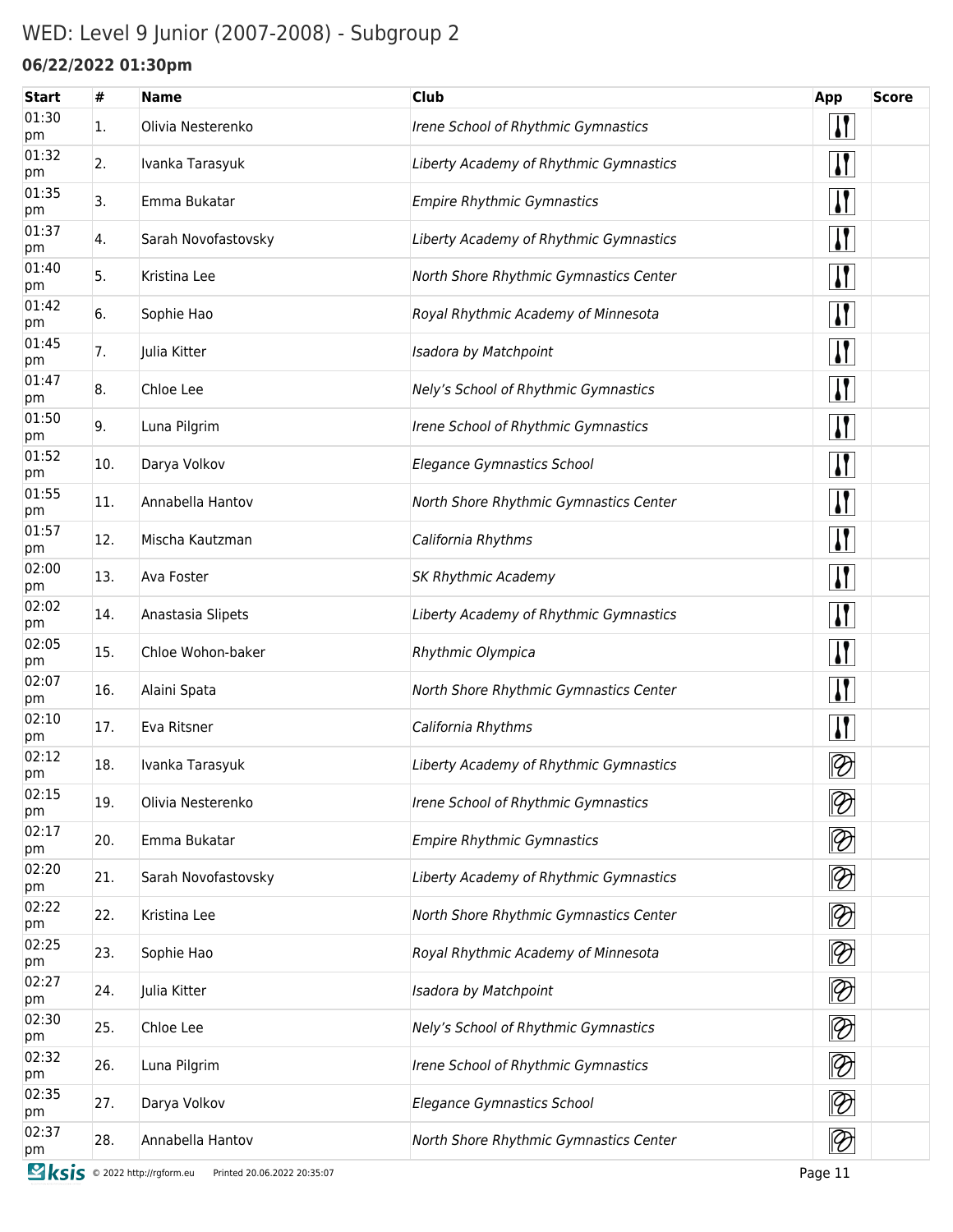| <b>Start</b> | #   | <b>Name</b>       | <b>Club</b>                            | <b>Score</b><br>App              |  |
|--------------|-----|-------------------|----------------------------------------|----------------------------------|--|
| 02:40<br>pm  | 29. | Mischa Kautzman   | California Rhythms                     | $\lbrack \!\! \vartheta \rbrack$ |  |
| 02:42<br>pm  | 30  | Ava Foster        | <b>SK Rhythmic Academy</b>             | $\overline{\mathscr{D}}$         |  |
| 02:45<br>pm  | 31. | Anastasia Slipets | Liberty Academy of Rhythmic Gymnastics | $\overline{\mathscr{D}}$         |  |
| 02:47<br>pm  | 32. | Chloe Wohon-baker | Rhythmic Olympica                      | $\overline{\mathfrak{D}}$        |  |
| 02:50<br>pm  | 33. | Alaini Spata      | North Shore Rhythmic Gymnastics Center | $\overline{\mathscr{D}}$         |  |
| 02:52<br>pm  | 34. | Eva Ritsner       | California Rhythms                     | $\overline{\mathscr{D}}$         |  |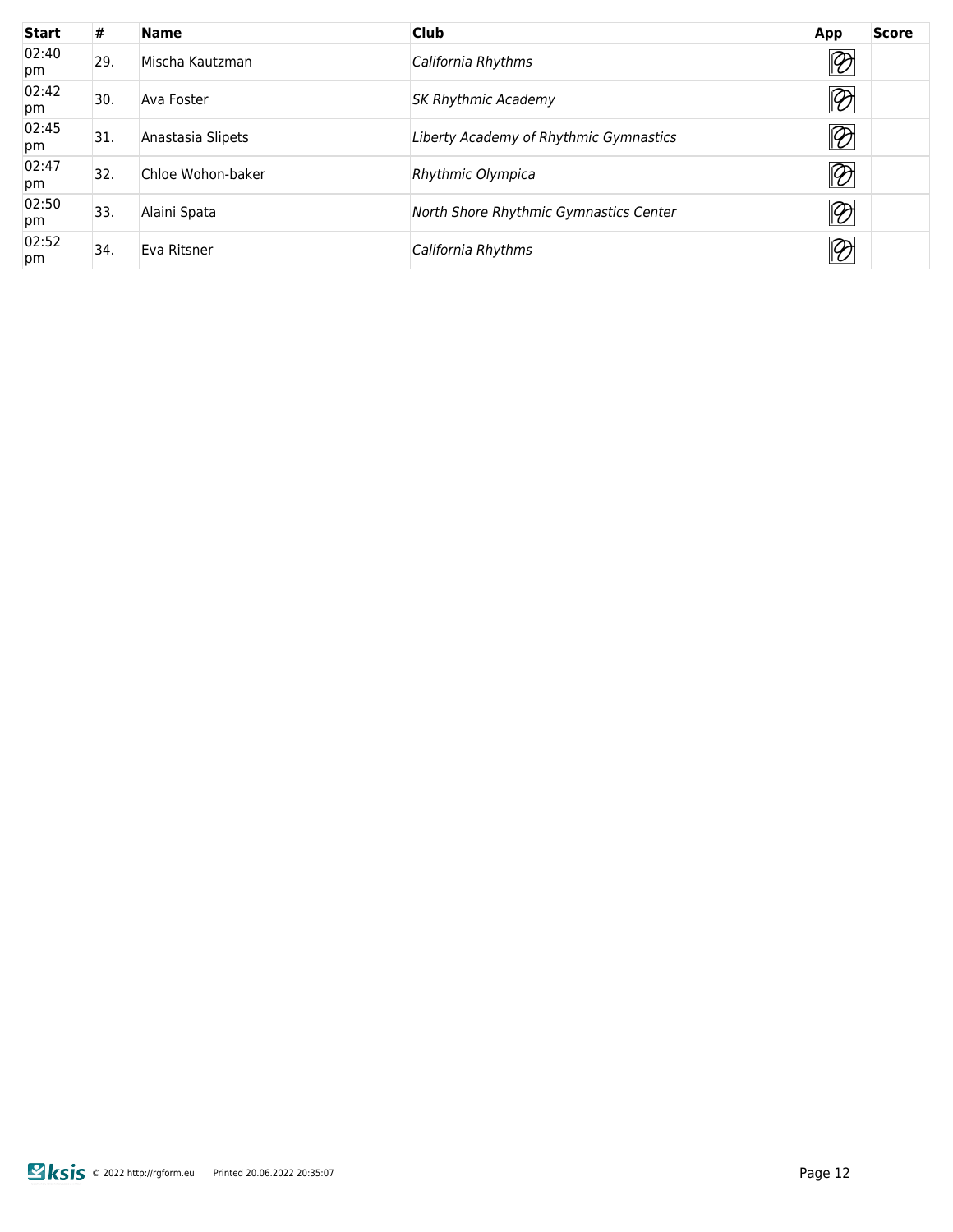## WED: Level 9 Junior (2007-2008) - Subgroup 1

### **06/22/2022 03:00pm**

| <b>Start</b> | #   | <b>Name</b>          | <b>Club</b>                       | App                      | <b>Score</b> |
|--------------|-----|----------------------|-----------------------------------|--------------------------|--------------|
| 03:00<br>pm  | 1.  | Emma Suarez          | <b>Rhythmic Art</b>               | $\mathbf{I}$             |              |
| 03:02<br>pm  | 2.  | Sophie Clifton       | California Rhythms                | $\prod$                  |              |
| 03:05<br>pm  | 3.  | Carol Kim            | EuroGymnastics                    | $\sqrt{1}$               |              |
| 03:07<br>pm  | 4.  | Anna Tang            | North-East Rhythmics              | $\sqrt{1}$               |              |
| 03:10<br>pm  | 5.  | Keira Mungcal        | California Rhythms                | $\mathbf{H}$             |              |
| 03:12<br>pm  | 6.  | Rebekha Vinokurov    | Zara Rhythmic Gymnastics Academy  | $\sqrt{1}$               |              |
| 03:15<br>pm  | 7.  | Sophie Kornev        | Philadelphia Rhythmic Academy     | $\mathbf{H}$             |              |
| 03:17<br>pm  | 8.  | Clair Baek           | Gymnastics World                  | $\sqrt{1}$               |              |
| 03:20<br>pm  | 9.  | Emily Pereverzev     | <b>Champion Rhythmics</b>         | $\mathbf{H}$             |              |
| 03:22<br>pm  | 10. | Isabella Murray      | Jubilee Gymnastics                | $\mathbf{H}$             |              |
| 03:25<br>pm  | 11. | Janie Ye             | Twin Cities Rhythmic              | $\mathbf{H}$             |              |
| 03:27<br>pm  | 12. | Arina Samarskaia     | Anna Bessonova's School           | $\sqrt{1}$               |              |
| 03:30<br>pm  | 13. | Sarah Watts          | <b>Integrity Athletics</b>        | $\mathbf{H}$             |              |
| 03:32<br>pm  | 14. | Yelyzaveta Trutayeva | <b>MG Rhythmic Academy</b>        | $\mathbf{H}$             |              |
| 03:35<br>pm  | 15. | Kaylee Forest        | <b>Empire Rhythmic Gymnastics</b> | $\mathbf{H}$             |              |
| 03:37<br>pm  | 16. | Julia Lahdensuo      | Nova Gymnastics Academy           | $\mathbf{H}$             |              |
| 03:40<br>pm  | 17. | Kate Tang            | North-East Rhythmics              | $\mathbf{H}$             |              |
| 03:42<br>pm  | 18. | Christina Zhou       | Elegance Gymnastics School        | $\mathbf{I}$             |              |
| 03:45<br>pm  | 19. | Sophie Clifton       | California Rhythms                | $\bigotimes$             |              |
| 03:47<br>pm  | 20. | Emma Suarez          | <b>Rhythmic Art</b>               | $\overline{\mathscr{D}}$ |              |
| 03:50<br>pm  | 21. | Carol Kim            | EuroGymnastics                    | $\overline{\mathscr{D}}$ |              |
| 03:52<br>pm  | 22. | Anna Tang            | North-East Rhythmics              | $\overline{\mathscr{D}}$ |              |
| 03:55<br>pm  | 23. | Keira Mungcal        | California Rhythms                | $\overline{\mathscr{D}}$ |              |
| 03:57<br>pm  | 24. | Rebekha Vinokurov    | Zara Rhythmic Gymnastics Academy  | $\overline{\mathscr{D}}$ |              |
| 04:00<br>pm  | 25. | Sophie Kornev        | Philadelphia Rhythmic Academy     | $\overline{\mathscr{D}}$ |              |
| 04:02<br>pm  | 26. | Clair Baek           | Gymnastics World                  | $\overline{\mathscr{D}}$ |              |
| 04:05<br>pm  | 27. | Emily Pereverzev     | Champion Rhythmics                | $\overline{\mathscr{D}}$ |              |
| 04:07<br>pm  | 28. | Isabella Murray      | Jubilee Gymnastics                | $\overline{\mathscr{D}}$ |              |
|              |     |                      |                                   |                          |              |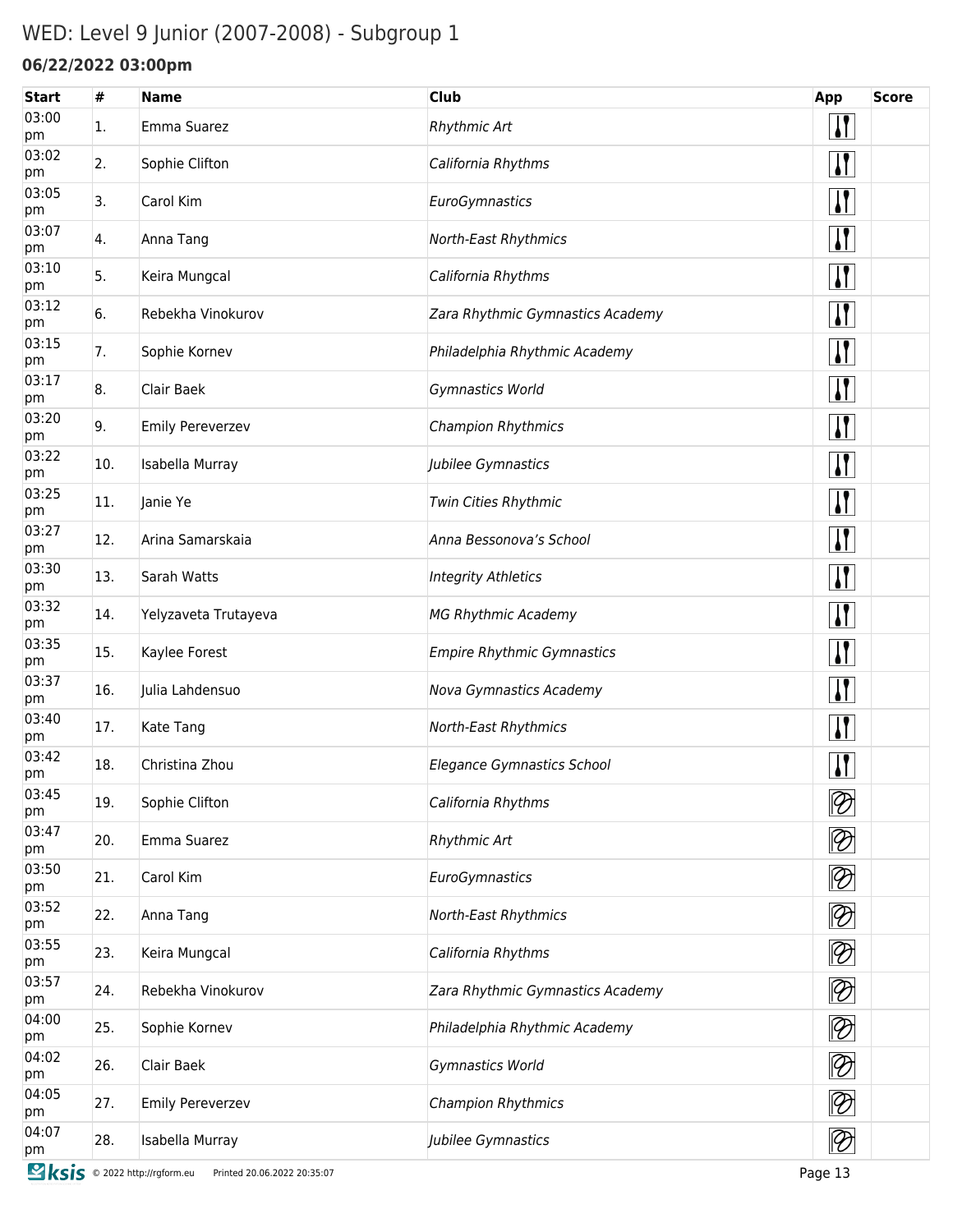| <b>Start</b> | #   | <b>Name</b>          | <b>Club</b>                       | App                       | <b>Score</b> |
|--------------|-----|----------------------|-----------------------------------|---------------------------|--------------|
| 04:10<br>pm  | 29. | Janie Ye             | Twin Cities Rhythmic              | $\otimes$                 |              |
| 04:12<br>pm  | 30. | Arina Samarskaja     | Anna Bessonova's School           | $\otimes$                 |              |
| 04:15<br>pm  | 31. | Sarah Watts          | <b>Integrity Athletics</b>        | $\overline{\bigotimes}$   |              |
| 04:17<br>pm  | 32. | Yelyzaveta Trutayeva | MG Rhythmic Academy               | $\overline{\mathfrak{D}}$ |              |
| 04:20<br>pm  | 33. | Kaylee Forest        | <b>Empire Rhythmic Gymnastics</b> | $\overline{\mathscr{D}}$  |              |
| 04:22<br>pm  | 34. | Julia Lahdensuo      | Nova Gymnastics Academy           | $\overline{\mathscr{D}}$  |              |
| 04:25<br>pm  | 35. | Kate Tang            | <b>North-East Rhythmics</b>       | $\bigotimes$              |              |
| 04:27<br>pm  | 36. | Christina Zhou       | Elegance Gymnastics School        | $\oslash$                 |              |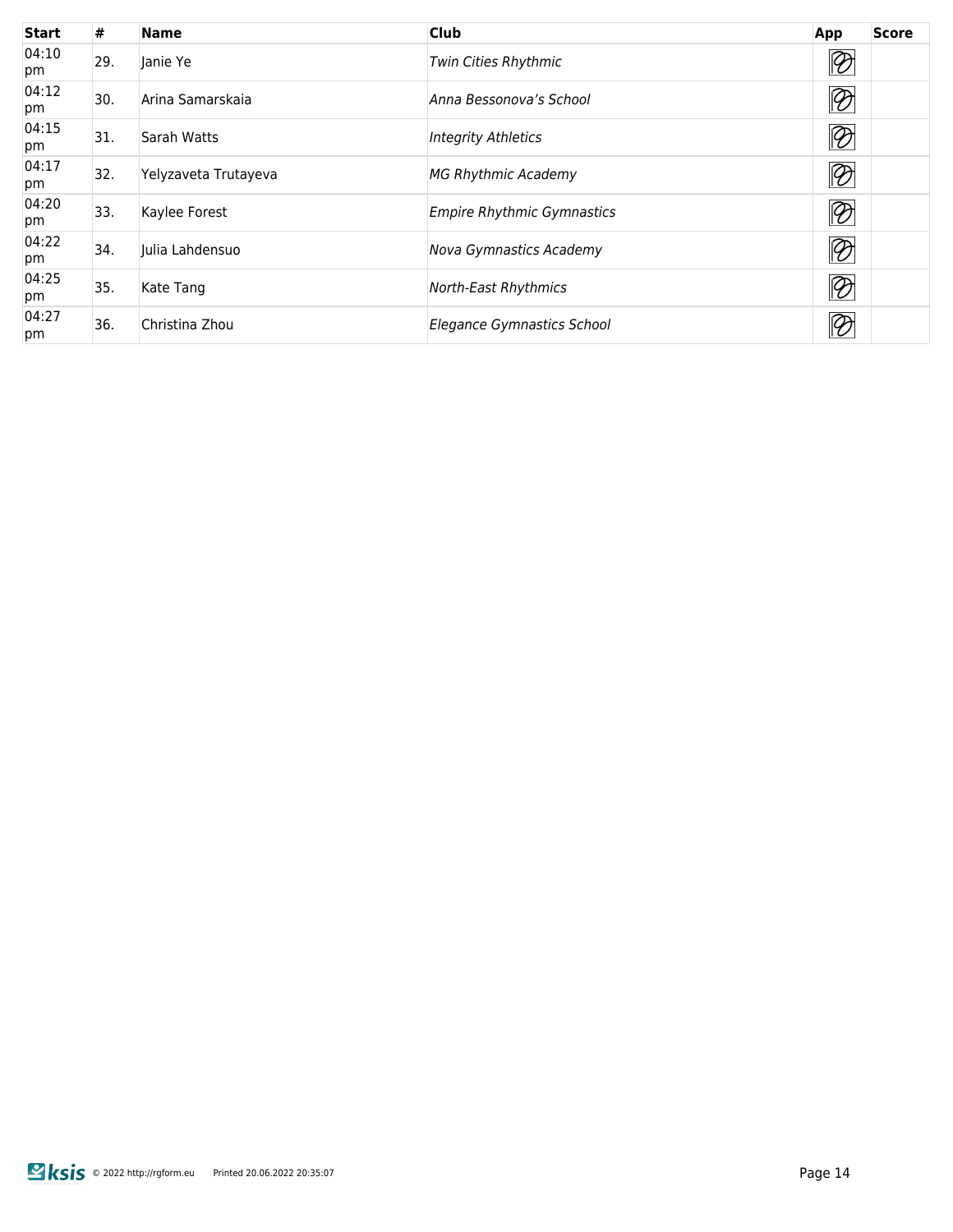## WED: Level 9 Junior (2009/2010/2011) - Subgroup 2

### **06/22/2022 06:00pm**

| #   | <b>Name</b>         | <b>Club</b>                       | App                         | <b>Score</b> |
|-----|---------------------|-----------------------------------|-----------------------------|--------------|
| 1.  | Katherine Pavlovsky | Rhythmic Academy of Los Angeles   | $\mathbf{H}$                |              |
| 2.  | Evelyn Kovaliov     | Prima Rhythmic Gymnastics         | $\mathbf{H}$                |              |
| 3.  | Daniela Shevchenko  | Iliana Rhythmic Gymnastics        | $\sqrt{1}$                  |              |
| 4.  | Milana Mirov        | Rhythmic Academy of Los Angeles   | $\sqrt{1}$                  |              |
| 5.  | Daniella Gurevich   | Isadora by Matchpoint             | $\sqrt{\ }$                 |              |
| 6.  | Aurora Borovskiy    | Isadora by Matchpoint             | $\sqrt{\ }$                 |              |
| 7.  | Katie Hwang         | Champion Rhythmics                | <u>  </u>                   |              |
| 8.  | Jimena Dominguez    | <b>Rhythmic Art</b>               | $\mathbf{r}$                |              |
| 9.  | Louisa Konnik       | <b>Empire Rhythmic Gymnastics</b> | $\mathbf{H}$                |              |
| 10. | Emma Shi            | NorthWest Rhythmic                | $\sqrt{\ }$                 |              |
| 11. | Evelyn Kovaliov     | Prima Rhythmic Gymnastics         | $\overline{\mathscr{D}}$    |              |
| 12. | Katherine Pavlovsky | Rhythmic Academy of Los Angeles   | $\bigotimes$                |              |
| 13. | Daniela Shevchenko  | Iliana Rhythmic Gymnastics        | $\bigotimes$                |              |
| 14. | Milana Mirov        | Rhythmic Academy of Los Angeles   | $\overline{\mathscr{D}}$    |              |
| 15. | Daniella Gurevich   | Isadora by Matchpoint             | $\lvert \mathcal{D} \rvert$ |              |
| 16. | Aurora Borovskiy    | Isadora by Matchpoint             | $\overline{\bigotimes}$     |              |
| 17. | Katie Hwang         | Champion Rhythmics                | $\overline{\mathscr{D}}$    |              |
| 18. | Jimena Dominguez    | <b>Rhythmic Art</b>               | $\bigotimes$                |              |
| 19. | Louisa Konnik       | <b>Empire Rhythmic Gymnastics</b> | $\lvert \mathcal{D} \rvert$ |              |
| 20. | Emma Shi            | NorthWest Rhythmic                | $\varnothing$               |              |
|     |                     |                                   |                             |              |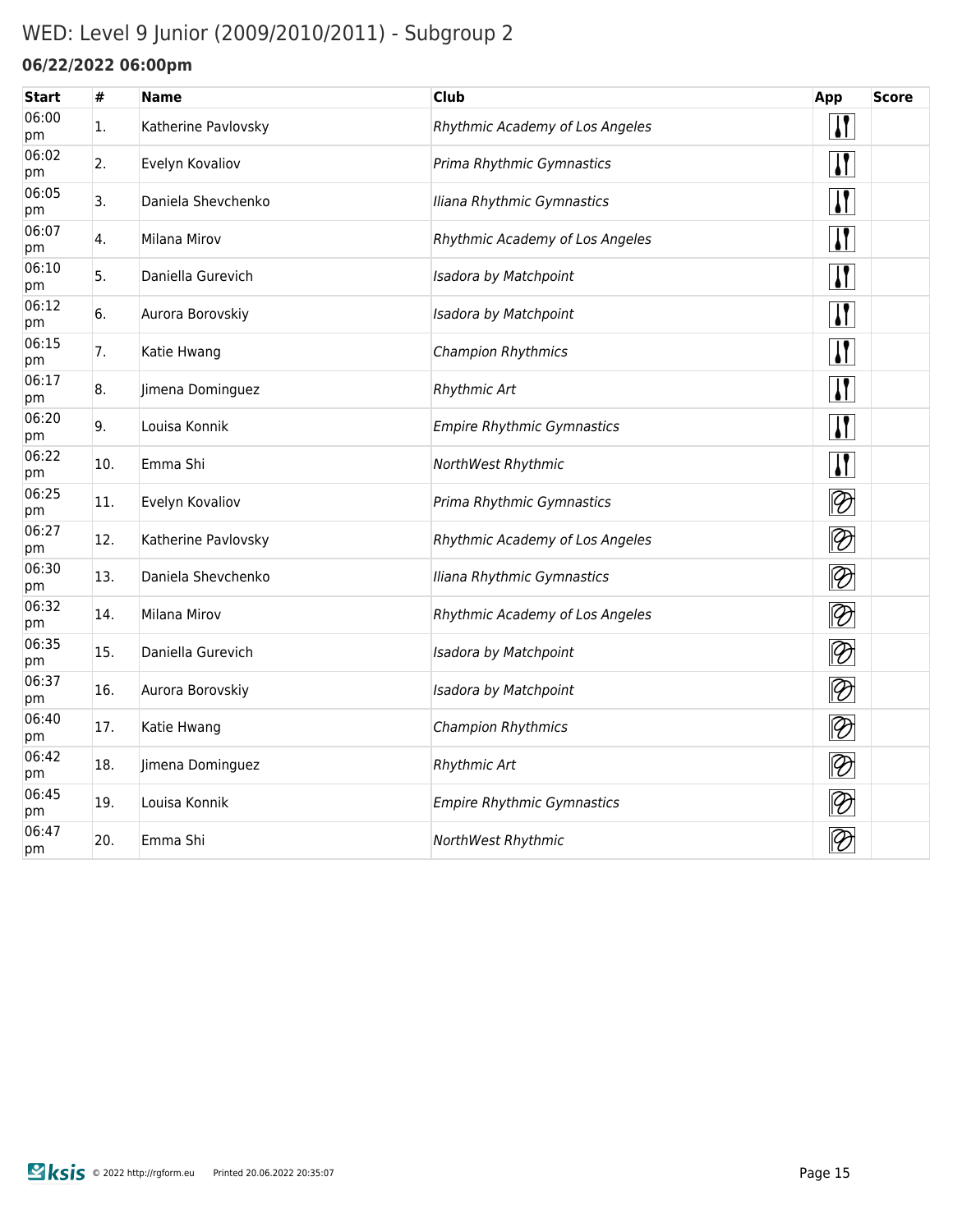## WED: Level 9 Junior (2009/2010/2011) - Subgroup 1

### **06/22/2022 07:15pm**

| <b>Start</b> | #   | <b>Name</b>            | <b>Club</b>                            | <b>App</b>                  | <b>Score</b> |
|--------------|-----|------------------------|----------------------------------------|-----------------------------|--------------|
| 07:15<br>pm  | 1.  | Olivia Sklyut          | Iliana Rhythmic Gymnastics             | $\mathbf{I}$                |              |
| 07:17<br>pm  | 2.  | Tatev Khachatryan      | Rhythmic Olympica                      | $\mathbf{I}$                |              |
| 07:20<br>pm  | 3.  | Sophia Ulrich          | Anna Bessonova's School                | <u>  </u>                   |              |
| 07:22<br>pm  | 4.  | <b>Bianca Bartlett</b> | Nevada Rhythmic Academy                | $\mathbf{I}$                |              |
| 07:25<br>pm  | 5.  | Alexandra Hoyt         | NorthWest Rhythmic                     | $\mathbf{I}$                |              |
| 07:27<br>pm  | 6.  | Olivia Ulrich          | Anna Bessonova's School                | $\mathbf{I}$                |              |
| 07:30<br>pm  | 7.  | Elizabeth Semenova     | Prima Rhythmic Gymnastics              | $\mathbf{I}$                |              |
| 07:32<br>pm  | 8.  | Anita Harutyunyan      | Nevada Rhythmic Academy                | $\mathbf{I}$                |              |
| 07:35<br>pm  | 9.  | Anna Filipp            | Liberty Academy of Rhythmic Gymnastics | $\mathbf{I}$                |              |
| 07:37<br>pm  | 10. | Michelle Pavlov        | Isadora by Matchpoint                  | $\mathbf{I}$                |              |
| 07:40<br>pm  | 11. | Jayla Franklin         | California Rhythms                     | $\mathbf{I}$                |              |
| 07:42<br>pm  | 12. | Tatev Khachatryan      | Rhythmic Olympica                      | $\lvert \mathcal{D} \rvert$ |              |
| 07:45<br>pm  | 13. | Olivia Sklyut          | Iliana Rhythmic Gymnastics             | $\otimes$                   |              |
| 07:47<br>pm  | 14. | Sophia Ulrich          | Anna Bessonova's School                | $\lvert \mathcal{D} \rvert$ |              |
| 07:50<br>pm  | 15. | <b>Bianca Bartlett</b> | Nevada Rhythmic Academy                | $\lvert \mathcal{D} \rvert$ |              |
| 07:52<br>pm  | 16. | Alexandra Hoyt         | NorthWest Rhythmic                     | $\lvert \mathcal{D} \rvert$ |              |
| 07:55<br>pm  | 17. | Olivia Ulrich          | Anna Bessonova's School                | $\lvert \mathcal{D} \rvert$ |              |
| 07:57<br>pm  | 18. | Elizabeth Semenova     | Prima Rhythmic Gymnastics              | $\otimes$                   |              |
| 08:00<br>pm  | 19. | Anita Harutyunyan      | Nevada Rhythmic Academy                | $\overline{\mathfrak{D}}$   |              |
| 08:02<br>pm  | 20. | Anna Filipp            | Liberty Academy of Rhythmic Gymnastics | $\lvert \mathcal{D} \rvert$ |              |
| 08:05<br>pm  | 21. | Michelle Pavlov        | Isadora by Matchpoint                  | $ \mathcal{D} $             |              |
| 08:07<br>pm  | 22. | Jayla Franklin         | California Rhythms                     | $\bigotimes$                |              |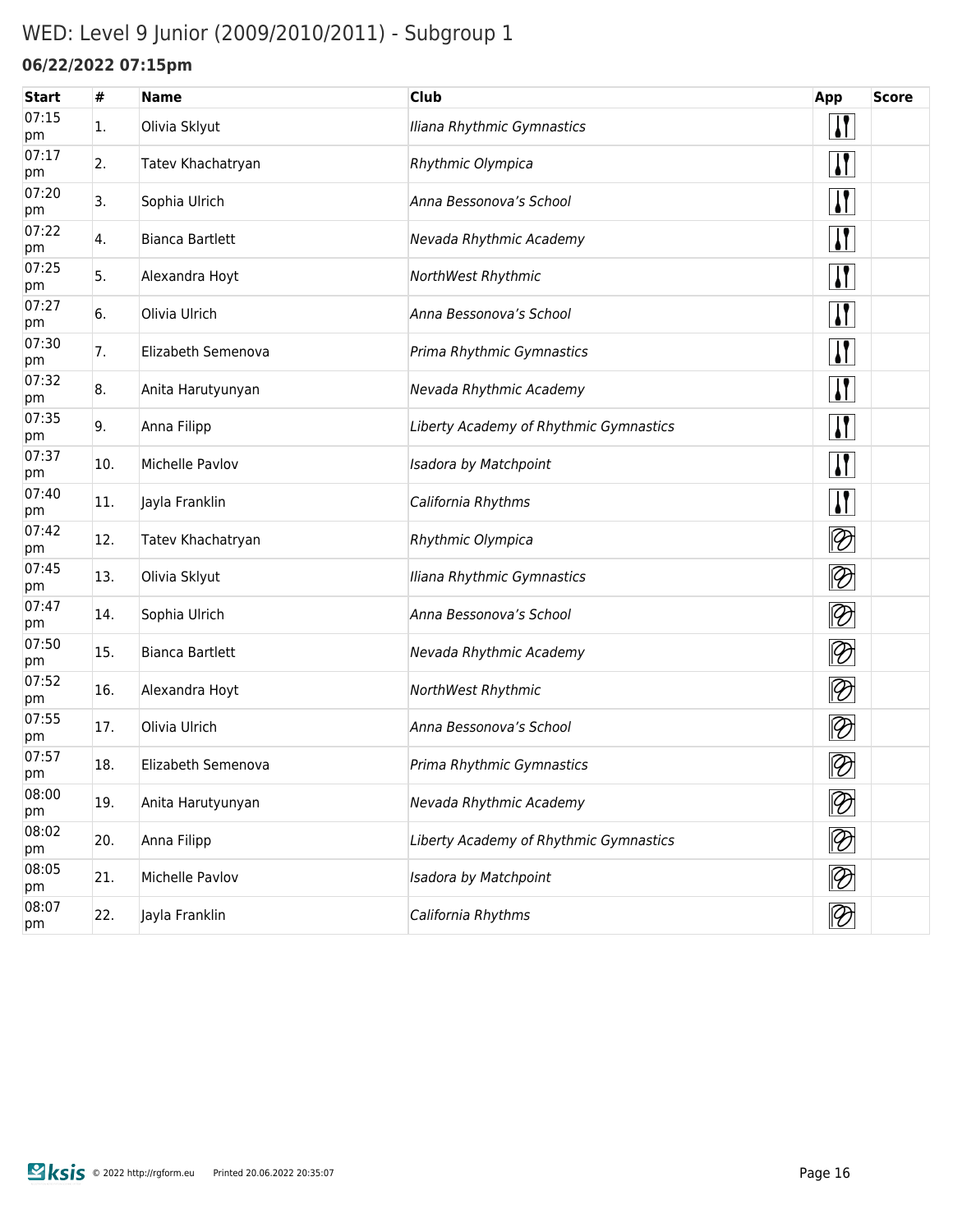### THUR: Junior FIG Groups

#### **06/23/2022 09:00am**

| <b>Start</b>  | #  | <b>Name</b>                                                                                                                       | <b>Club</b>                                      | App                     | Score |
|---------------|----|-----------------------------------------------------------------------------------------------------------------------------------|--------------------------------------------------|-------------------------|-------|
| 09:00<br>am   | ī. | Isadora Junior Group<br>Evelyn Karimov, Alice Kalenchuk, Anastasia Shevelenko, Katerina<br>Kochnev, Anjali Mishra, Sophia Uchytel | <b>Isadora by Matchpoint</b>                     | $\overline{\mathbf{5}}$ |       |
| 09:04<br>am   | 2. | North Shore Rhythmics Junior Group<br>Nida Balsys, Alissa Denisov, Lorelei Dangelo, Greta Pavilonyte, Alaini<br>Spata             | North Shore Rhythmic<br><b>Gymnastics Center</b> | 5                       |       |
| 09:09<br>lam. | 3. | Diana's Rhythmics Junior Group<br>Emma Ji, Emily Effendi, Anna Lychagina, Noel Nam, Leia Keating, Maria<br>Ortiz                  | Diana's Rhythmics                                | 5                       |       |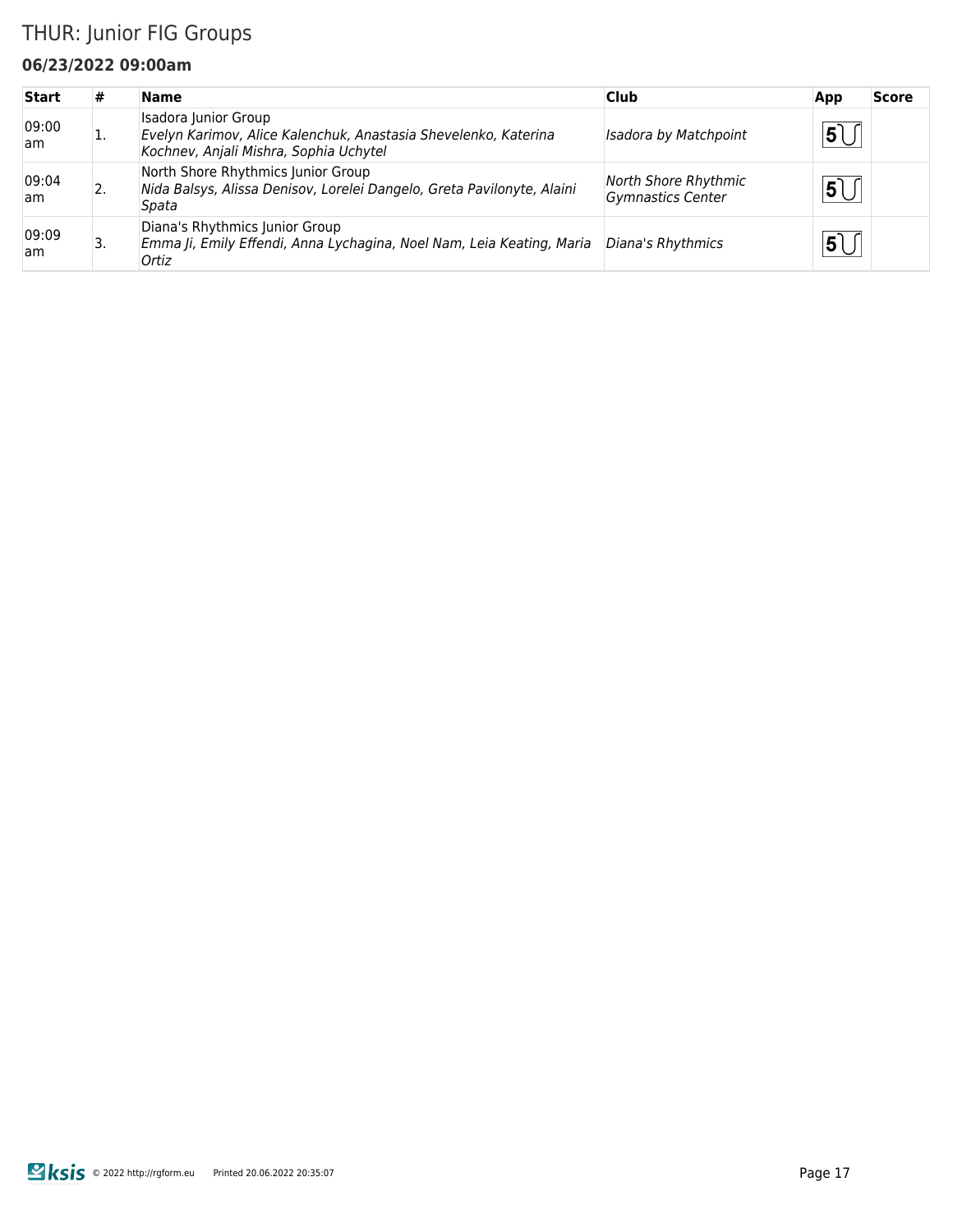## THUR: Level 10 Junior - Subgroup 1

#### **06/23/2022 09:20am**

| <b>Start</b> | #   | <b>Name</b>             | <b>Club</b>                            | App            | <b>Score</b> |
|--------------|-----|-------------------------|----------------------------------------|----------------|--------------|
| 09:20<br>am  | 1.  | Maria Serper            | <b>Evergreen Rhythmics</b>             | $\bigcirc$     |              |
| 09:22<br>am  | 2.  | Kalina Trayanov         | North Shore Rhythmic Gymnastics Center |                |              |
| 09:25<br>am  | 3.  | Alexandrina Hosonitz    | Prima Rhythmic Gymnastics              | $\bigcirc$     |              |
| 09:27<br>am  | 4.  | Martha Valkov           | California Rhythms                     |                |              |
| 09:30<br>am  | 5.  | Sophia Zyman            | Iliana Rhythmic Gymnastics             |                |              |
| 09:32<br>am  | 6.  | <b>Ruth Kronmiller</b>  | <b>Rhythmic Art</b>                    |                |              |
| 09:35<br>am  | 7.  | Katrina Sinkevic        | Philadelphia Rhythmic Academy          | $\bigcirc$     |              |
| 09:37<br>am  | 8.  | Sophie Speath           | Anna Bessonova's School                | $\bullet$      |              |
| 09:40<br>am  | 9.  | Dimitra Konstantopoulou | California Rhythms                     | $\bigcirc$     |              |
| 09:42<br>am  | 10. | Anastasia Dubinkina     | Isadora by Matchpoint                  | $\bullet$      |              |
| 09:45<br>am  | 11. | Natalie Shtirmer        | Liberty Academy of Rhythmic Gymnastics | O              |              |
| 09:47<br>am  | 12. | Alina Troyanker         | California Rhythms                     | $\bullet$      |              |
| 09:50<br>am  | 13. | Leah Terry              | <b>Bravo Rhythmic Gymnastics</b>       | $\bigcirc$     |              |
| 09:52<br>am  | 14. | Maria Serper            | <b>Evergreen Rhythmics</b>             | $\bullet$      |              |
| 09:55<br>am  | 15. | Kalina Trayanov         | North Shore Rhythmic Gymnastics Center | O              |              |
| 09:57<br>am  | 16. | Alexandrina Hosonitz    | Prima Rhythmic Gymnastics              | $\bullet$      |              |
| 10:00<br>am  | 17. | Martha Valkov           | California Rhythms                     |                |              |
| 10:02<br>am  | 18. | Sophia Zyman            | Iliana Rhythmic Gymnastics             |                |              |
| 10:05<br>am  | 19. | Ruth Kronmiller         | <b>Rhythmic Art</b>                    |                |              |
| 10:07<br>am  | 20. | Katrina Sinkevic        | Philadelphia Rhythmic Academy          |                |              |
| 10:10<br>am  | 21. | Sophie Speath           | Anna Bessonova's School                | $\bigcirc$     |              |
| 10:12<br>am  | 22. | Dimitra Konstantopoulou | California Rhythms                     |                |              |
| 10:15<br>am  | 23. | Anastasia Dubinkina     | Isadora by Matchpoint                  | $\overline{O}$ |              |
| 10:17<br>am  | 24. | Natalie Shtirmer        | Liberty Academy of Rhythmic Gymnastics |                |              |
| 10:20<br>am  | 25. | Alina Troyanker         | California Rhythms                     | $\bigcirc$     |              |
| 10:22<br>am  | 26. | Leah Terry              | <b>Bravo Rhythmic Gymnastics</b>       |                |              |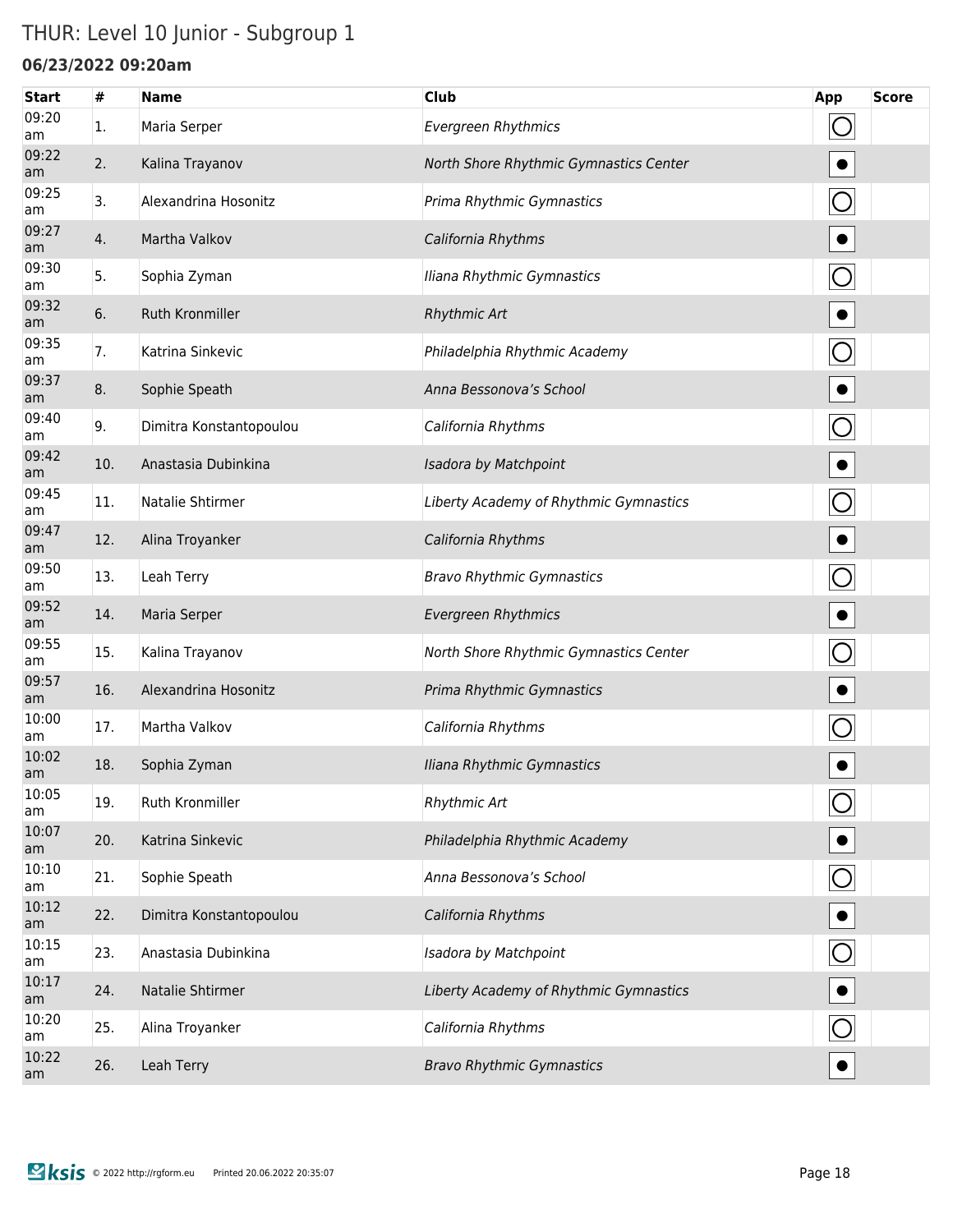## THUR: Level 10 Junior - Subgroup 2

### **06/23/2022 10:30am**

| <b>Start</b> | #   | <b>Name</b>          | <b>Club</b>                            | App        | <b>Score</b> |
|--------------|-----|----------------------|----------------------------------------|------------|--------------|
| 10:30<br>am  | 1.  | Ruby Freshwater      | Liberty Academy of Rhythmic Gymnastics | O          |              |
| 10:32<br>am  | 2.  | Nicole Makarenko     | <b>Evergreen Rhythmics</b>             |            |              |
| 10:35<br>am  | 3.  | Vlada Ishutina       | <b>IK School of Gymnastics</b>         | $\bigcirc$ |              |
| 10:37<br>am  | 4.  | Tatyana Zhebrun      | Iliana Rhythmic Gymnastics             | $\bullet$  |              |
| 10:40<br>am  | 5.  | Kyra Sidon           | Isadora by Matchpoint                  | $\bigcirc$ |              |
| 10:42<br>am  | 6.  | Sophie Tanner        | Nevada Rhythmic Academy                | $\bullet$  |              |
| 10:45<br>am  | 7.  | Yeo Won Kim          | North Shore Rhythmic Gymnastics Center | O          |              |
| 10:47<br>am  | 8.  | Anastassia Kim       | Prima Rhythmic Gymnastics              | $\bullet$  |              |
| 10:50<br>am  | 9.  | Angelina Harutyunyan | Nevada Rhythmic Academy                | $\bigcirc$ |              |
| 10:52<br>am  | 10. | Anya Tarasyuk        | Liberty Academy of Rhythmic Gymnastics | $\bullet$  |              |
| 10:55<br>am  | 11. | Zoe Xu               | Rhythmic Stars Gymnastics Academy      | O          |              |
| 10:57<br>am  | 12. | Goda Balsys          | North Shore Rhythmic Gymnastics Center |            |              |
| 11:00<br>am  | 13. | Nicole Makarenko     | <b>Evergreen Rhythmics</b>             | $\bigcirc$ |              |
| 11:02<br>am  | 14. | Ruby Freshwater      | Liberty Academy of Rhythmic Gymnastics |            |              |
| 11:05<br>am  | 15. | Tatyana Zhebrun      | Iliana Rhythmic Gymnastics             |            |              |
| 11:07<br>am  | 16. | Vlada Ishutina       | <b>IK School of Gymnastics</b>         |            |              |
| 11:10<br>am  | 17. | Sophie Tanner        | Nevada Rhythmic Academy                |            |              |
| 11:12<br>am  | 18. | Kyra Sidon           | Isadora by Matchpoint                  |            |              |
| 11:15<br>am  | 19. | Anastassia Kim       | Prima Rhythmic Gymnastics              |            |              |
| 11:17<br>am  | 20. | Yeo Won Kim          | North Shore Rhythmic Gymnastics Center |            |              |
| 11:20<br>am  | 21. | Anya Tarasyuk        | Liberty Academy of Rhythmic Gymnastics | $\bigcirc$ |              |
| 11:22<br>am  | 22. | Angelina Harutyunyan | Nevada Rhythmic Academy                |            |              |
| 11:25<br>am  | 23. | Goda Balsys          | North Shore Rhythmic Gymnastics Center |            |              |
| 11:27<br>am  | 24. | Zoe Xu               | Rhythmic Stars Gymnastics Academy      |            |              |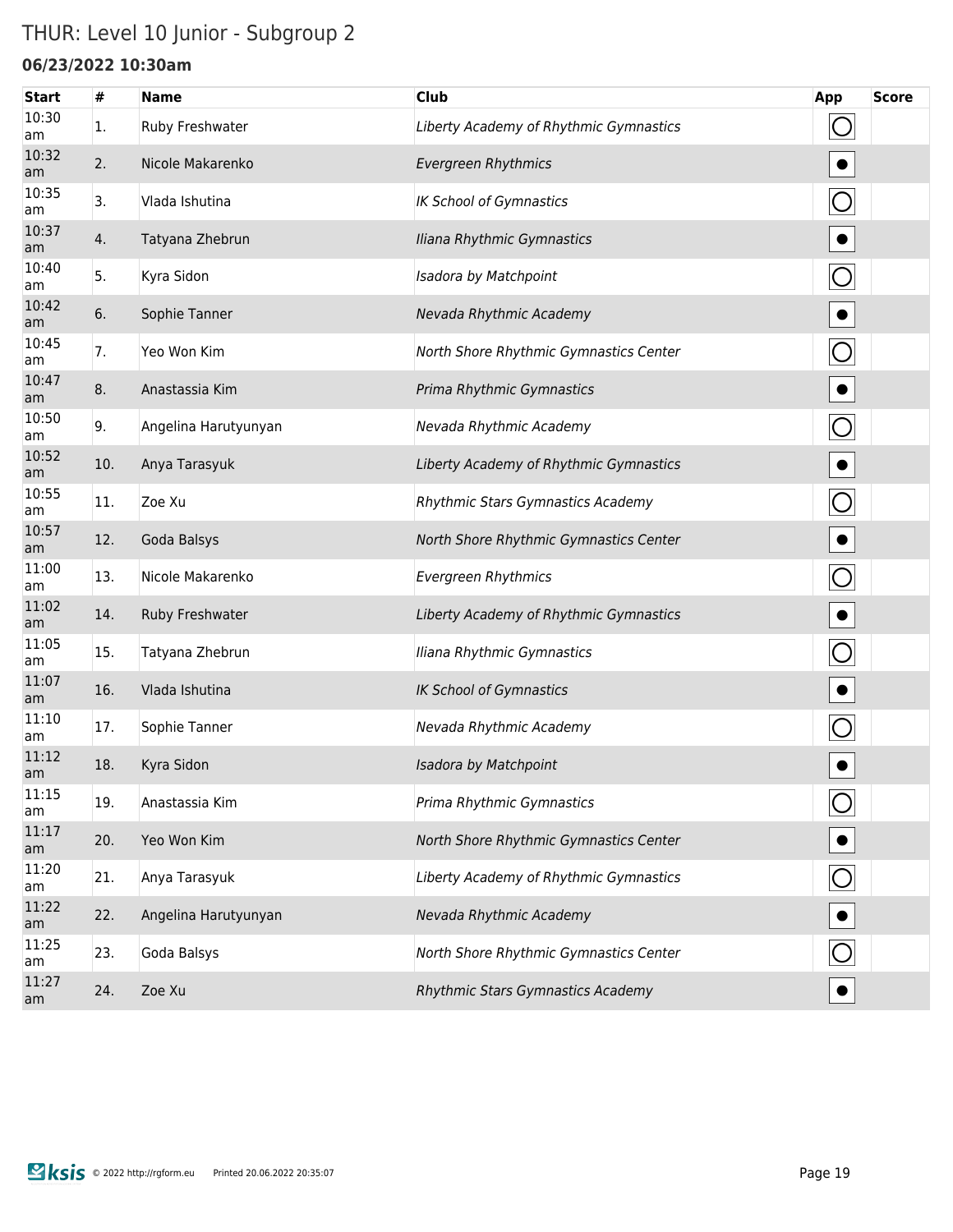### THUR: Level 10 Senior (2005+)

#### **06/23/2022 11:40am**

| <b>Start</b> | $\#$ | <b>Name</b>           | <b>Club</b>                            | App                   | <b>Score</b> |
|--------------|------|-----------------------|----------------------------------------|-----------------------|--------------|
| 11:40<br>am  | 1.   | Mina Bourabah         | Jubilee Gymnastics                     | $\bigcirc$            |              |
| 11:43<br>am  | 2.   | Amelia Spata          | North Shore Rhythmic Gymnastics Center |                       |              |
| 11:46<br>am  | 3.   | Nicole Herkenhoff     | Irene School of Rhythmic Gymnastics    | $\bigcirc$            |              |
| 11:49<br>am  | 4.   | Amelia Schneider      | <b>Rhythmic Art</b>                    | $\bullet$             |              |
| 11:52<br>am  | 5.   | Elizabeth Birov       | <b>Grace Rhythmics</b>                 | $\overline{O}$        |              |
| 11:55<br>am  | 6.   | <b>Carmel Malka</b>   | <b>Rhythmic Art</b>                    | $\bullet$             |              |
| 11:58<br>am  | 7.   | Carolyn Wei           | North Shore Rhythmic Gymnastics Center | $\overline{\bigcirc}$ |              |
| 12:01<br>pm  | 8.   | Patricija Kilijonaite | North Shore Rhythmic Gymnastics Center | $\bullet$             |              |
| 12:04<br>pm  | 9.   | Jodie Liang           | <b>Empire Rhythmic Gymnastics</b>      | $\bigcirc$            |              |
| 12:07<br>pm  | 10.  | Mina Bourabah         | Jubilee Gymnastics                     | $\bullet$             |              |
| 12:10<br>pm  | 11.  | Amelia Spata          | North Shore Rhythmic Gymnastics Center | $\bigcirc$            |              |
| 12:13<br>pm  | 12.  | Nicole Herkenhoff     | Irene School of Rhythmic Gymnastics    | $\bullet$             |              |
| 12:16<br>pm  | 13.  | Amelia Schneider      | Rhythmic Art                           | $\bigcirc$            |              |
| 12:19<br>pm  | 14.  | Elizabeth Birov       | <b>Grace Rhythmics</b>                 |                       |              |
| 12:22<br>pm  | 15.  | Carmel Malka          | Rhythmic Art                           |                       |              |
| 12:25<br>pm  | 16.  | Carolyn Wei           | North Shore Rhythmic Gymnastics Center | $\bullet$             |              |
| 12:28<br>pm  | 17.  | Patricija Kilijonaite | North Shore Rhythmic Gymnastics Center |                       |              |
| 12:31<br>pm  | 18.  | Jodie Liang           | <b>Empire Rhythmic Gymnastics</b>      |                       |              |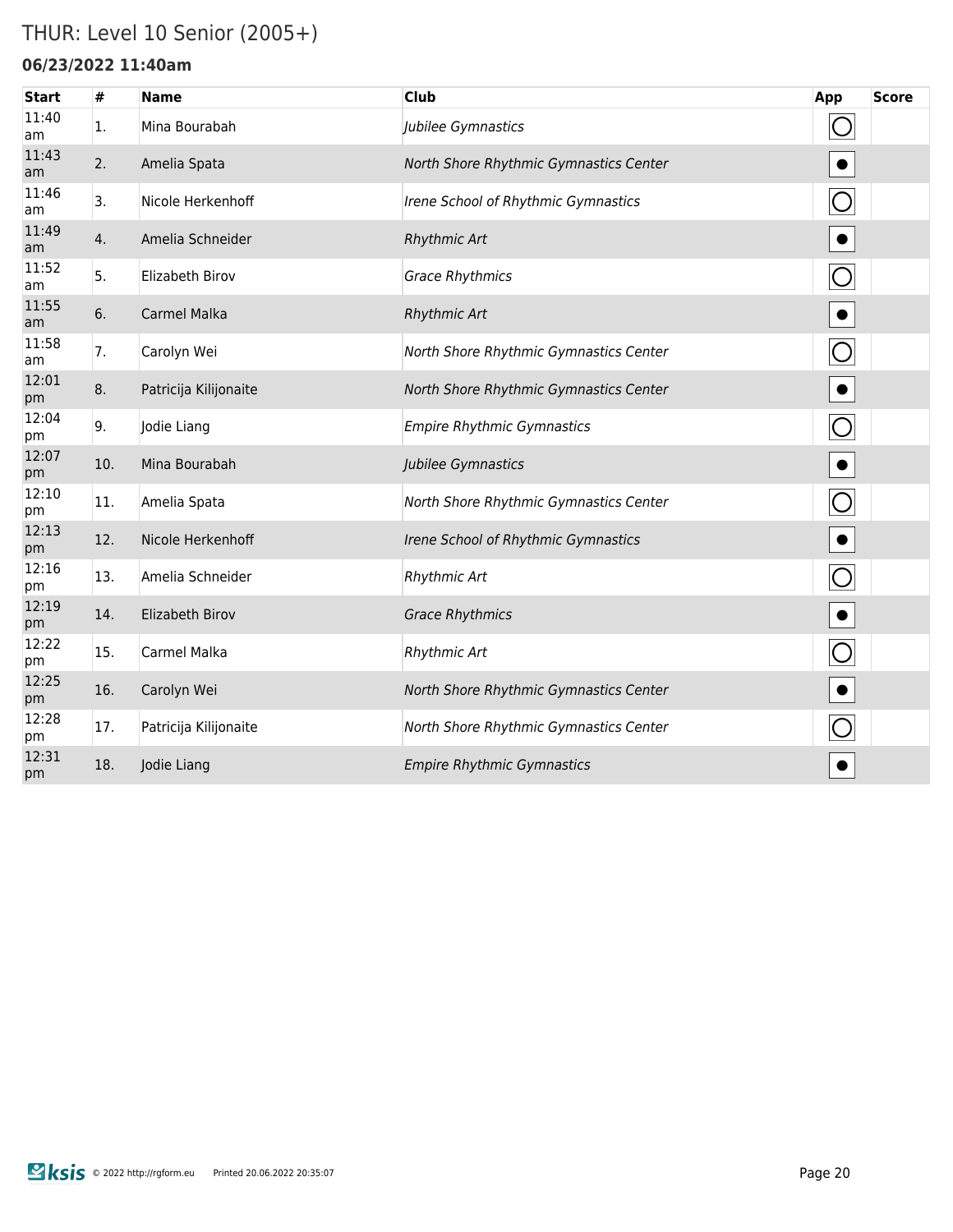### THUR: ELITE Junior Subgroup 1

#### **06/23/2022 01:30pm**

| <b>Start</b> | #   | <b>Name</b>         | <b>Club</b>                            | <b>App</b>     | <b>Score</b> |
|--------------|-----|---------------------|----------------------------------------|----------------|--------------|
| 01:30<br>pm  | 1.  | Milana Abayeva      | Isadora by Matchpoint                  | $\bigcirc$     |              |
| 01:32<br>pm  | 2.  | Victoria Gonikman   | NorthWest Rhythmic                     |                |              |
| 01:35<br>pm  | 3.  | Natalie De La Rosa  | <b>Burlo Gymnastics</b>                | $\bigcirc$     |              |
| 01:37<br>pm  | 4.  | Natalia Ye-Granda   | <b>Ingenious RG</b>                    | $\bullet$      |              |
| 01:40<br>pm  | 5.  | Lauren Kramer       | <b>Ingenious RG</b>                    | $\bigcirc$     |              |
| 01:42<br>pm  | 6.  | Jaelyn Chin         | Anna Bessonova's School                | $\bullet$      |              |
| 01:45<br>pm  | 7.  | Sophia Volkov       | North Shore Rhythmic Gymnastics Center | $\bigcirc$     |              |
| 01:47<br>pm  | 8.  | Ksenia Pototski     | Isadora by Matchpoint                  | $\bullet$      |              |
| 01:50<br>pm  | 9.  | Aurora Vitrychenko  | Vitrychenko Academy                    | $\bigcirc$     |              |
| 01:52<br>pm  | 10. | Deanna Georgieva    | Zara Rhythmic Gymnastics Academy       | $\bullet$      |              |
| 01:55<br>pm  | 11. | Isabella Acosta     | Ingenious RG                           | $\bigcirc$     |              |
| 01:57<br>pm  | 12. | Megan Chu           | <b>Ingenious RG</b>                    | $\bullet$      |              |
| 02:00<br>pm  | 13. | Victoria Gonikman   | NorthWest Rhythmic                     | $\bigcirc$     |              |
| 02:02<br>pm  | 14. | Saraswati Urgaakhad | <b>Evergreen Rhythmics</b>             | $\bullet$      |              |
| 02:05<br>pm  | 15. | Natalia Ye-Granda   | Ingenious RG                           | $\bigcirc$     |              |
| 02:07<br>pm  | 16. | Milana Abayeva      | Isadora by Matchpoint                  | $\bullet$      |              |
| 02:10<br>pm  | 17. | Jaelyn Chin         | Anna Bessonova's School                |                |              |
| 02:12<br>pm  | 18. | Natalie De La Rosa  | <b>Burlo Gymnastics</b>                |                |              |
| 02:15<br>pm  | 19. | Ksenia Pototski     | Isadora by Matchpoint                  |                |              |
| 02:17<br>pm  | 20. | Lauren Kramer       | <b>Ingenious RG</b>                    |                |              |
| 02:20<br>pm  | 21. | Deanna Georgieva    | Zara Rhythmic Gymnastics Academy       | $\bigcirc$     |              |
| 02:22<br>pm  | 22. | Sophia Volkov       | North Shore Rhythmic Gymnastics Center |                |              |
| 02:25<br>pm  | 23. | Megan Chu           | Ingenious RG                           | $\overline{O}$ |              |
| 02:27<br>pm  | 24. | Aurora Vitrychenko  | Vitrychenko Academy                    |                |              |
| 02:30<br>pm  | 25. | Saraswati Urgaakhad | <b>Evergreen Rhythmics</b>             | $\bigcirc$     |              |
| 02:32<br>pm  | 26. | Isabella Acosta     | <b>Ingenious RG</b>                    |                |              |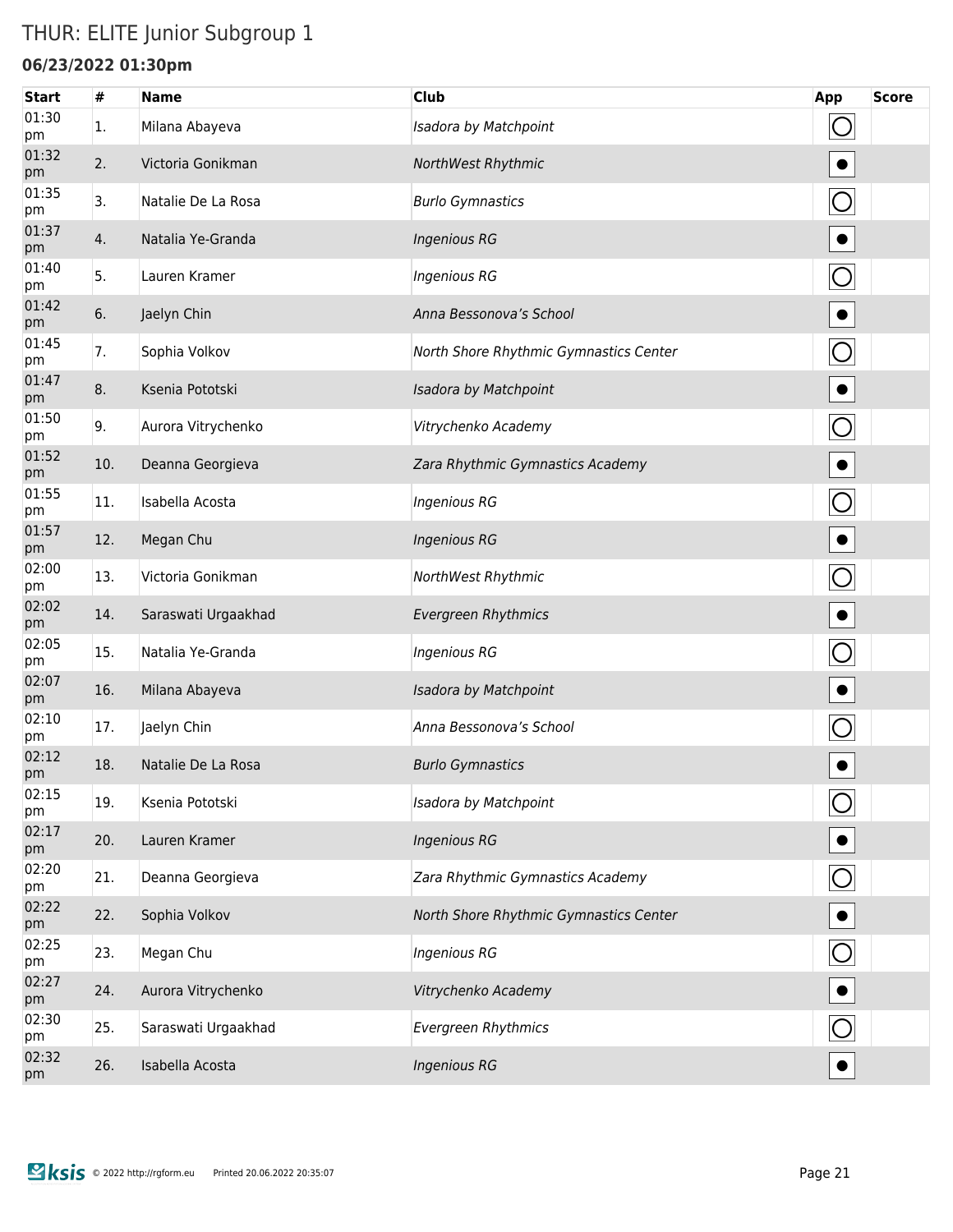### THUR: ELITE Junior Subgroup 2

#### **06/23/2022 02:40pm**

| <b>Start</b> | #   | <b>Name</b>          | <b>Club</b>                                        | App            | <b>Score</b> |
|--------------|-----|----------------------|----------------------------------------------------|----------------|--------------|
| 02:40<br>pm  | 1.  | Alisa Semenova       | Irene School of Rhythmic Gymnastics                |                |              |
| 02:42<br>pm  | 2.  | <b>Isabel Borges</b> | <b>Ingenious RG</b>                                |                |              |
| 02:45<br>pm  | 3.  | Olivia Fischer       | Zara Rhythmic Gymnastics Academy                   | $\bigcirc$     |              |
| 02:47<br>pm  | 4.  | Yana Golovan         | Nevada Rhythmic Academy                            |                |              |
| 02:50<br>pm  | 5.  | Aleksia Khilkevich   | Isadora by Matchpoint                              |                |              |
| 02:52<br>pm  | 6.  | Defne Yavuz          | <b>Ingenious RG</b>                                |                |              |
| 02:55<br>pm  | 7.  | Erika Rusak          | <b>Evergreen Rhythmics</b>                         | $\bigcirc$     |              |
| 02:57<br>pm  | 8.  | Isabella Chong       | <b>Burlo Gymnastics</b>                            |                |              |
| 03:00<br>pm  | 9.  | Rin Keys             | <b>Burlo Gymnastics</b>                            | $\bigcirc$     |              |
| 03:02<br>pm  | 10. | Alexandra Ebert      | NorthWest Rhythmic                                 | $\bullet$      |              |
| 03:05<br>pm  | 11. | Valentina Moya       | <b>Emerald City Academy of Rhythmic Gymnastics</b> | $\bigcirc$     |              |
| 03:07<br>pm  | 12. | Daria Chernyshev     | <b>Champion Rhythmics</b>                          | $\bullet$      |              |
| 03:10<br>pm  | 13. | <b>Isabel Borges</b> | <b>Ingenious RG</b>                                | O              |              |
| 03:12<br>pm  | 14. | Alisa Semenova       | Irene School of Rhythmic Gymnastics                | $\bullet$      |              |
| 03:15<br>pm  | 15. | Yana Golovan         | Nevada Rhythmic Academy                            | O              |              |
| 03:17<br>pm  | 16. | Olivia Fischer       | Zara Rhythmic Gymnastics Academy                   | $\bullet$      |              |
| 03:20<br>pm  | 17. | Defne Yavuz          | <b>Ingenious RG</b>                                |                |              |
| 03:22<br>pm  | 18. | Aleksia Khilkevich   | Isadora by Matchpoint                              |                |              |
| 03:25<br>pm  | 19. | Isabella Chong       | <b>Burlo Gymnastics</b>                            | $\bigcirc$     |              |
| 03:27<br>pm  | 20. | Erika Rusak          | <b>Evergreen Rhythmics</b>                         |                |              |
| 03:30<br>pm  | 21. | Alexandra Ebert      | NorthWest Rhythmic                                 | $\overline{O}$ |              |
| 03:32<br>pm  | 22. | Rin Keys             | <b>Burlo Gymnastics</b>                            |                |              |
| 03:35<br>pm  | 23. | Daria Chernyshev     | <b>Champion Rhythmics</b>                          | $\overline{O}$ |              |
| 03:37<br>pm  | 24. | Valentina Moya       | Emerald City Academy of Rhythmic Gymnastics        |                |              |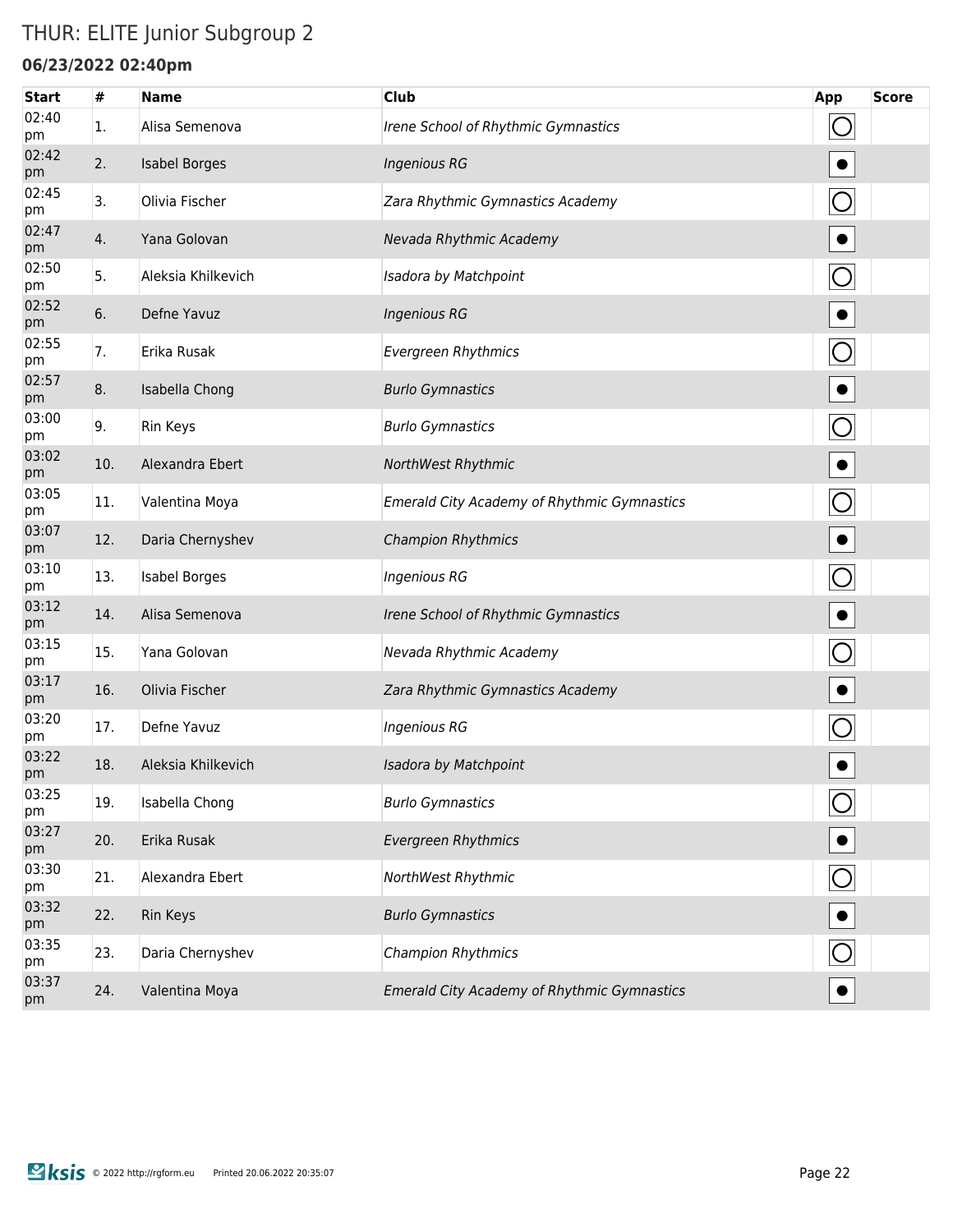### THUR: ELITE Senior Subgroup 1

#### **06/23/2022 03:55pm**

| <b>Start</b> | #   | <b>Name</b>          | <b>Club</b>                                        | App            | <b>Score</b> |
|--------------|-----|----------------------|----------------------------------------------------|----------------|--------------|
| 03:55<br>pm  | 1.  | Yelyzaveta Kovalenko | North Shore Rhythmic Gymnastics Center             | $\bigcirc$     |              |
| 03:57<br>pm  | 2.  | Katherine Zhu        | <b>Champion Rhythmics</b>                          |                |              |
| 04:00<br>pm  | 3.  | Anastasia Lobanov    | <b>IK School of Gymnastics</b>                     | $\bigcirc$     |              |
| 04:02<br>pm  | 4.  | Rachel Lu            | <b>Ingenious RG</b>                                |                |              |
| 04:05<br>pm  | 5.  | Kirin Kimura         | <b>Ingenious RG</b>                                |                |              |
| 04:07<br>pm  | 6.  | <b>Emily Beznos</b>  | <b>Burlo Gymnastics</b>                            |                |              |
| 04:10<br>pm  | 7.  | Elizabeth Balikian   | California Rhythms                                 | $\bigcirc$     |              |
| 04:12<br>pm  | 8.  | Katie Tang           | <b>Emerald City Academy of Rhythmic Gymnastics</b> | $\bullet$      |              |
| 04:15<br>pm  | 9.  | Irina Fesyun         | <b>IK School of Gymnastics</b>                     | $\bigcirc$     |              |
| 04:17<br>pm  | 10. | Mya Tam              | Rhythmic Stars Gymnastics Academy                  | $\bullet$      |              |
| 04:20<br>pm  | 11. | Angel Lu             | <b>Ingenious RG</b>                                | $\bigcirc$     |              |
| 04:22<br>pm  | 12. | Camiah Kuno          | <b>Empire Rhythmic Gymnastics</b>                  | $\bullet$      |              |
| 04:25<br>pm  | 13. | Katherine Zhu        | <b>Champion Rhythmics</b>                          | $\bigcirc$     |              |
| 04:27<br>pm  | 14. | Gabriela Montano     | <b>IK School of Gymnastics</b>                     | $\bullet$      |              |
| 04:30<br>pm  | 15. | Rachel Lu            | <b>Ingenious RG</b>                                | $\bigcirc$     |              |
| 04:32<br>pm  | 16. | Yelyzaveta Kovalenko | North Shore Rhythmic Gymnastics Center             | $\bullet$      |              |
| 04:35<br>pm  | 17. | <b>Emily Beznos</b>  | <b>Burlo Gymnastics</b>                            |                |              |
| 04:37<br>pm  | 18. | Anastasia Lobanov    | IK School of Gymnastics                            |                |              |
| 04:40<br>pm  | 19. | Katie Tang           | <b>Emerald City Academy of Rhythmic Gymnastics</b> |                |              |
| 04:42<br>pm  | 20. | Kirin Kimura         | <b>Ingenious RG</b>                                |                |              |
| 04:45<br>pm  | 21. | Mya Tam              | Rhythmic Stars Gymnastics Academy                  | $\bigcirc$     |              |
| 04:47<br>pm  | 22. | Elizabeth Balikian   | California Rhythms                                 |                |              |
| 04:50<br>pm  | 23. | Camiah Kuno          | <b>Empire Rhythmic Gymnastics</b>                  | $\overline{O}$ |              |
| 04:52<br>pm  | 24. | Irina Fesyun         | <b>IK School of Gymnastics</b>                     |                |              |
| 04:55<br>pm  | 25. | Gabriela Montano     | <b>IK School of Gymnastics</b>                     | $\circ$        |              |
| 04:57<br>pm  | 26. | Angel Lu             | <b>Ingenious RG</b>                                |                |              |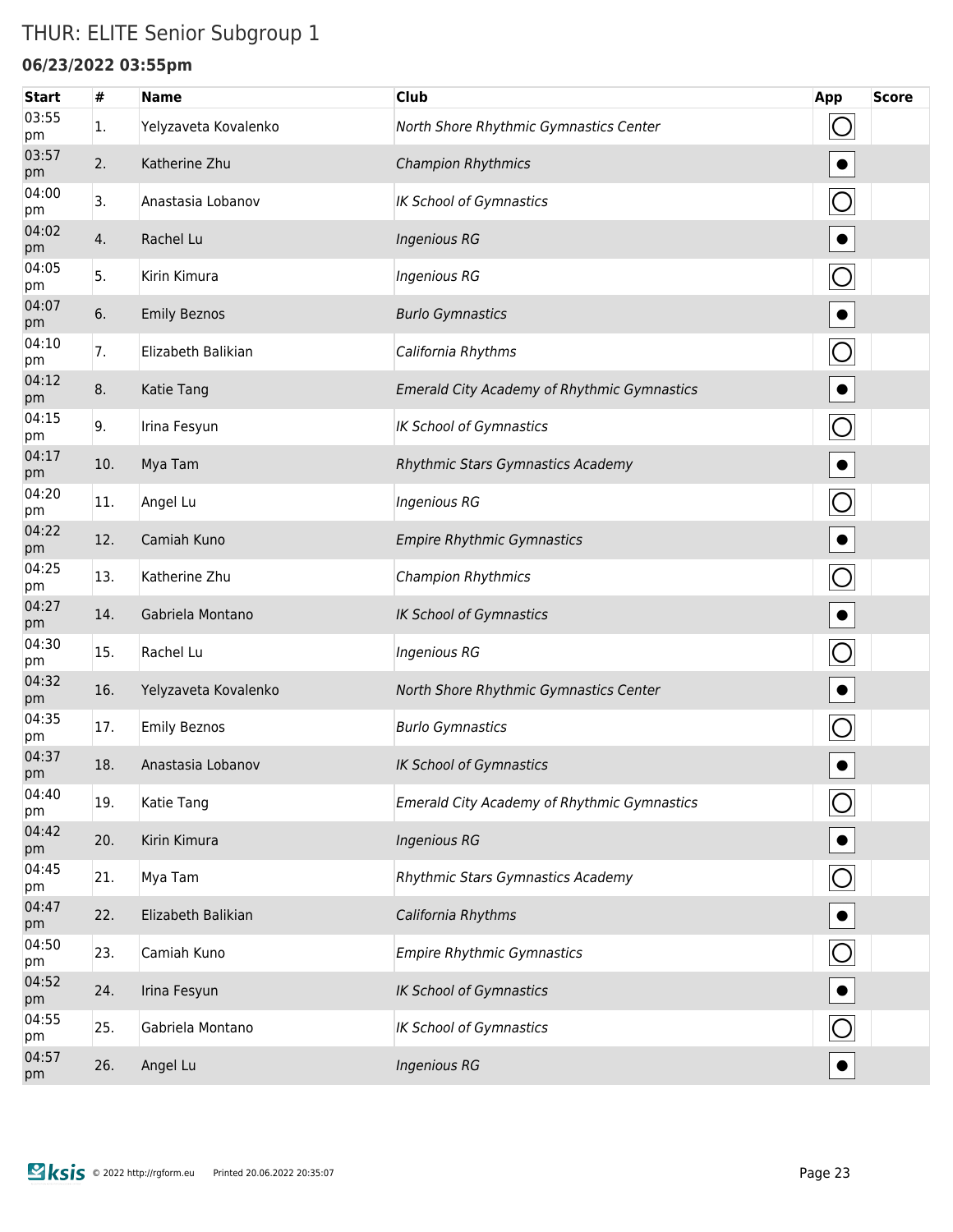### THUR: ELITE Groups Combined

#### **06/23/2022 06:00pm**

| <b>Start</b> | #  | <b>Name</b>                                                                                                                                                                        | <b>Club</b>                               | App             | <b>Score</b> |
|--------------|----|------------------------------------------------------------------------------------------------------------------------------------------------------------------------------------|-------------------------------------------|-----------------|--------------|
| 06:00<br>pm  |    | <b>IK Gymnastics Junior Group</b><br>Natalia Ortigosa                                                                                                                              | <b>IK School of Gymnastics</b>            | 5               |              |
| 06:04<br>pm  | 2. | Liberty Academy Junior Group<br>Ruby Freshwater, Sophie Freshwater, Anastasia Slipets, Alisa Sadykov,<br>Ivanka Tarasyuk, Sarah Novofastovsky                                      | Liberty Academy of Rhythmic<br>Gymnastics | 5               |              |
| 06:09<br>pm  | 3. | North Shore Rhythmics Junior Group                                                                                                                                                 | North Shore Rhythmic<br>Gymnastics Center | $5\overline{)}$ |              |
| 06:13<br>pm  | 4. | National Senior Group<br>Gergana Petkova, Karolina Saverino, Emily Wilson, Hana Starkman,<br>Ellianna Ivanova, Katrine Sakhnov, Maria Bolkhovitinova, Ava Khlopin,<br>Nicole Khoma |                                           |                 |              |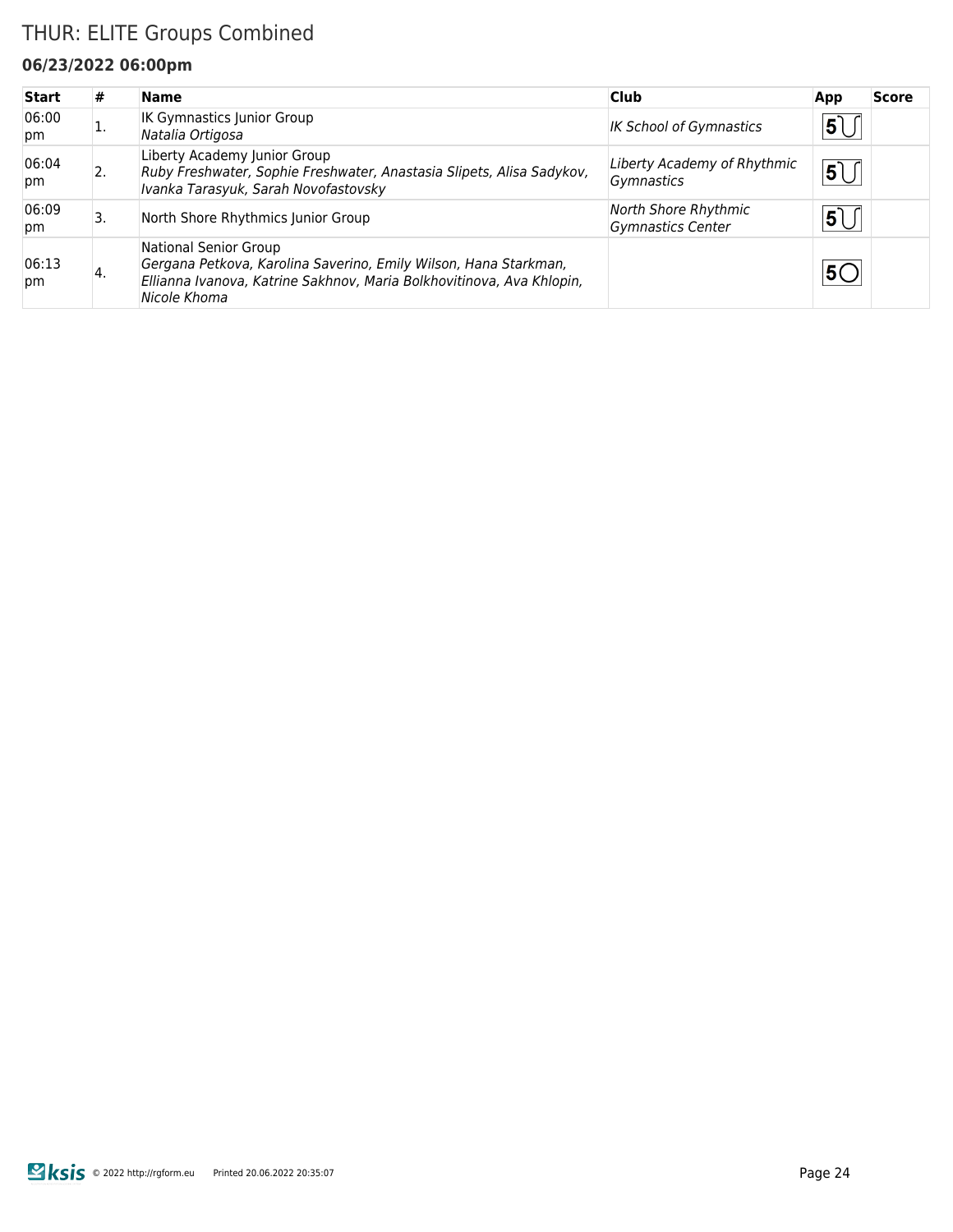### THUR: ELITE Senior Combined

#### **06/23/2022 06:30pm**

| <b>Start</b> | #   | <b>Name</b>               | <b>Club</b>                            | App            | <b>Score</b> |
|--------------|-----|---------------------------|----------------------------------------|----------------|--------------|
| 06:30<br>pm  | 1.  | Neleh Kay                 | California Rhythms                     |                |              |
| 06:32<br>pm  | 2.  | Lily Avila                | Vitrychenko Academy                    |                |              |
| 06:35<br>pm  | 3.  | Daria Merkulova           | North Shore Rhythmic Gymnastics Center |                |              |
| 06:37<br>pm  | 4.  | Nayenne Pollini Ashenaffi | Rhythmic Academy of Los Angeles        |                |              |
| 06:40<br>pm  | 5.  | Sarah Mariotti            | <b>Ingenious RG</b>                    | $\bigcirc$     |              |
| 06:42<br>pm  | 6.  | Evita Griskenas           | North Shore Rhythmic Gymnastics Center |                |              |
| 06:45<br>pm  | 7.  | Serena Lu                 | Isadora by Matchpoint                  | O              |              |
| 06:47<br>pm  | 8.  | Alexandria Kautzman       | California Rhythms                     |                |              |
| 06:50<br>pm  | 9.  | Erica Foster              | NorthWest Rhythmic                     | $\bigcirc$     |              |
| 06:52<br>pm  | 10. | Jenna Zhao                | North Shore Rhythmic Gymnastics Center |                |              |
| 06:55<br>pm  | 11. | Lili Mizuno               | North Shore Rhythmic Gymnastics Center | O              |              |
| 06:57<br>pm  | 12. | Naomi Skotnikov           | Vitrychenko Academy                    |                |              |
| 07:00<br>pm  | 13. | Lily Avila                | Vitrychenko Academy                    | O              |              |
| 07:02<br>pm  | 14. | Neleh Kay                 | California Rhythms                     |                |              |
| 07:05<br>pm  | 15. | Nayenne Pollini Ashenaffi | Rhythmic Academy of Los Angeles        |                |              |
| 07:07<br>pm  | 16. | Daria Merkulova           | North Shore Rhythmic Gymnastics Center |                |              |
| 07:10<br>pm  | 17. | Evita Griskenas           | North Shore Rhythmic Gymnastics Center |                |              |
| 07:12<br>pm  | 18. | Sarah Mariotti            | <b>Ingenious RG</b>                    |                |              |
| 07:15<br>pm  | 19. | Alexandria Kautzman       | California Rhythms                     |                |              |
| 07:17<br>pm  | 20. | Serena Lu                 | Isadora by Matchpoint                  |                |              |
| 07:20<br>pm  | 21. | Jenna Zhao                | North Shore Rhythmic Gymnastics Center | $\overline{O}$ |              |
| 07:22<br>pm  | 22. | Erica Foster              | NorthWest Rhythmic                     |                |              |
| 07:25<br>pm  | 23. | Naomi Skotnikov           | Vitrychenko Academy                    |                |              |
| 07:27<br>pm  | 24. | Lili Mizuno               | North Shore Rhythmic Gymnastics Center |                |              |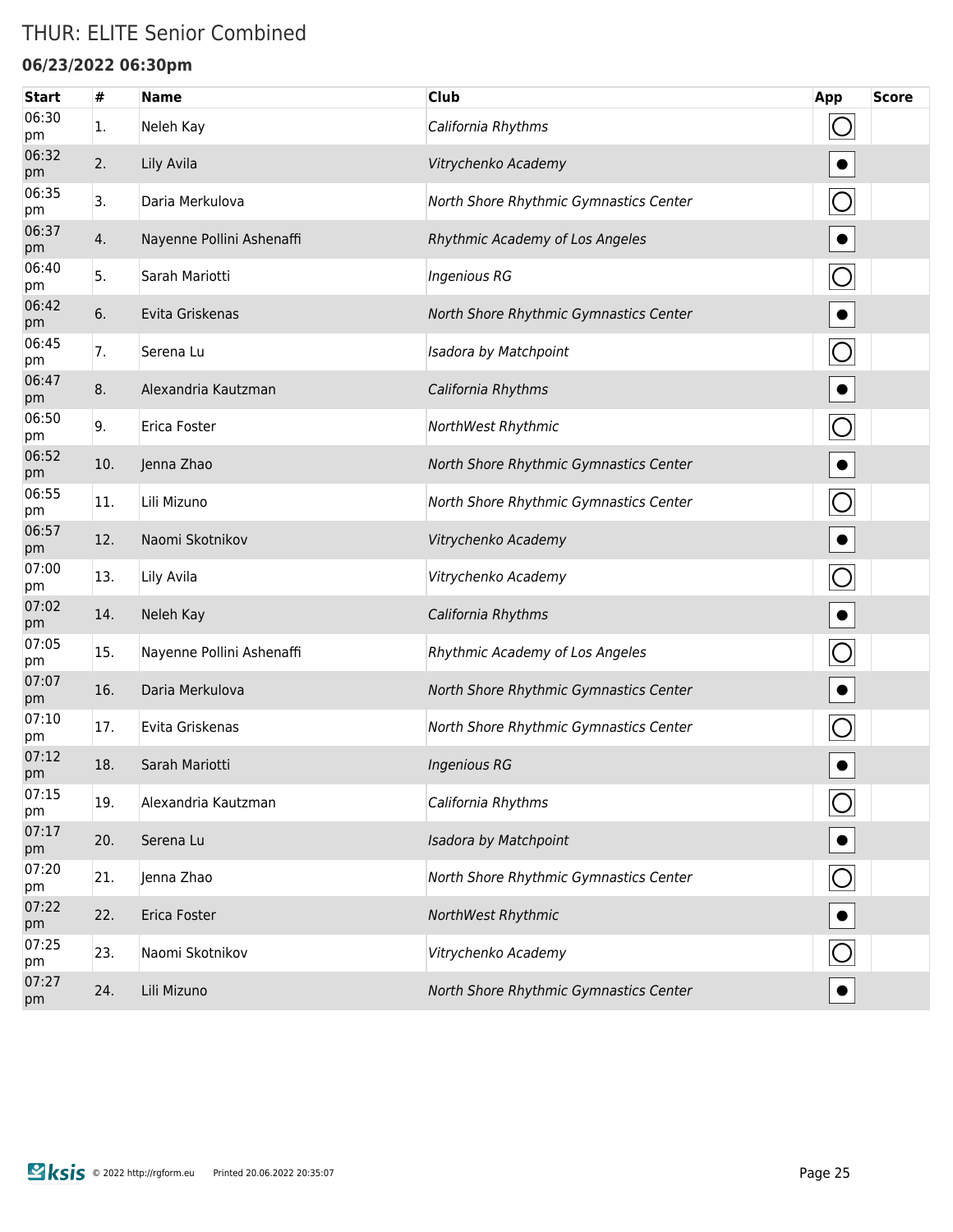### FRI: Junior FIG Groups

#### **06/24/2022 09:00am**

| <b>Start</b> | #  | <b>Name</b>                                                                                                                       | <b>Club</b>                                      | App | <b>Score</b> |
|--------------|----|-----------------------------------------------------------------------------------------------------------------------------------|--------------------------------------------------|-----|--------------|
| 09:00<br>am  |    | Diana's Rhythmics Junior Group<br>Emma Ji, Emily Effendi, Anna Lychagina, Noel Nam, Leia Keating, Maria<br>Ortiz                  | Diana's Rhythmics                                | 5 € |              |
| 09:04<br>am. | 2. | Isadora Junior Group<br>Evelyn Karimov, Alice Kalenchuk, Anastasia Shevelenko, Katerina<br>Kochnev, Anjali Mishra, Sophia Uchytel | Isadora by Matchpoint                            | 5●  |              |
| 09:09<br>am  | 3. | North Shore Rhythmics Junior Group<br>Nida Balsys, Alissa Denisov, Lorelei Dangelo, Greta Pavilonyte, Alaini<br>Spata             | North Shore Rhythmic<br><b>Gymnastics Center</b> | 5€  |              |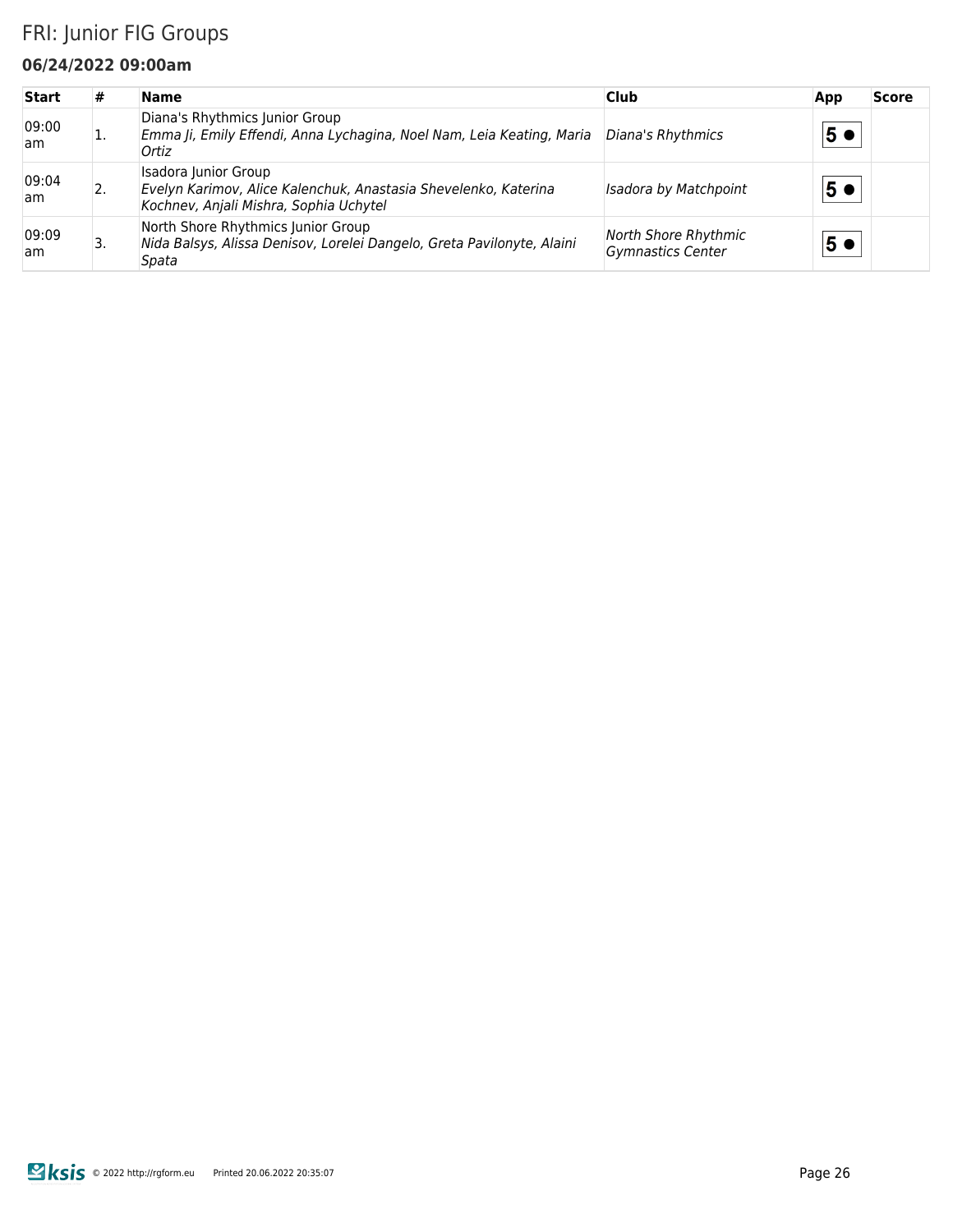## FRI: Level 10 Junior - Subgroup 2

### **06/24/2022 09:20am**

| <b>Start</b> | #   | <b>Name</b>          | <b>Club</b>                            | <b>App</b>                                 | <b>Score</b> |
|--------------|-----|----------------------|----------------------------------------|--------------------------------------------|--------------|
| 09:20<br>am  | 1.  | Yeo Won Kim          | North Shore Rhythmic Gymnastics Center | $\mathbf{I}$                               |              |
| 09:22<br>am  | 2.  | Anastassia Kim       | Prima Rhythmic Gymnastics              | $ \mathcal{D} $                            |              |
| 09:25<br>am  | 3.  | Angelina Harutyunyan | Nevada Rhythmic Academy                | $\mathbf{I}$                               |              |
| 09:27<br>am  | 4.  | Anya Tarasyuk        | Liberty Academy of Rhythmic Gymnastics | $ \mathcal{D} $                            |              |
| 09:30<br>am  | 5.  | Zoe Xu               | Rhythmic Stars Gymnastics Academy      | <u> }</u>                                  |              |
| 09:32<br>am  | 6.  | Goda Balsys          | North Shore Rhythmic Gymnastics Center | $ \mathcal{D} $                            |              |
| 09:35<br>am  | 7.  | Ruby Freshwater      | Liberty Academy of Rhythmic Gymnastics | $\mathbf{I}$                               |              |
| 09:37<br>am  | 8.  | Nicole Makarenko     | <b>Evergreen Rhythmics</b>             | $\boxed{2}$                                |              |
| 09:40<br>am  | 9.  | Vlada Ishutina       | <b>IK School of Gymnastics</b>         | $\mathbf{I}$                               |              |
| 09:42<br>am  | 10. | Tatyana Zhebrun      | Iliana Rhythmic Gymnastics             |                                            |              |
| 09:45<br>am  | 11. | Kyra Sidon           | Isadora by Matchpoint                  | $\mathbf{I}$                               |              |
| 09:47<br>am  | 12. | Sophie Tanner        | Nevada Rhythmic Academy                |                                            |              |
| 09:50<br>am  | 13. | Anastassia Kim       | Prima Rhythmic Gymnastics              | $\mathbf{I}$                               |              |
| 09:52<br>am  | 14. | Yeo Won Kim          | North Shore Rhythmic Gymnastics Center |                                            |              |
| 09:55<br>am  | 15. | Anya Tarasyuk        | Liberty Academy of Rhythmic Gymnastics | $\mathbf{\mathbf{I}}$                      |              |
| 09:57<br>am  | 16. | Angelina Harutyunyan | Nevada Rhythmic Academy                | $\lbrack\negmedspace\!\!\!\!\!2\, \rbrack$ |              |
| 10:00<br>am  | 17. | Goda Balsys          | North Shore Rhythmic Gymnastics Center | $\mathbf{I}$                               |              |
| 10:02<br>am  | 18. | Zoe Xu               | Rhythmic Stars Gymnastics Academy      | $\vartheta$                                |              |
| 10:05<br>am  | 19. | Nicole Makarenko     | <b>Evergreen Rhythmics</b>             | $\prod$                                    |              |
| 10:07<br>am  | 20. | Ruby Freshwater      | Liberty Academy of Rhythmic Gymnastics | $ \mathcal{D} $                            |              |
| 10:10<br>am  | 21. | Tatyana Zhebrun      | Iliana Rhythmic Gymnastics             | $\mathbf{\Pi}$                             |              |
| 10:12<br>am  | 22. | Vlada Ishutina       | <b>IK School of Gymnastics</b>         | $\boxed{2}$                                |              |
| 10:15<br>am  | 23. | Sophie Tanner        | Nevada Rhythmic Academy                | $\mathbf{I}$                               |              |
| 10:17<br>am  | 24. | Kyra Sidon           | Isadora by Matchpoint                  | $ \mathcal{D} $                            |              |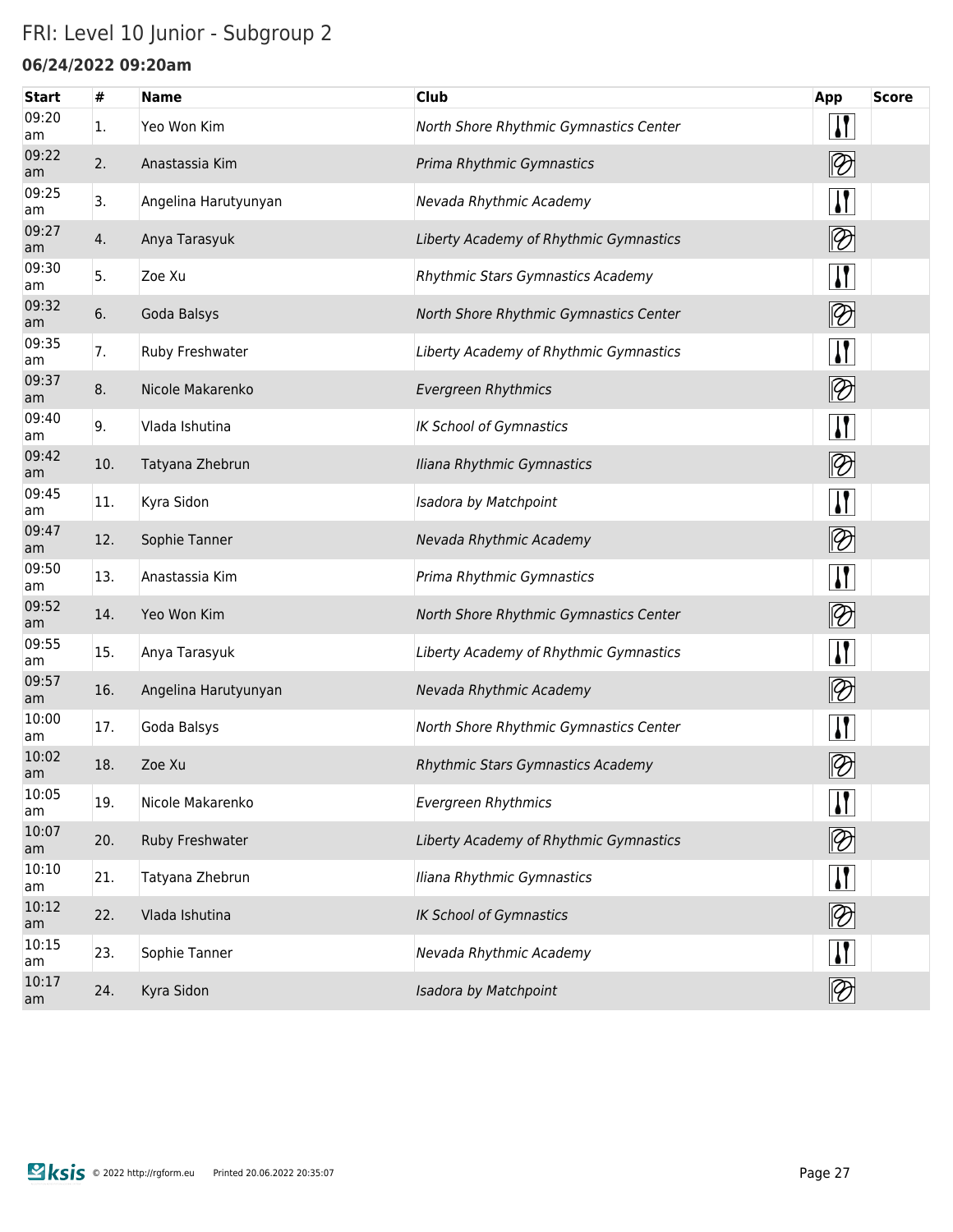## FRI: Level 10 Junior - Subgroup 1

### **06/24/2022 10:25am**

| <b>Start</b> | $\#$ | <b>Name</b>             | <b>Club</b>                            | App                                        | <b>Score</b> |
|--------------|------|-------------------------|----------------------------------------|--------------------------------------------|--------------|
| 10:25<br>am  | 1.   | Katrina Sinkevic        | Philadelphia Rhythmic Academy          | $\mathbf{I}$                               |              |
| 10:27<br>am  | 2.   | Sophie Speath           | Anna Bessonova's School                | $ \mathcal{D} $                            |              |
| 10:30<br>am  | 3.   | Dimitra Konstantopoulou | California Rhythms                     | $\mathbf{I}$                               |              |
| 10:32<br>am  | 4.   | Anastasia Dubinkina     | Isadora by Matchpoint                  | $\bigotimes$                               |              |
| 10:35<br>am  | 5.   | Natalie Shtirmer        | Liberty Academy of Rhythmic Gymnastics | $\mathbf{I}$                               |              |
| 10:37<br>am  | 6.   | Alina Troyanker         | California Rhythms                     | $ \mathcal{D} $                            |              |
| 10:40<br>am  | 7.   | Leah Terry              | <b>Bravo Rhythmic Gymnastics</b>       | $\mathbf{I}$                               |              |
| 10:42<br>am  | 8.   | Maria Serper            | <b>Evergreen Rhythmics</b>             | $\lbrack\negmedspace\leftarrow$            |              |
| 10:45<br>am  | 9.   | Kalina Trayanov         | North Shore Rhythmic Gymnastics Center | $\mathbf{I}$                               |              |
| 10:47<br>am  | 10.  | Alexandrina Hosonitz    | Prima Rhythmic Gymnastics              | $ \mathcal{D} $                            |              |
| 10:50<br>am  | 11.  | Martha Valkov           | California Rhythms                     | <u>  </u>                                  |              |
| 10:52<br>am  | 12.  | Sophia Zyman            | Iliana Rhythmic Gymnastics             | $\lbrack\negmedspace\leftarrow$            |              |
| 10:55<br>am  | 13.  | Ruth Kronmiller         | <b>Rhythmic Art</b>                    | $\mathbf{I}$                               |              |
| 10:57<br>am  | 14.  | Katrina Sinkevic        | Philadelphia Rhythmic Academy          |                                            |              |
| 11:00<br>am  | 15.  | Sophie Speath           | Anna Bessonova's School                | $\mathbf{I}$                               |              |
| 11:02<br>am  | 16.  | Dimitra Konstantopoulou | California Rhythms                     | $\boxed{2}$                                |              |
| 11:05<br>am  | 17.  | Anastasia Dubinkina     | Isadora by Matchpoint                  | $\mathbf{I}$                               |              |
| 11:07<br>am  | 18.  | Natalie Shtirmer        | Liberty Academy of Rhythmic Gymnastics | $\vartheta$                                |              |
| 11:10<br>am  | 19.  | Alina Troyanker         | California Rhythms                     | $\sqrt{ }$                                 |              |
| 11:12<br>am  | 20.  | Leah Terry              | <b>Bravo Rhythmic Gymnastics</b>       | $\lbrack\negmedspace\!\!\!\!\!2\, \rbrack$ |              |
| 11:15<br>am  | 21.  | Maria Serper            | <b>Evergreen Rhythmics</b>             | $\mathbf{\Pi}$                             |              |
| 11:17<br>am  | 22.  | Kalina Trayanov         | North Shore Rhythmic Gymnastics Center |                                            |              |
| 11:20<br>am  | 23.  | Alexandrina Hosonitz    | Prima Rhythmic Gymnastics              | <u> }</u>                                  |              |
| 11:22<br>am  | 24.  | Martha Valkov           | California Rhythms                     | $\boxed{2}$                                |              |
| 11:25<br>am  | 25.  | Sophia Zyman            | Iliana Rhythmic Gymnastics             | $\mathbf{I}$                               |              |
| 11:27<br>am  | 26.  | Ruth Kronmiller         | Rhythmic Art                           | $ \mathcal{D} $                            |              |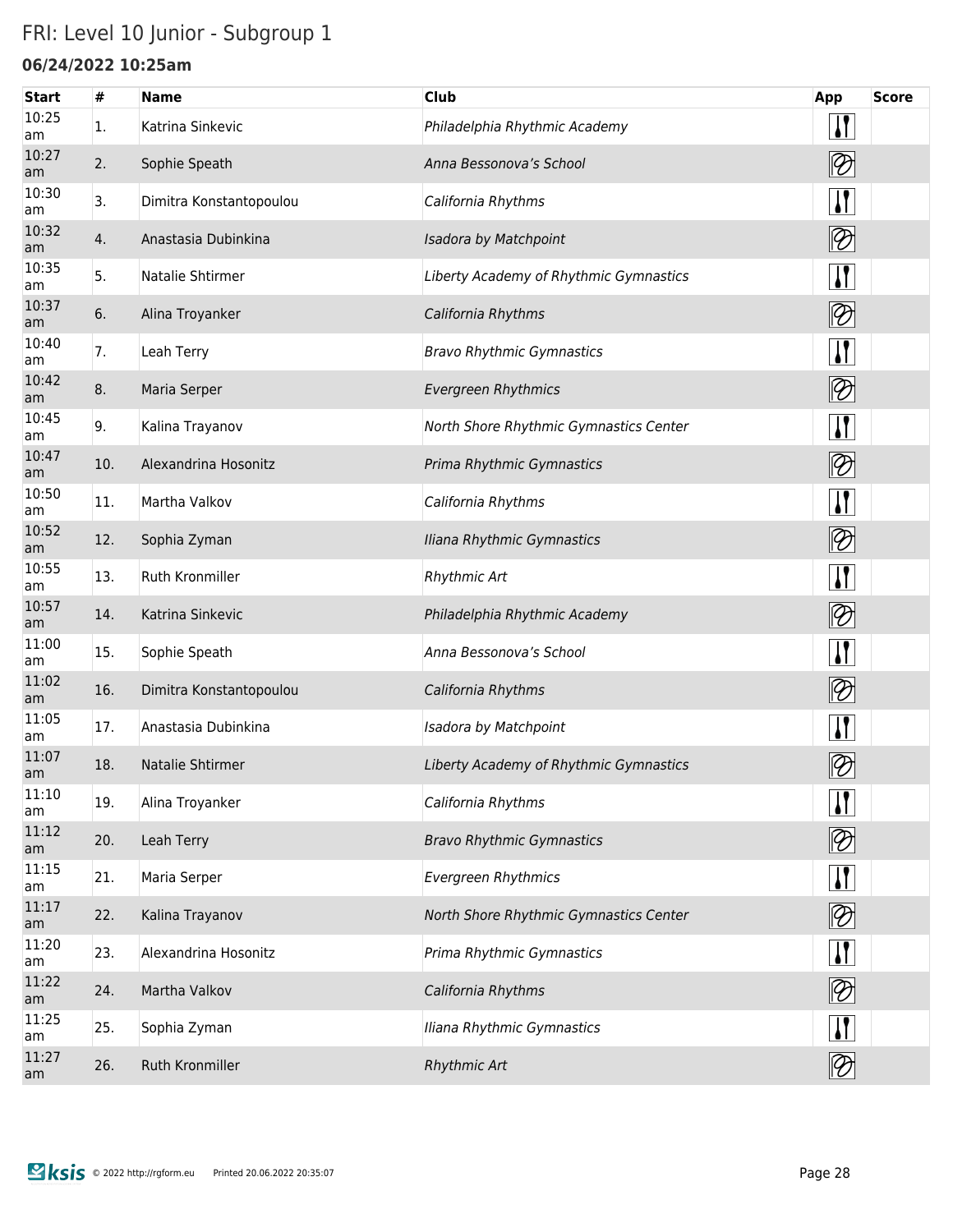### FRI: Level 10 Senior (2005+)

#### **06/24/2022 11:40am**

| <b>Start</b> | #   | <b>Name</b>           | <b>Club</b>                            | App                               | <b>Score</b> |
|--------------|-----|-----------------------|----------------------------------------|-----------------------------------|--------------|
| 11:40<br>am  | 1.  | Carmel Malka          | Rhythmic Art                           | $\prod$                           |              |
| 11:43<br>am  | 2.  | Carolyn Wei           | North Shore Rhythmic Gymnastics Center | $ \mathcal{D} $                   |              |
| 11:46<br>am  | 3.  | Patricija Kilijonaite | North Shore Rhythmic Gymnastics Center | $\mathbf{I}$                      |              |
| 11:49<br>am  | 4.  | Jodie Liang           | <b>Empire Rhythmic Gymnastics</b>      | $ \mathcal{D} $                   |              |
| 11:52<br>am  | 5.  | Mina Bourabah         | Jubilee Gymnastics                     | $\mathbf{I}$                      |              |
| 11:55<br>am  | 6.  | Amelia Spata          | North Shore Rhythmic Gymnastics Center | $ \mathcal{D} $                   |              |
| 11:58<br>am  | 7.  | Nicole Herkenhoff     | Irene School of Rhythmic Gymnastics    | $\mathbf{I}$                      |              |
| 12:01<br>pm  | 8.  | Amelia Schneider      | <b>Rhythmic Art</b>                    | $ \mathcal{D} $                   |              |
| 12:04<br>pm  | 9.  | Elizabeth Birov       | <b>Grace Rhythmics</b>                 | $\mathbf{I}$                      |              |
| 12:07<br>pm  | 10. | Carmel Malka          | Rhythmic Art                           | $ \mathcal{D} $                   |              |
| 12:10<br>pm  | 11. | Carolyn Wei           | North Shore Rhythmic Gymnastics Center | $\mathbf{I}$                      |              |
| 12:13<br>pm  | 12. | Patricija Kilijonaite | North Shore Rhythmic Gymnastics Center |                                   |              |
| 12:16<br>pm  | 13. | Jodie Liang           | <b>Empire Rhythmic Gymnastics</b>      | $\mathbf{I}$                      |              |
| 12:19<br>pm  | 14. | Mina Bourabah         | Jubilee Gymnastics                     | $\lvert\!\lvert\mathcal{D}\rvert$ |              |
| 12:22<br>pm  | 15. | Amelia Spata          | North Shore Rhythmic Gymnastics Center | $\mathbf{I}$                      |              |
| 12:25<br>pm  | 16. | Nicole Herkenhoff     | Irene School of Rhythmic Gymnastics    | $ \mathcal{D} $                   |              |
| 12:28<br>pm  | 17. | Amelia Schneider      | Rhythmic Art                           | $\mathbf{J}$                      |              |
| 12:31<br>pm  | 18. | Elizabeth Birov       | <b>Grace Rhythmics</b>                 | $\vartheta$                       |              |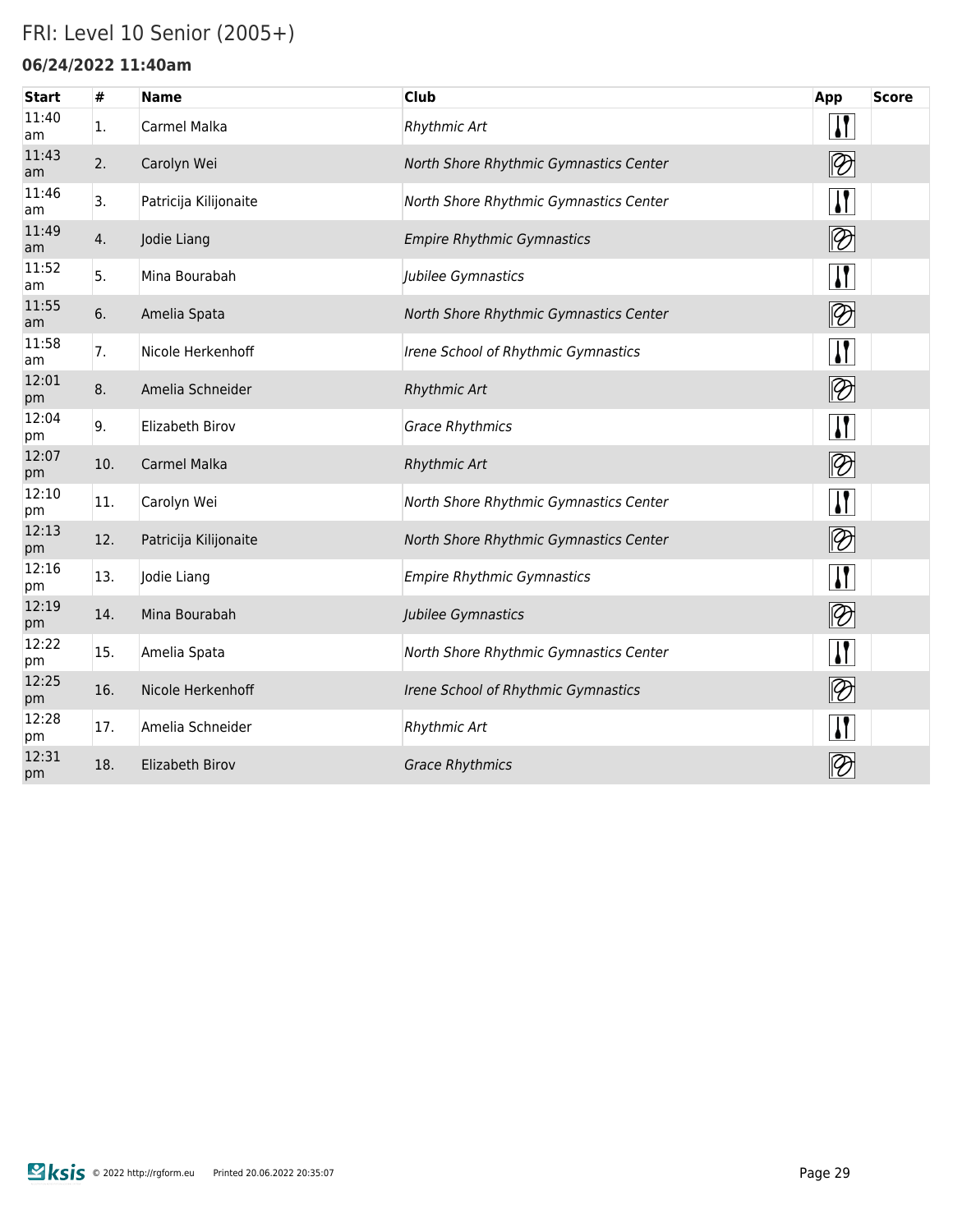### FRI: ELITE Junior Subgroup 2

### **06/24/2022 01:30pm**

| <b>Start</b> | #   | <b>Name</b>          | <b>Club</b>                                        | App                                    | <b>Score</b> |
|--------------|-----|----------------------|----------------------------------------------------|----------------------------------------|--------------|
| 01:30<br>pm  | 1.  | Erika Rusak          | <b>Evergreen Rhythmics</b>                         | $\mathbf{H}$                           |              |
| 01:32<br>pm  | 2.  | Alexandra Ebert      | NorthWest Rhythmic                                 | $\lvert\mathcal{D}\rvert$              |              |
| 01:35<br>pm  | 3.  | Valentina Moya       | <b>Emerald City Academy of Rhythmic Gymnastics</b> | $\mathbf{H}$                           |              |
| 01:37<br>pm  | 4.  | Daria Chernyshev     | <b>Champion Rhythmics</b>                          | $ \mathcal{D} $                        |              |
| 01:40<br>pm  | 5.  | <b>Rin Keys</b>      | <b>Burlo Gymnastics</b>                            | $\sqrt{1}$                             |              |
| 01:42<br>pm  | 6.  | Alisa Semenova       | Irene School of Rhythmic Gymnastics                | $ \mathcal{D} $                        |              |
| 01:45<br>pm  | 7.  | <b>Isabel Borges</b> | <b>Ingenious RG</b>                                | $\mathbf{H}$                           |              |
| 01:47<br>pm  | 8.  | Olivia Fischer       | Zara Rhythmic Gymnastics Academy                   | $\lvert \mathcal{D} \rvert$            |              |
| 01:50<br>pm  | 9.  | Yana Golovan         | Nevada Rhythmic Academy                            | $\mathbf{H}$                           |              |
| 01:52<br>pm  | 10. | Aleksia Khilkevich   | Isadora by Matchpoint                              | $\lbrack\!\lbrack\mathcal{D}\!\rbrack$ |              |
| 01:55<br>pm  | 11. | Defne Yavuz          | <b>Ingenious RG</b>                                | $\mathbf{H}$                           |              |
| 01:57<br>pm  | 12. | Erika Rusak          | <b>Evergreen Rhythmics</b>                         | $\lbrack\!\lbrack\mathcal{D}\!\rbrack$ |              |
| 02:00<br>pm  | 13. | Isabella Chong       | <b>Burlo Gymnastics</b>                            | $\mathbf{H}$                           |              |
| 02:02<br>pm  | 14. | Valentina Moya       | <b>Emerald City Academy of Rhythmic Gymnastics</b> | $\bigotimes$                           |              |
| 02:05<br>pm  | 15. | Alexandra Ebert      | NorthWest Rhythmic                                 | $\mathbf{H}$                           |              |
| 02:07<br>pm  | 16. | Rin Keys             | <b>Burlo Gymnastics</b>                            | $\bigotimes$                           |              |
| 02:10<br>pm  | 17. | Daria Chernyshev     | <b>Champion Rhythmics</b>                          | $\mathbf{I}$                           |              |
| 02:12<br>pm  | 18. | <b>Isabel Borges</b> | <b>Ingenious RG</b>                                |                                        |              |
| 02:15<br>pm  | 19. | Alisa Semenova       | Irene School of Rhythmic Gymnastics                | $\mathbf{H}$                           |              |
| 02:17<br>pm  | 20. | Yana Golovan         | Nevada Rhythmic Academy                            | $ \mathcal{D} $                        |              |
| 02:20<br>pm  | 21. | Olivia Fischer       | Zara Rhythmic Gymnastics Academy                   | $\mathbf{H}$                           |              |
| 02:22<br>pm  | 22. | Defne Yavuz          | <b>Ingenious RG</b>                                | $ \mathcal{D} $                        |              |
| 02:25<br>pm  | 23. | Aleksia Khilkevich   | Isadora by Matchpoint                              | $\mathbf{I}$                           |              |
| 02:27<br>pm  | 24. | Isabella Chong       | <b>Burlo Gymnastics</b>                            | $ \mathcal{D} $                        |              |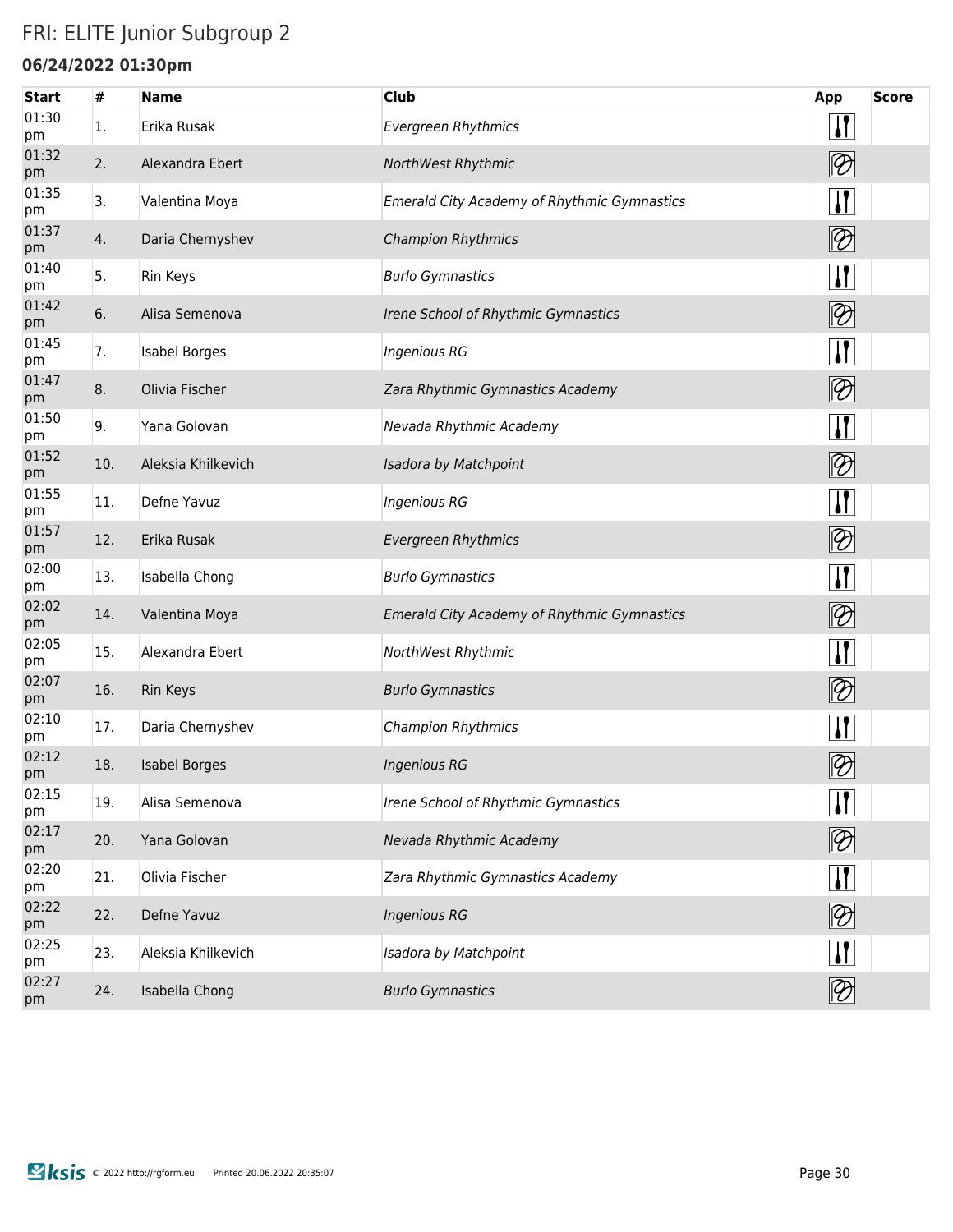## FRI: ELITE Junior Subgroup 1

### **06/24/2022 02:35pm**

| <b>Start</b> | #   | <b>Name</b>         | <b>Club</b>                            | App                             | <b>Score</b> |
|--------------|-----|---------------------|----------------------------------------|---------------------------------|--------------|
| 02:35<br>pm  | 1.  | Isabella Acosta     | Ingenious RG                           | <u> }</u>                       |              |
| 02:37<br>pm  | 2.  | Saraswati Urgaakhad | <b>Evergreen Rhythmics</b>             | $\boxed{\mathcal{D}}$           |              |
| 02:40<br>pm  | 3.  | Victoria Gonikman   | NorthWest Rhythmic                     | $\mathbf{\mathbf{\mathcal{V}}}$ |              |
| 02:42<br>pm  | 4.  | Milana Abayeva      | Isadora by Matchpoint                  | $\boxed{2}$                     |              |
| 02:45<br>pm  | 5.  | Natalia Ye-Granda   | <b>Ingenious RG</b>                    | $\sqrt{1}$                      |              |
| 02:47<br>pm  | 6.  | Natalie De La Rosa  | <b>Burlo Gymnastics</b>                | $\boxed{2}$                     |              |
| 02:50<br>pm  | 7.  | Jaelyn Chin         | Anna Bessonova's School                | $\boldsymbol{\mu}$              |              |
| 02:52<br>pm  | 8.  | Lauren Kramer       | <b>Ingenious RG</b>                    | $\boxed{2}$                     |              |
| 02:55<br>pm  | 9.  | Ksenia Pototski     | Isadora by Matchpoint                  | $\sqrt{1}$                      |              |
| 02:57<br>pm  | 10. | Sophia Volkov       | North Shore Rhythmic Gymnastics Center | $ \mathcal{D} $                 |              |
| 03:00<br>pm  | 11. | Deanna Georgieva    | Zara Rhythmic Gymnastics Academy       | $\sqrt{1}$                      |              |
| 03:02<br>pm  | 12. | Aurora Vitrychenko  | Vitrychenko Academy                    | $\boxed{2}$                     |              |
| 03:05<br>pm  | 13. | Megan Chu           | <b>Ingenious RG</b>                    | $\sqrt{1}$                      |              |
| 03:07<br>pm  | 14. | Isabella Acosta     | <b>Ingenious RG</b>                    | $\boxed{2}$                     |              |
| 03:10<br>pm  | 15. | Saraswati Urgaakhad | <b>Evergreen Rhythmics</b>             | $\mathbf{I}$                    |              |
| 03:12<br>pm  | 16. | Victoria Gonikman   | NorthWest Rhythmic                     | $\boxed{2}$                     |              |
| 03:15<br>pm  | 17. | Milana Abayeva      | Isadora by Matchpoint                  | $\mathbf{I}$                    |              |
| 03:17<br>pm  | 18. | Natalia Ye-Granda   | <b>Ingenious RG</b>                    | $\varphi$                       |              |
| 03:20<br>pm  | 19. | Natalie De La Rosa  | <b>Burlo Gymnastics</b>                | $\mathbf{I}$                    |              |
| 03:22<br>pm  | 20. | Jaelyn Chin         | Anna Bessonova's School                | $\boxed{2}$                     |              |
| 03:25<br>pm  | 21. | Lauren Kramer       | <b>Ingenious RG</b>                    | $\mathbf{H}$                    |              |
| 03:27<br>pm  | 22. | Ksenia Pototski     | Isadora by Matchpoint                  | $\boxed{2}$                     |              |
| 03:30<br>pm  | 23. | Sophia Volkov       | North Shore Rhythmic Gymnastics Center | $\mathbf{\mathbf{\mathcal{U}}}$ |              |
| 03:32<br>pm  | 24. | Deanna Georgieva    | Zara Rhythmic Gymnastics Academy       | $\boxed{2}$                     |              |
| 03:35<br>pm  | 25. | Aurora Vitrychenko  | Vitrychenko Academy                    | $\mathbf{I}$                    |              |
| 03:37<br>pm  | 26. | Megan Chu           | <b>Ingenious RG</b>                    | $ \mathcal{D} $                 |              |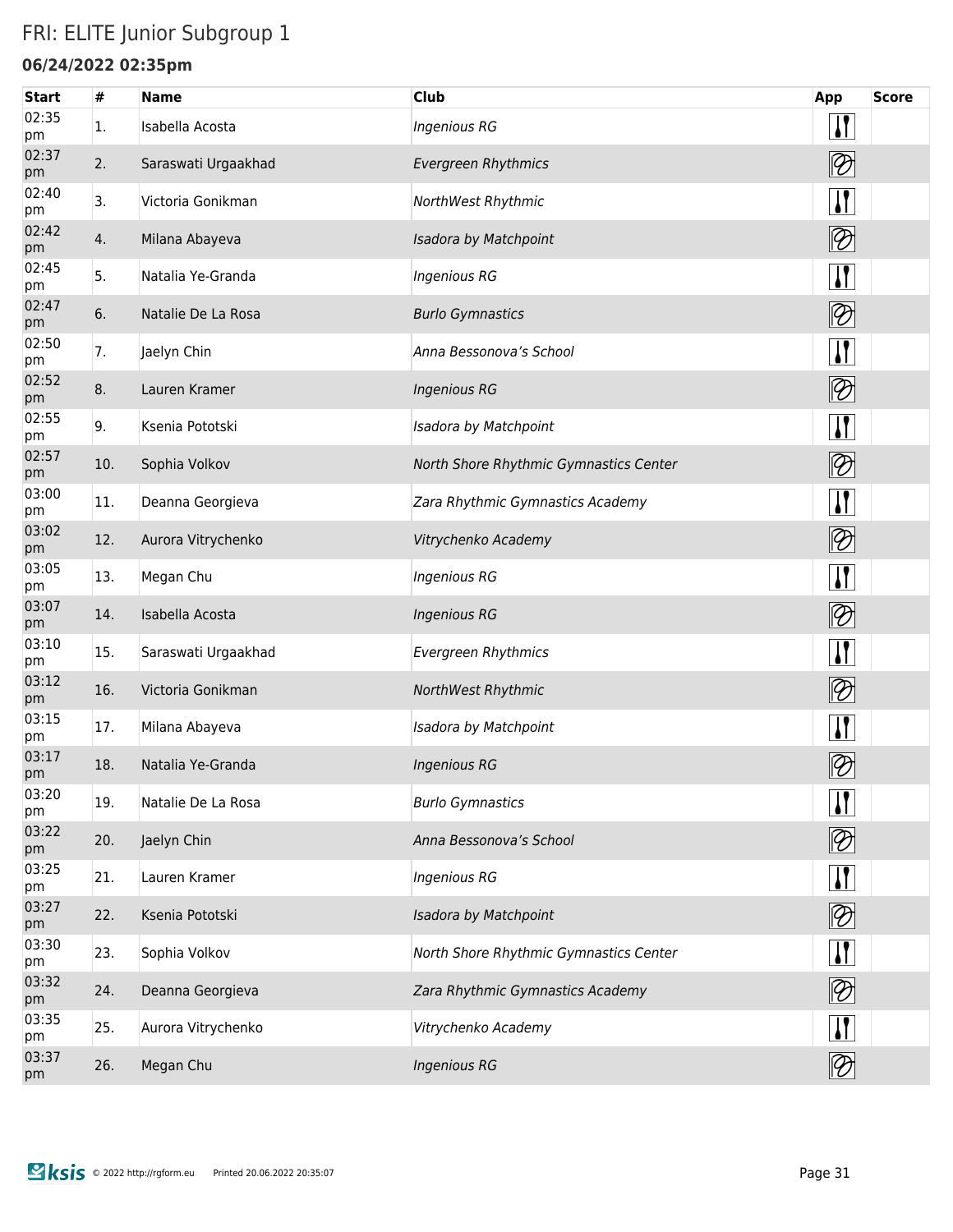### FRI: ELITE Senior Subgroup 1

#### **06/24/2022 03:55pm**

| <b>Start</b> | #   | <b>Name</b>          | <b>Club</b>                                        | App                               | <b>Score</b> |
|--------------|-----|----------------------|----------------------------------------------------|-----------------------------------|--------------|
| 03:55<br>pm  | 1.  | Elizabeth Balikian   | California Rhythms                                 | $\mathbf{I}$                      |              |
| 03:57<br>pm  | 2.  | Mya Tam              | Rhythmic Stars Gymnastics Academy                  | $ \mathcal{D} $                   |              |
| 04:00<br>pm  | 3.  | Angel Lu             | <b>Ingenious RG</b>                                | $\mathbf{H}$                      |              |
| 04:02<br>pm  | 4.  | Camiah Kuno          | <b>Empire Rhythmic Gymnastics</b>                  | $\boxed{\mathcal{D}}$             |              |
| 04:05<br>pm  | 5.  | Irina Fesyun         | <b>IK School of Gymnastics</b>                     | $\sqrt{1}$                        |              |
| 04:07<br>pm  | 6.  | Gabriela Montano     | <b>IK School of Gymnastics</b>                     | $\boxed{2}$                       |              |
| 04:10<br>pm  | 7.  | Katherine Zhu        | <b>Champion Rhythmics</b>                          | $\mathbf{H}$                      |              |
| 04:12<br>pm  | 8.  | Yelyzaveta Kovalenko | North Shore Rhythmic Gymnastics Center             | $\boxed{\mathcal{D}}$             |              |
| 04:15<br>pm  | 9.  | Rachel Lu            | <b>Ingenious RG</b>                                | $\mathbf{H}$                      |              |
| 04:17<br>pm  | 10. | Anastasia Lobanov    | <b>IK School of Gymnastics</b>                     | $\boxed{2}$                       |              |
| 04:20<br>pm  | 11. | <b>Emily Beznos</b>  | <b>Burlo Gymnastics</b>                            | $\mathbf{I}$                      |              |
| 04:22<br>pm  | 12. | Kirin Kimura         | <b>Ingenious RG</b>                                | $\boxed{2}$                       |              |
| 04:25<br>pm  | 13. | Katie Tang           | <b>Emerald City Academy of Rhythmic Gymnastics</b> | $\mathbf{I}$                      |              |
| 04:27<br>pm  | 14. | Elizabeth Balikian   | California Rhythms                                 | $\boxed{2}$                       |              |
| 04:30<br>pm  | 15. | Mya Tam              | Rhythmic Stars Gymnastics Academy                  | $\mathbf{I}$                      |              |
| 04:32<br>pm  | 16. | Angel Lu             | <b>Ingenious RG</b>                                | $\boxed{2}$                       |              |
| 04:35<br>pm  | 17. | Camiah Kuno          | <b>Empire Rhythmic Gymnastics</b>                  | $\mathbf{I}$                      |              |
| 04:37<br>pm  | 18. | Irina Fesyun         | IK School of Gymnastics                            | $\mathscr{D}$                     |              |
| 04:40<br>pm  | 19. | Gabriela Montano     | <b>IK School of Gymnastics</b>                     | $\mathbf{I}$                      |              |
| 04:42<br>pm  | 20. | Katherine Zhu        | <b>Champion Rhythmics</b>                          | $ \mathcal{D} $                   |              |
| 04:45<br>pm  | 21. | Yelyzaveta Kovalenko | North Shore Rhythmic Gymnastics Center             | $\mathbf{I}$                      |              |
| 04:47<br>pm  | 22. | Rachel Lu            | <b>Ingenious RG</b>                                | $ \mathcal{D} $                   |              |
| 04:50<br>pm  | 23. | Anastasia Lobanov    | <b>IK School of Gymnastics</b>                     | $\mathbf{I}$                      |              |
| 04:52<br>pm  | 24. | <b>Emily Beznos</b>  | <b>Burlo Gymnastics</b>                            | $\boxed{2}$                       |              |
| 04:55<br>pm  | 25. | Kirin Kimura         | <b>Ingenious RG</b>                                | <u>  </u>                         |              |
| 04:57<br>pm  | 26. | Katie Tang           | <b>Emerald City Academy of Rhythmic Gymnastics</b> | $\lvert\!\lvert\mathcal{D}\rvert$ |              |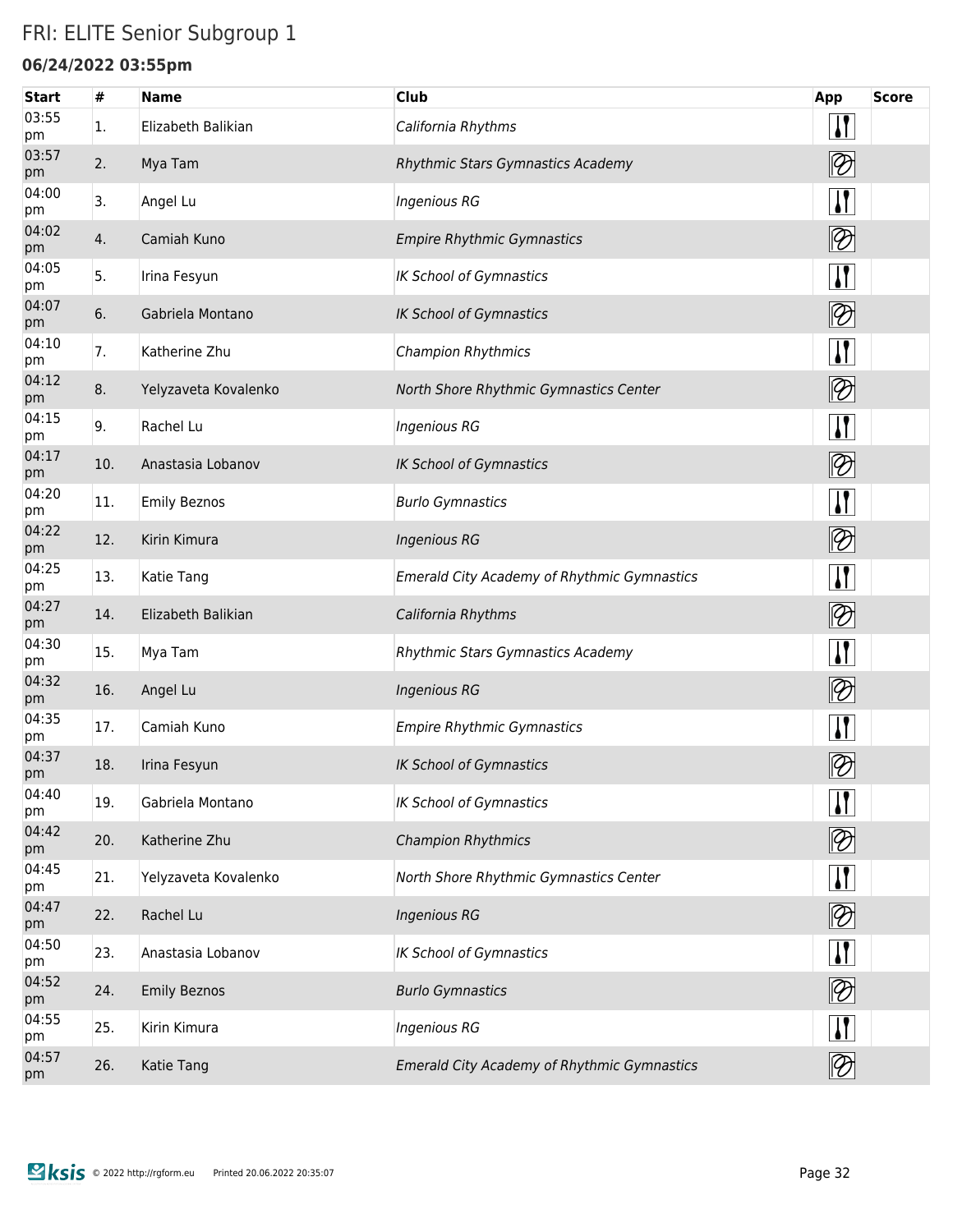### FRI: ELITE Groups Combined

#### **06/24/2022 06:00pm**

| <b>Start</b> | #  | <b>Name</b>                                                                                                                                                                        | <b>Club</b>                                      | App            | <b>Score</b> |
|--------------|----|------------------------------------------------------------------------------------------------------------------------------------------------------------------------------------|--------------------------------------------------|----------------|--------------|
| 06:00<br>pm  | ı. | North Shore Rhythmics Junior Group                                                                                                                                                 | North Shore Rhythmic<br><b>Gymnastics Center</b> | 5 <sub>0</sub> |              |
| 06:04<br>pm  |    | <b>IK Gymnastics Junior Group</b><br>Natalia Ortigosa                                                                                                                              | <b>IK School of Gymnastics</b>                   | 5 <sub>0</sub> |              |
| 06:09<br>pm  | 3. | Liberty Academy Junior Group<br>Ruby Freshwater, Sophie Freshwater, Anastasia Slipets, Alisa Sadykov,<br>Ivanka Tarasyuk, Sarah Novofastovsky                                      | Liberty Academy of Rhythmic<br>Gymnastics        | 5 <sub>o</sub> |              |
| 06:13<br>pm  | 4. | National Senior Group<br>Gergana Petkova, Karolina Saverino, Emily Wilson, Hana Starkman,<br>Ellianna Ivanova, Katrine Sakhnov, Maria Bolkhovitinova, Ava Khlopin,<br>Nicole Khoma |                                                  |                |              |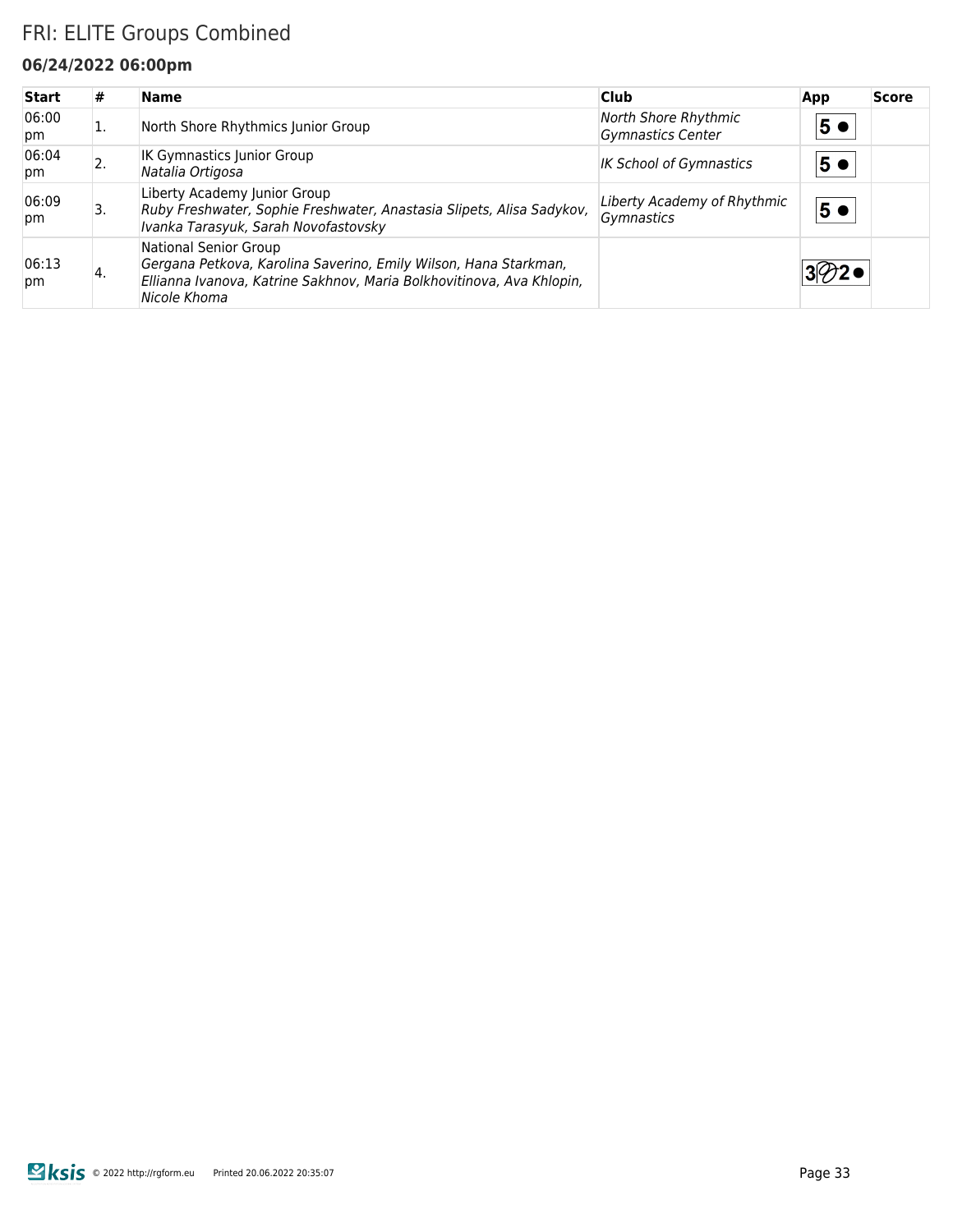### FRI: ELITE Senior Combined

#### **06/24/2022 06:30pm**

| <b>Start</b> | #   | <b>Name</b>               | <b>Club</b>                            | <b>App</b>                                 | <b>Score</b> |
|--------------|-----|---------------------------|----------------------------------------|--------------------------------------------|--------------|
| 06:30<br>pm  | 1.  | Serena Lu                 | Isadora by Matchpoint                  | $\mathbf{I}$                               |              |
| 06:32<br>pm  | 2.  | Alexandria Kautzman       | California Rhythms                     | $\lvert\!\lvert\mathcal{D}\rvert$          |              |
| 06:35<br>pm  | 3.  | Erica Foster              | NorthWest Rhythmic                     | $\mathbf{I}$                               |              |
| 06:37<br>pm  | 4.  | Jenna Zhao                | North Shore Rhythmic Gymnastics Center | $ \mathcal{D} $                            |              |
| 06:40<br>pm  | 5.  | Lili Mizuno               | North Shore Rhythmic Gymnastics Center | <u>  </u>                                  |              |
| 06:42<br>pm  | 6.  | Naomi Skotnikov           | Vitrychenko Academy                    | $\lbrack\negmedspace\!\!\!\!\!2\, \rbrack$ |              |
| 06:45<br>pm  | 7.  | Lily Avila                | Vitrychenko Academy                    | $\sqrt{ }$                                 |              |
| 06:47<br>pm  | 8.  | Neleh Kay                 | California Rhythms                     | $ \mathcal{D} $                            |              |
| 06:50<br>pm  | 9.  | Nayenne Pollini Ashenaffi | Rhythmic Academy of Los Angeles        | $\mathbf{I}$                               |              |
| 06:52<br>pm  | 10. | Daria Merkulova           | North Shore Rhythmic Gymnastics Center | $\lbrack\negmedspace\!\!\!\!\!2\, \rbrack$ |              |
| 06:55<br>pm  | 11. | Evita Griskenas           | North Shore Rhythmic Gymnastics Center | $\mathbf{I}$                               |              |
| 06:57<br>pm  | 12. | Sarah Mariotti            | <b>Ingenious RG</b>                    |                                            |              |
| 07:00<br>pm  | 13. | Alexandria Kautzman       | California Rhythms                     | $\mathbf{I}$                               |              |
| 07:02<br>pm  | 14. | Serena Lu                 | Isadora by Matchpoint                  | $\lbrack\negmedspace\!\!\!\!\!2\, \rbrack$ |              |
| 07:05<br>pm  | 15. | Jenna Zhao                | North Shore Rhythmic Gymnastics Center | $\mathbf{I}$                               |              |
| 07:07<br>pm  | 16. | Erica Foster              | NorthWest Rhythmic                     | $\lbrack\negmedspace\!\!\!\!\!2\, \rbrack$ |              |
| 07:10<br>pm  | 17. | Naomi Skotnikov           | Vitrychenko Academy                    | $\mathbf{I}$                               |              |
| 07:12<br>pm  | 18. | Lili Mizuno               | North Shore Rhythmic Gymnastics Center | $\mathscr{Y}$                              |              |
| 07:15<br>pm  | 19. | Neleh Kay                 | California Rhythms                     | $\mathbf{\mathbf{I}}$                      |              |
| 07:17<br>pm  | 20. | Lily Avila                | Vitrychenko Academy                    | $\boxed{2}$                                |              |
| 07:20<br>pm  | 21. | Daria Merkulova           | North Shore Rhythmic Gymnastics Center | $\mathbf{H}$                               |              |
| 07:22<br>pm  | 22. | Nayenne Pollini Ashenaffi | Rhythmic Academy of Los Angeles        | $ \mathcal{D} $                            |              |
| 07:25<br>pm  | 23. | Sarah Mariotti            | <b>Ingenious RG</b>                    | $\mathbf{\Pi}$                             |              |
| 07:27<br>pm  | 24. | Evita Griskenas           | North Shore Rhythmic Gymnastics Center | $ \mathcal{D} $                            |              |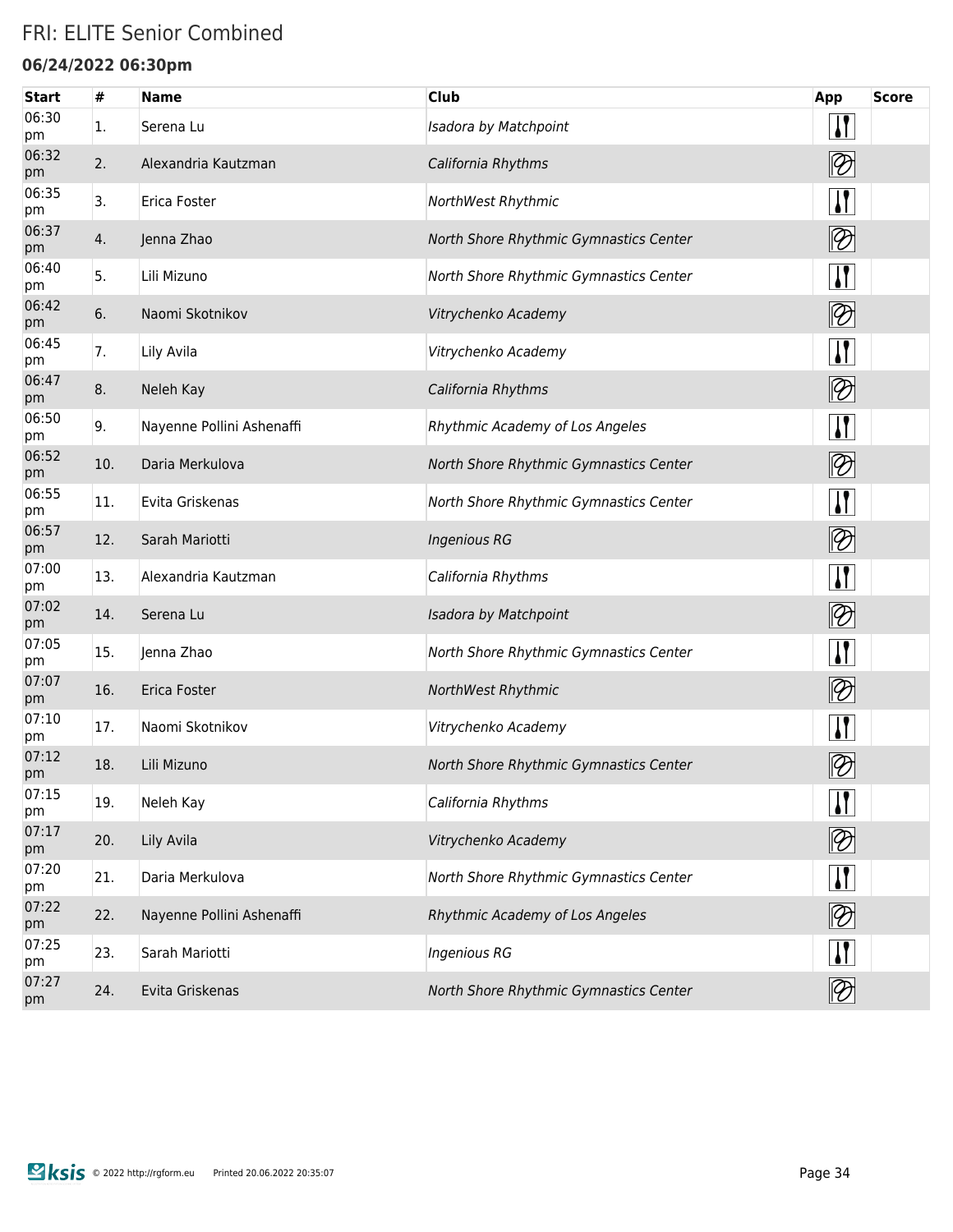### SAT: Level 10 Senior (2006) - Hoop & Ball

#### **06/25/2022 09:30am**

| <b>Start</b> | #   | <b>Name</b>           | <b>Club</b>                            | App            | <b>Score</b> |
|--------------|-----|-----------------------|----------------------------------------|----------------|--------------|
| 09:30<br>am  | 1.  | Sasha Starsky         | <b>Burlo Gymnastics</b>                | O              |              |
| 09:33<br>am  | 2.  | Laura Peng            | Irene School of Rhythmic Gymnastics    |                |              |
| 09:36<br>am  | 3.  | Eleni Konstantopoulou | California Rhythms                     | $\bigcirc$     |              |
| 09:39<br>am  | 4.  | Sasha Ilyina          | North Shore Rhythmic Gymnastics Center | $\bullet$      |              |
| 09:42<br>am  | 5.  | Sloan Tyler           | Iliana Rhythmic Gymnastics             | $\bigcirc$     |              |
| 09:45<br>am  | 6.  | <b>Bochin Tong</b>    | EuroGymnastics                         | $\bullet$      |              |
| 09:48<br>am  | 7.  | Veronika Klyuchkovska | <b>Burlo Gymnastics</b>                | $\bigcirc$     |              |
| 09:51<br>am  | 8.  | Mia Bukatar           | <b>Empire Rhythmic Gymnastics</b>      | $\bullet$      |              |
| 09:54<br>am  | 9.  | Elle Carrender        | Jubilee Gymnastics                     | $\bigcirc$     |              |
| 09:57<br>am  | 10. | Christina Antonyuk    | Vitrychenko Academy                    | $\bullet$      |              |
| 10:00<br>am  | 11. | Michelle Hua          | <b>Oakland Rhythmic Gymnastics</b>     | $\bigcirc$     |              |
| 10:03<br>am  | 12. | Sasha Starsky         | <b>Burlo Gymnastics</b>                | $\bullet$      |              |
| 10:06<br>am  | 13. | Laura Peng            | Irene School of Rhythmic Gymnastics    | $\bigcirc$     |              |
| 10:09<br>am  | 14. | Eleni Konstantopoulou | California Rhythms                     | $\bullet$      |              |
| 10:12<br>am  | 15. | Sasha Ilyina          | North Shore Rhythmic Gymnastics Center | $\bigcirc$     |              |
| 10:15<br>am  | 16. | Sloan Tyler           | Iliana Rhythmic Gymnastics             |                |              |
| 10:18<br>am  | 17. | <b>Bochin Tong</b>    | EuroGymnastics                         |                |              |
| 10:21<br>am  | 18. | Veronika Klyuchkovska | <b>Burlo Gymnastics</b>                |                |              |
| 10:24<br>am  | 19. | Mia Bukatar           | <b>Empire Rhythmic Gymnastics</b>      | $\bigcirc$     |              |
| 10:27<br>am  | 20. | Elle Carrender        | Jubilee Gymnastics                     |                |              |
| 10:30<br>am  | 21. | Christina Antonyuk    | Vitrychenko Academy                    | $\overline{O}$ |              |
| 10:33<br>am  | 22. | Michelle Hua          | Oakland Rhythmic Gymnastics            |                |              |